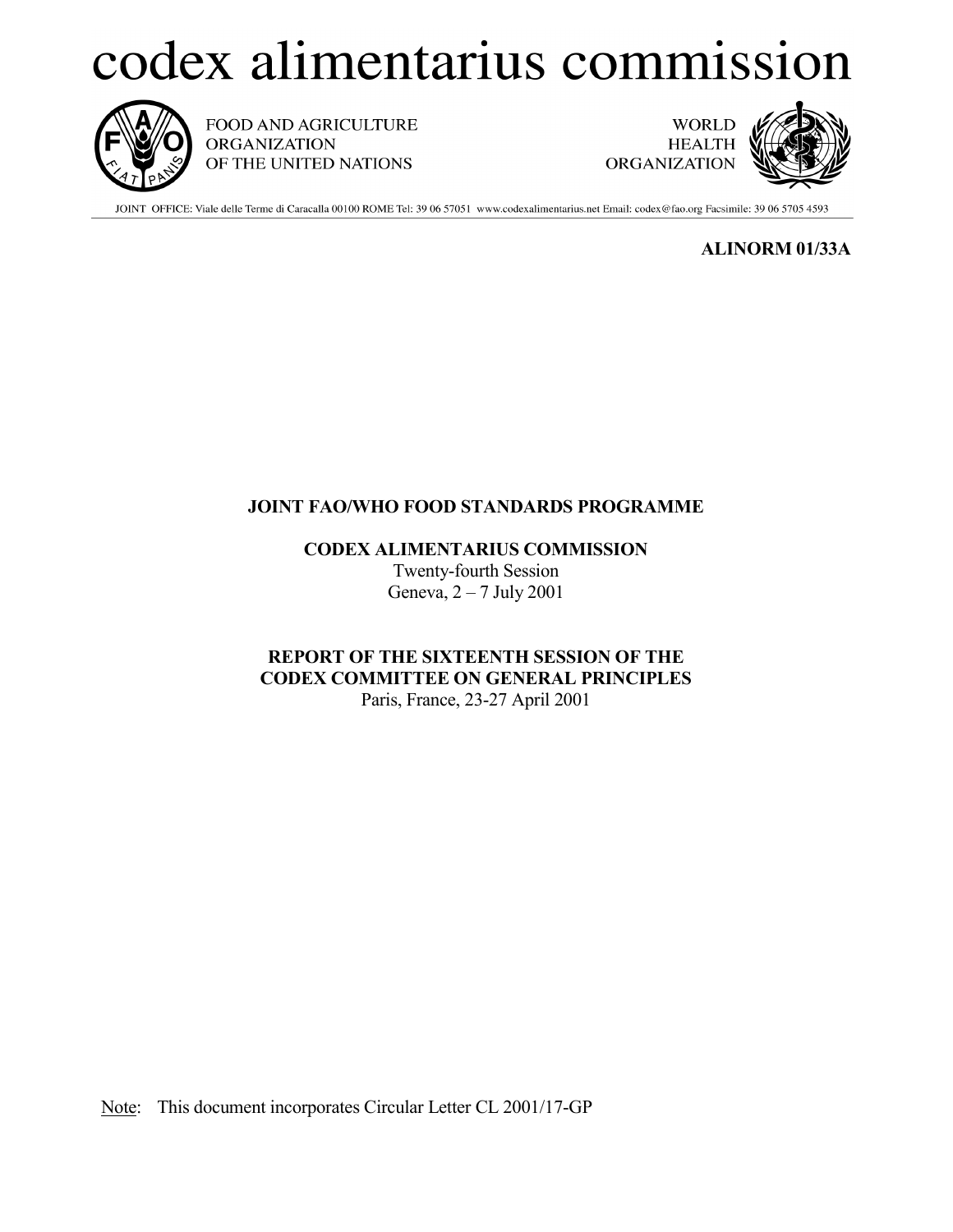# codex alimentarius commission

FOOD AND AGRICULTURE WORLD HEALTH ORGANIZATION ORGANIZATION OF THE UNITED NATIONS

JOINT OFFICE: Viale delle Terme di Caracalla 00100 ROME Tel.:57051 www.codexalimentarius.net Email:codex@fao.org Facsimile: 3906.5705.4593

**CX 4/10 CL 2001/17-GP May 2001**

- **TO:** Codex Contact Points - Interested International Organizations
- **FROM:** Secretary, Codex Alimentarius Commission, Joint FAO/WHO Food Standards Programme, FAO, 00100 Rome, Italy

## **SUBJECT: Distribution of the Report of the 16th Session of the Codex Committee on General Principles (ALINORM 01/33A)**

## **MATTERS FOR ADOPTION BY THE 24th SESSION OF THE CODEX ALIMENTARIUS COMMISSION**

## **Amendments to the Procedural Manual**

- 1. Amendment to the Terms of Reference of the Committee on Food Hygiene (para. 8, Appendix II)
- 2. Amendments to the *Guidelines for the Inclusion of Specific Provisions in Codex Standards and Related Texts: Principles for the Establishment of Methods of Analysis* and *Relations between Commodity Committees and General Committees: Methods of Analysis and Sampling* (para. 10, Appendix II)
- 3. *Statements of Principles on the Role of Science in the Codex Decision Making Process and the Extent to which Other Factors Are Taken into Account*: Proposed Criteria for the Consideration of Other Factors (para.102, Appendix III)

Governments and international organizations wishing to submit comments on the above amendments should do so in writing to the Secretary, Joint FAO/WHO Food Standards Programme, FAO, Viale delle Terme di Caracalla, 00100 Rome, Italy **before 10 June 2001**.

-iii-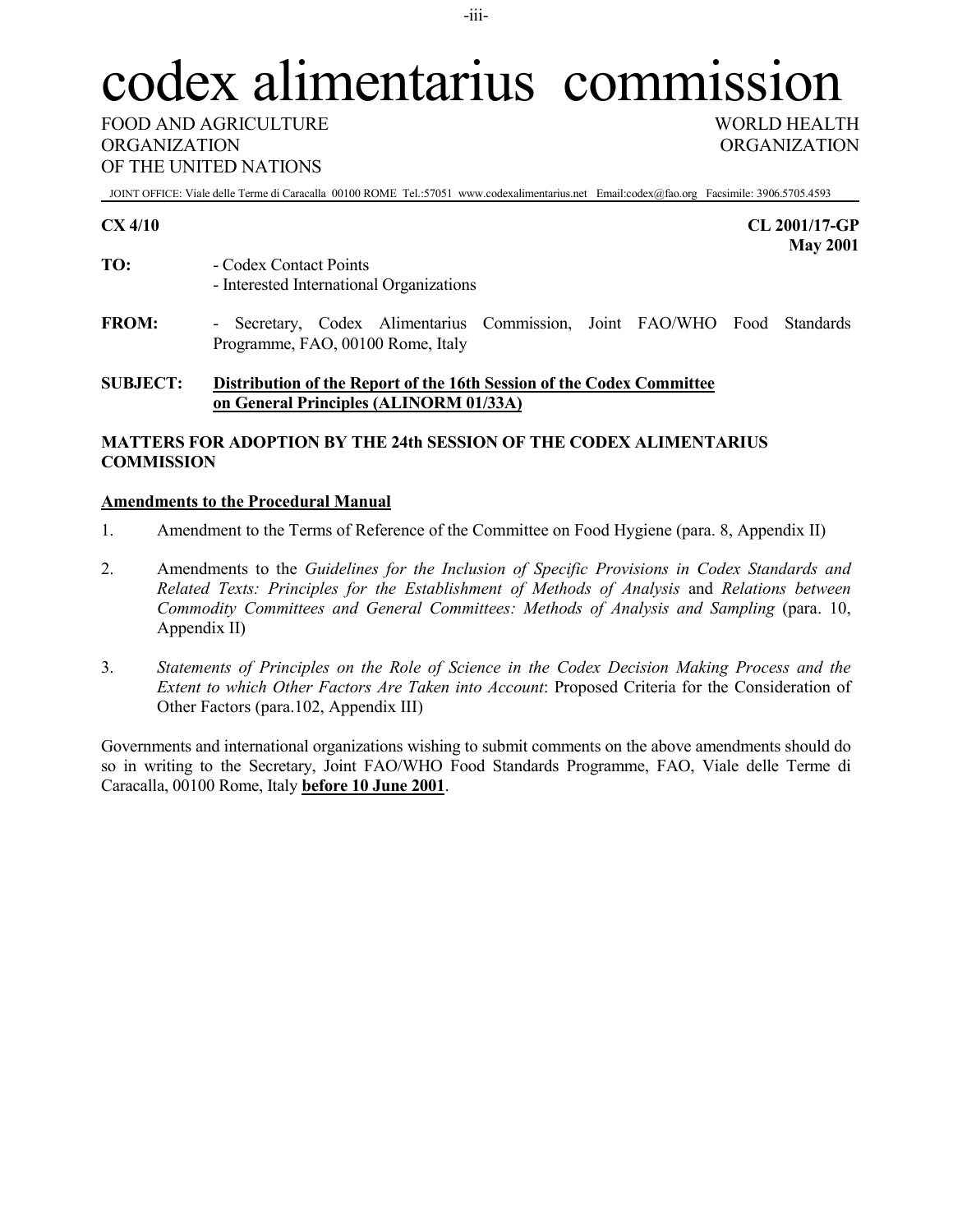## **SUMMARY AND CONCLUSIONS**

The summary and conclusions of the  $16<sup>th</sup>$  Session of the Codex Committee on General Principles are as follows:

## **Matters for adoption by the Commission**:

The Committee

- Endorsed the amendment to the Terms of Reference of the Committee on Food Hygiene proposed by the CCFH with editorial changes (para. 8, Appendix II) and the amendments to *the Guidelines for the Inclusion of Specific Provisions in Codex Standards and Related Texts* and to the *Relations between Commodity Committees and General Committees* as proposed by the Committee on Methods of Analysis and Sampling (para. 10, Appendix  $I$ II);
- Recommended that the Commission adopt Proposed Criteria for the Consideration of Other Factors as an explanation of *the Statements of Principles on the Role of Science in the Codex Decision Making Process and the Extent to which Other Factors are Taken into Account*, and asked the advice of the Commission on the two sections remaining in square brackets (para. 102, Appendix III).

## **Matters for consideration by the Commission**:

The Committee

- agreed to ask the advice of the Commission on the Scope of the Working Principles for Risk Analysis and on the application of precaution in risk management in Codex (paras. 71-72, Appendix V);
- agreed to inform the Commission of its discussions on the membership of regional economic integration organizations and attached the relevant Proposed Amendments to the Rules of Procedures (para. 135, Appendix IV);
- Could not come to a consensus on the proposals to revise the Rules of Procedure concerning the Executive Committee and/or to hold annual meetings of the Commission (para. 113 ).

## **Other matters of interest to the Commission**

The Committee

- agreed to return the Proposed Draft Revised Code of Ethics for International Trade in Foods for redrafting and further comments (para. 124);
- did not endorse the new Guidelines and Working Instructions proposed by the Committee on Methods of Analysis and Sampling for inclusion in the Principles for the Establishment of Codex Methods of Analysis (para. 11).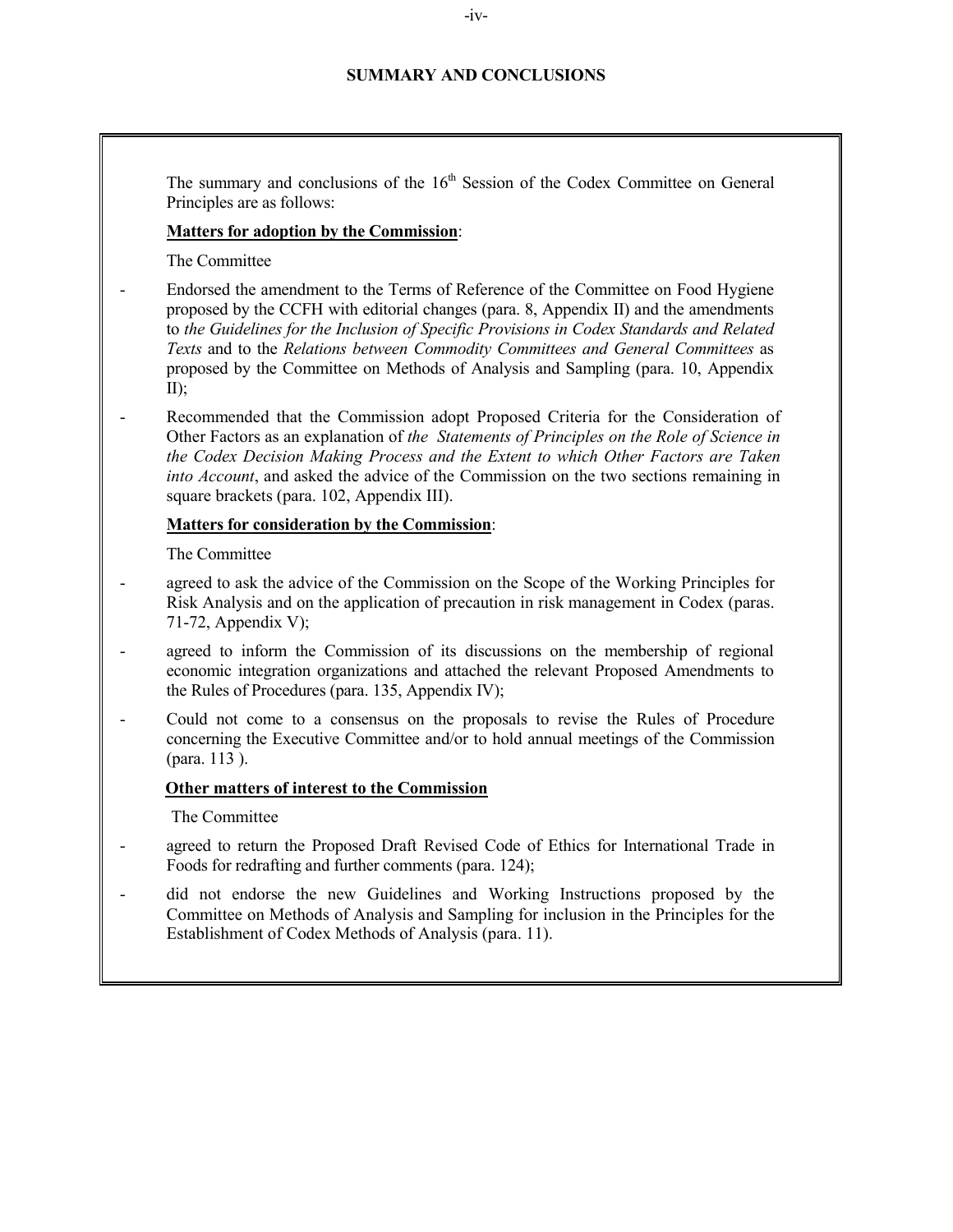# **TABLE OF CONTENTS**

| Matters arising from the Codex Alimentarius Commission                                                                        |  |
|-------------------------------------------------------------------------------------------------------------------------------|--|
| Risk Analysis<br>Working Principles for Risk Analysis (except the Application of                                              |  |
| Working Principles for Risk Analysis: the Application of Precaution                                                           |  |
|                                                                                                                               |  |
| Review of the Statements of Principle on the Role of Science and the Extent to which<br>Other Factors are Taken into Account: |  |
|                                                                                                                               |  |
|                                                                                                                               |  |
|                                                                                                                               |  |
|                                                                                                                               |  |

# **LIST OF APPENDICES**

# **Pages**

| <b>Appendix I</b>   |                                                                                                                           | 19 |
|---------------------|---------------------------------------------------------------------------------------------------------------------------|----|
| <b>Appendix II</b>  |                                                                                                                           | 40 |
| <b>Appendix III</b> | Statements of Principle on the Role of Science and the Extent<br>to which Other Factors are Taken into Account: Proposed  | 41 |
| <b>Appendix IV</b>  | Proposed Amendments to the Rules of Procedure Concerning<br>the Membership of Regional Economic Integration Organizations | 42 |
| <b>Appendix V</b>   | Proposed Draft Working Principles for Risk Analysis:                                                                      | 44 |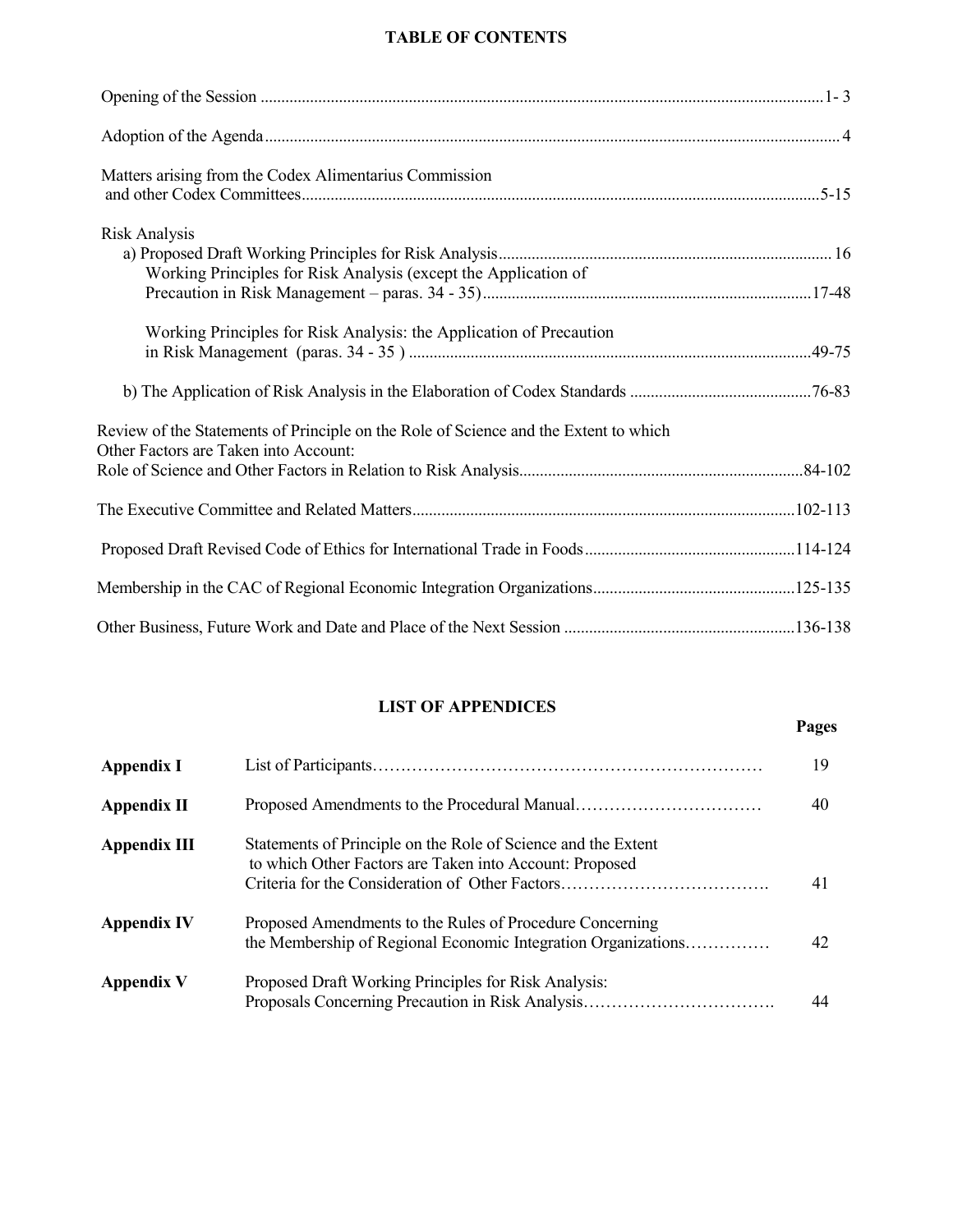# **INTRODUCTION**

1. The Sixteenth Session of the Codex Committee on General Principles was held from 23-27 April 2001 in Paris at the kind invitation of the French Republic. The Session was chaired by Mrs. Catherine Geslain-Laneelle, Director-General, Direction Générale de l'Alimentation. It was attended by 248 delegates and observers representing 60 Members Countries and 30 international organizations. A complete list of participants is attached as Appendix I.

2. The Session was opened by Mr Jean Glavany, Minister of Agriculture and Fisheries, who highlighted the importance of Codex Alimentarius work to ensure fair practices in international trade. He recalled the importance of the precautionary principle in Europe and the need to establish a clear and transparent framework for its application at the national and international level, and noted that this was a major issue for consideration by the present session. The Minister also pointed out that risk management should take into account other legitimate factors in addition to health protection such as environmental aspects, animal welfare and consumer concerns.

3. Mr. Glavany stressed the need to improve the participation of developing countries in Codex work and expressed the support of the French government for the creation of a trust fund managed by FAO and invited other member governments to contribute as France intended to do with a contribution of 150,000 Euros.

# **ADOPTION OF THE AGENDA (Agenda Item 1)<sup>1</sup>**

4. The Committee adopted the Provisional Agenda and its Addendum as the Agenda for the session. As proposed by the Delegation of India, it agreed to discuss the following questions under Other Business: the participation of developing countries in Codex and the impact of international standards on trade facilitation.

# **MATTERS REFERRED BY THE CODEX ALIMENTARIUS COMMISSION AND OTHER CODEX COMMITTEES (Agenda Item 2)2**

## *COMMITTEE ON FOOD HYGIENE*

5. The Committee considered the proposal put forward by the Committee on Food Hygiene (CCFH) for an amendment to its Terms of Reference, in order to reflect its work in the area of microbiological risk assessment and risk management.

6. The Committee agreed with the proposal of the Delegation of Sweden, speaking on behalf of the EC, to refer to "microbiological" risk assessment and risk management for clarification purposes. The Committee had an exchange of views on the need for other amendments and agreed to retain the current text.

7. The Delegation of India stated that in view of the separation between risk assessment and risk management and for consistency with other Codex Committees, the "questions to be addressed to risk assessors" should not be included in the text. The Representative of WHO indicated that such questions from CCFH were essential to orient the work of the FAO/WHO expert consultations and to ensure effective risk communication. The Committee also noted that this corresponded to current practice between Codex Committees and expert committees or consultations.

8. The Committee agreed to forward the proposed amendment to the terms of reference of the Committee on Food Hygiene to the Commission for adoption and inclusion in the Procedural Manual (see Appendix II).

## *COMMITTEE ON METHODS OF ANALYSIS AND SAMPLING*

9. The Committee recalled that the last session of the CCMAS had agreed to apply the criteria approach to Type III methods and had proposed specific amendments to the Procedural Manual to reflect this new approach in the framework of Codex. The Committee also noted that the CCMAS had agreed to develop

 1 CX/GP 01/1; CX/GP 01/1-Add.1

<sup>2</sup> CX/GP 01/2; CRD 3 (comments of Sweden)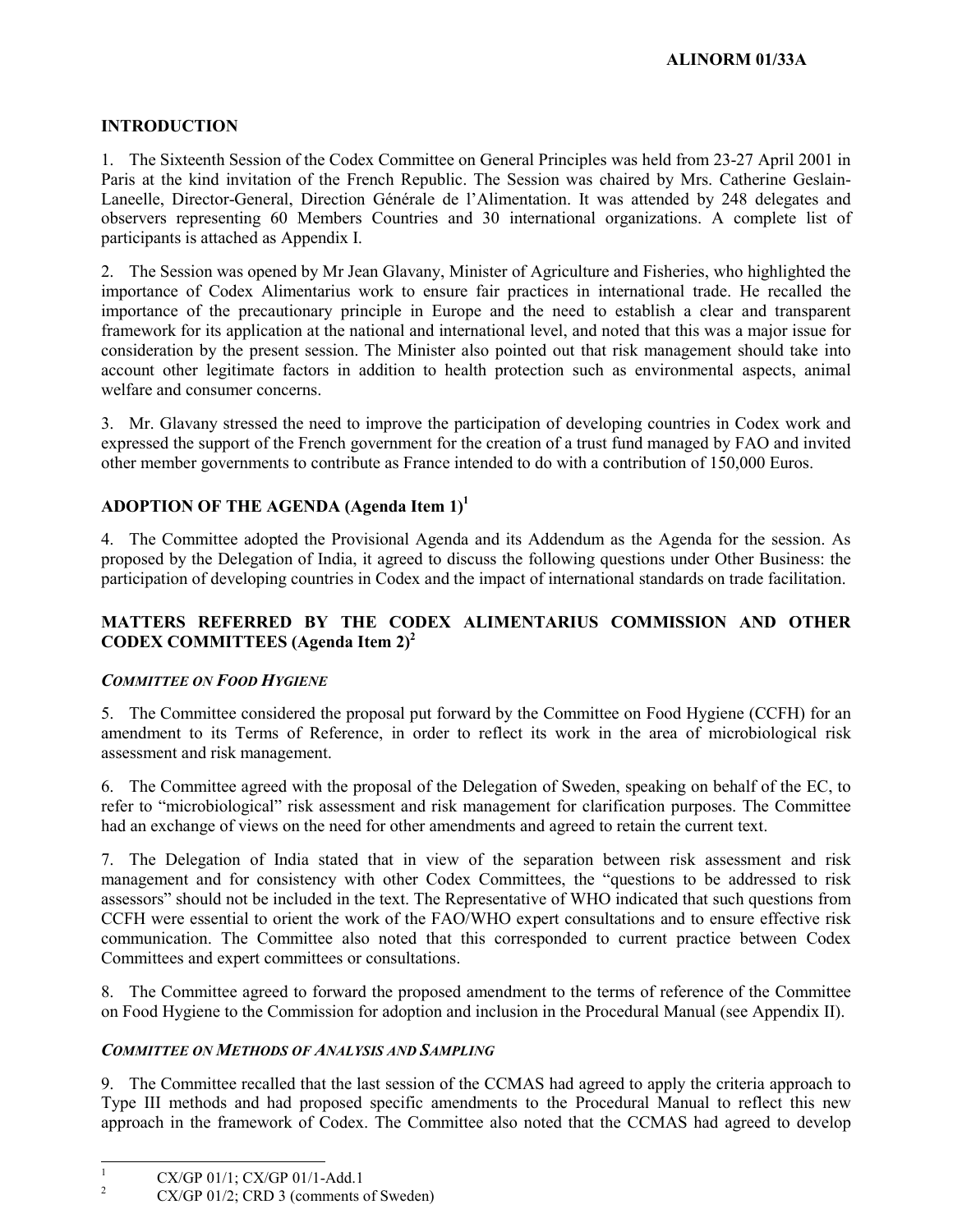Guidelines for general application by governments concerning the selection of methods of analysis through the criteria approach.

10. The Committee agreed to endorse the addition of a new section in the *Principles for the Establishment of Codex Methods of Analysis* concerning "General Criteria for the Selection of Methods of analysis using the Criteria Approach". It was further agreed to include an additional section addressing the endorsement of methods of analysis through the criteria approach in *the Relations between Commodity Committees and General Committees – Methods of Analysis and Sampling*.

11. The Committee noted that the CCMAS had also proposed the inclusion of new Guidelines and Working Instructions to facilitate the criteria approach, for inclusion in the Principles for the Establishment of Codex Methods of Analysis. The Delegation of Sweden referred to its written comments proposing several editorial and presentation amendments in order to simplify the text and to improve the format of the document. In particular, some explanatory and technical text had been removed, to ensure that it would be appropriate for inclusion in the Procedural Manual, while retaining the recommendations concerning procedure. The Committee did not consider the text in detail due to time constraints and did not reach a conclusion on this question, and recommended that the CCMAS should reconsider the text at its next session. The Committee also noted that the CCMAS had forwarded this text for adoption by the Commission.

## *CODEX COMMITTEE ON FOOD IMPORT AND EXPORT INSPECTION AND CERTIFICATION SYSTEMS (CCFICS): Traceability*

12. The Committee was informed that the Codex Committee on Food Import and Export Inspection and Certification Systems (CCFICS) had discussed this issue, and that it had noted in particular that several Codex Committees and Task Forces were dealing with traceability. The CCFICS had agreed that within its Terms of Reference it had a responsibility to consider work in this area. However, the CCFICS had recommended that in view of the system-wide interest in this issue, a paper should be prepared by the Secretariat in order to obtain the Commission's guidance in this matter.

13. All Delegations that spoke highlighted the importance of the issue and the importance of a uniform approach to the concept and application of traceability. They welcomed the recommendation that such a paper be prepared for the Commission's consideration. Most Delegations noted the fact that the issue was being dealt with or discussed in a number of Committees or Task Forces.

14. Some Delegations proposed that the Committee on General Principles should have a leading role in the preparation of general guidelines or principles on traceability, with other Codex Committee providing specific guidance on its application. Other Delegations were of the opinion that it would be premature to decide what role the Committee should have before consideration of the matter by the Commission. Individual issues that Delegations and observers believed to be important in the development of the topic included:

- The place of traceability in risk management;
- The use of traceability for product integrity, authenticity and identification;
- The use of equivalent measures;
- Practicability of traceability, and in particular the feasibility of its application in developing countries;
- Consumer confidence and information concerning the nature and origin of products;
- The possibility of using traceability for liability and redress.

15. The Committee looked forward to receiving the advice of the Commission on this matter and drew attention to its role of ensuring a consistency of approach of such matters throughout the Codex system. It looked forward to contributing positively to the future development of this topic.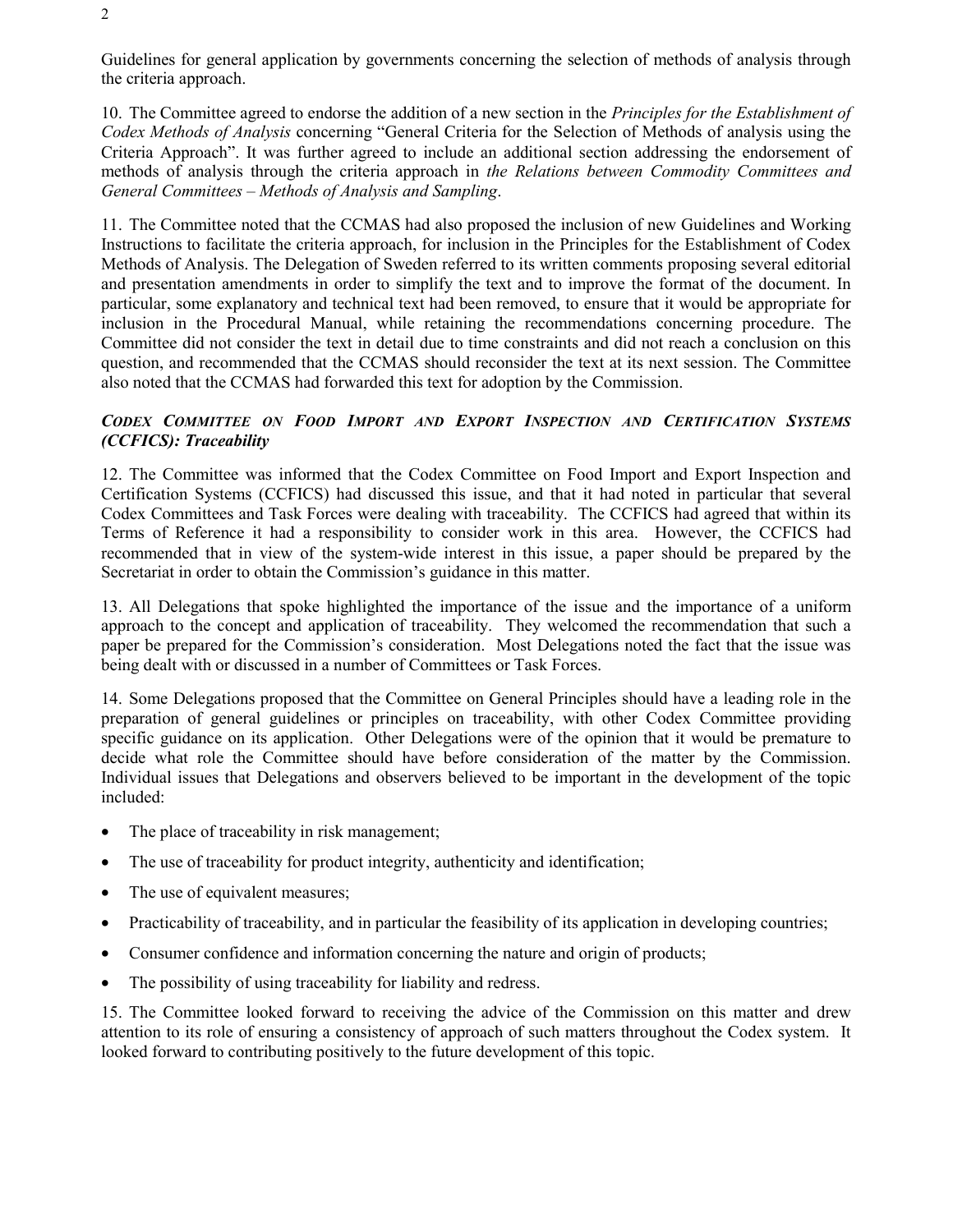# *PROPOSED DRAFT WORKING PRINCIPLES FOR RISK ANALYSIS (ITEM 3.A)*

16. The Committee recalled that the elaboration of the Working Principles had been undertaken following the recommendations of the 22nd Session of the Commission concerning the use of risk analysis in Codex. The Committee recalled that its 15th session had returned the Proposed Draft Principles to Step 3 for further comments and consideration by the  $16<sup>th</sup>$  Session, with the exception of the section on "precaution in risk" management" (see paras. 49 to 69, below).

# *General aspects*

17. The Delegation of New Zealand pointed out that the Principles should take into account the evolution in risk analysis concepts and the progress made in specific areas, especially microbiological risk assessment and management. In particular, the document should make it clear that the elements of risk analysis were not applied separately but within an overarching risk management framework; the use of terminology should also be reviewed to ensure consistency throughout Codex.

18. Several delegations expressed the view that the recommendations made in the framework of Codex in relation to risk analysis should not affect the rights and obligations of Member countries under WTO and especially the SPS Agreement.

19. The Delegation of Canada proposed to indicate that the principles were not intended as international standards, guidelines or recommendations as described in the SPS Agreement nor as a standard as defined under the TBT Agreement. The Representative of WTO recalled that the SPS Agreement did not establish any distinction between different types of Codex texts directed to governments, and referred to the reply from the SPS Committee to the question from the Commission on the status of Codex texts in 1998, in which it was indicated that " how a text would be applied depended on its substantive content"<sup>4</sup>. Any statement in a Codex text regarding the intended use of that text would be taken into consideration in the case of a WTO dispute.

20. The Committee agreed that to facilitate a better comprehension of the text, a Glossary of the terms used should be annexed to the document.

# *Scope*

21. The Committee had an extensive discussion on the Scope of the document to determine whether the principles should apply only within Codex or to member governments.

22. The Delegation of the United States expressed the view that the scope of the Principles should be limited to Codex, as this was the original mandate given to the Committee by the Commission. As the current scope referred both to Codex and to governments, this created considerable confusion throughout the text and the interpretation of several sections was not clear, including those addressing precaution. The Delegation indicated that the development of risk analysis principles for application by governments could be considered at a later date but the development of principles for application in Codex was the highest priority. This position was supported by several delegations.

23. Several other delegations expressed the view that the current scope should be retained, and that the last session had achieved significant progress on recommendations directed both to Codex committees and to governments. These delegations also pointed out that it was the role of Codex to provide advice to governments on risk analysis, as recognized by the Commission.

24. Several delegations stressed the need to clarify the scope of the document before proceeding with a detailed discussion of the text, as this lack of clarity would cause difficulties with several sections. Other delegations proposed to discuss the text in detail in order to identify the sections where further clarification was required. The Committee, recognizing that there was no consensus on the scope at this stage, agreed that

<sup>&</sup>lt;sup>2</sup><br>3 ALINORM 01/33, Appendix III; CX/GP 01/3-Add.2 (comments of Australia, Canada, Malaysia, Thailand, United States, CI, EC, IACFO); CX/GP 01/3-Add. 4 (comments of New Zealand); CRD 1 (comments of Thailand); CRD 6b (India)

ALINORM 99/33, paras. 50-52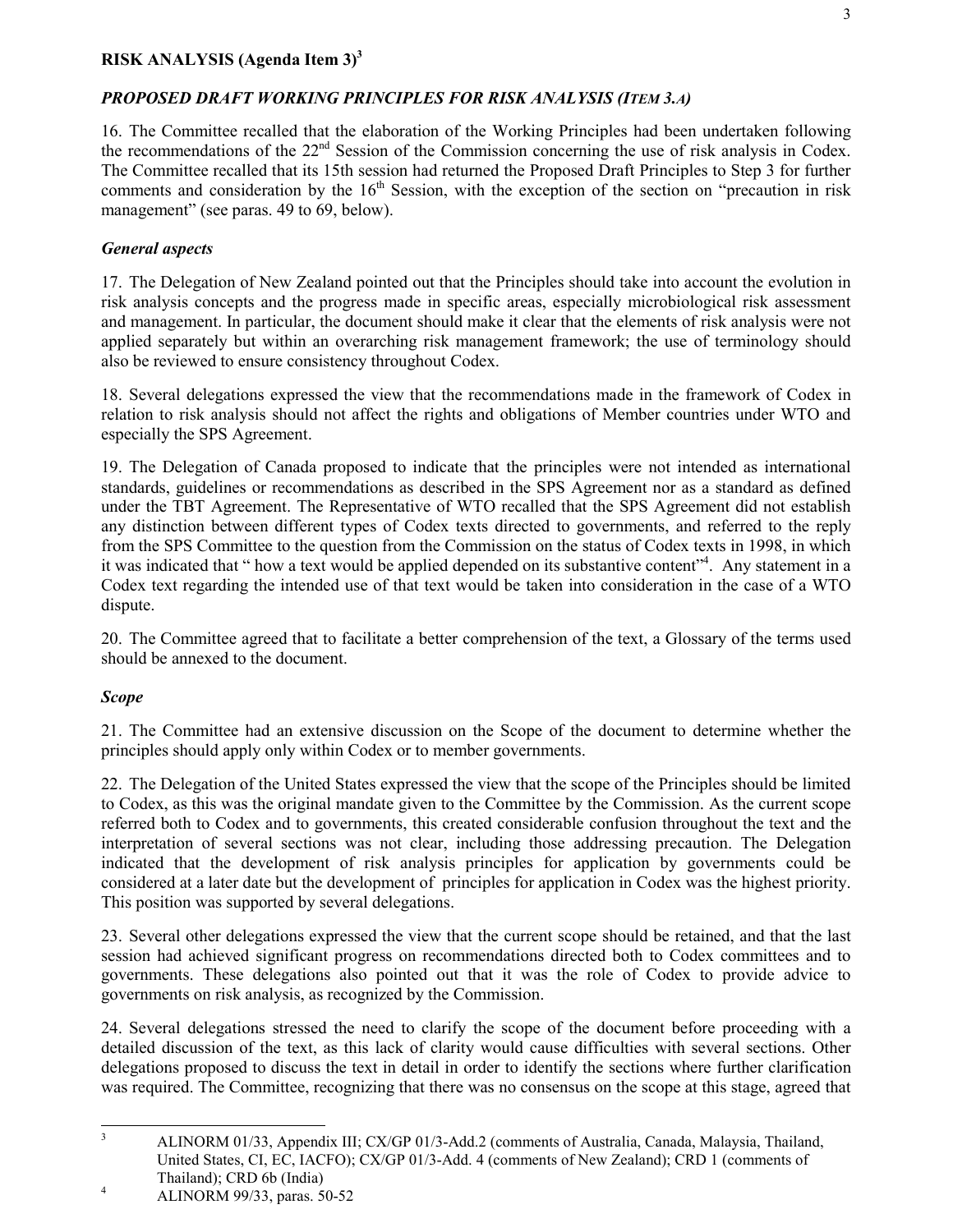the first paragraph should be retained in square brackets, and that other references to the application of the principles would be subject to further discussion. The Committee agreed to ask the Commission whether it should develop principles for application within Codex only, or principles that would be applicable both within Codex and to governments, with the necessary clarification where necessary (see also para. 71, below).

25. Some delegations pointed out that the section should describe only the scope of the document and therefore proposed to delete paragraphs 2 and 3 as they referred to the objectives of Codex. The Committee did not come to a conclusion on this proposal. The Committee noted a proposal to refer to "food safety aspects" of Codex standards to establish a distinction with other health related issues, especially in the area of nutrition. The Delegation of Australia, supported by the Delegation of Brazil proposed to indicate in paragraph 2 that the purpose of the text was "providing an objective basis for measures to protect the health of consumers".

26. As regards paragraph 4 on risk analysis in Codex, the Secretariat noted that while the Commission and its subsidiary bodies might consider some elements of risk assessment, they were mainly responsible for providing advice on risk management and that normally risk assessment was the responsibility of FAO/WHO expert committees and consultations. The text was therefore amended to reflect that Codex was providing advice rather than undertaking risk management itself.

# *Risk Analysis - General Aspects*

27. The Delegation of Malaysia, supported by several delegations and observers, proposed to delete the reference to risk analysis being "soundly based on science" as the risk management and risk communication components took into account other aspects (paragraph 1). Other delegations supported the reference to science since the risk analysis process as a whole was based on scientific risk assessment.

28. The Committee had an exchange of views on this question and agreed that risk analysis "should be consistent with the *Statements of Principles Concerning the Role of Science and the Extent to which Other Factors are Taken into Account*", rather than "soundly based on science", as this covered both the need for a scientific basis and the consideration of other legitimate factors where appropriate. The recommendations in the paragraph were amended accordingly and rearranged for clarification purposes.

29. The Committee discussed a proposal to clarify that only "publicly available" documentation should be made accessible to all interested parties, as proprietary information was confidential. The Secretariat indicated that the CCFICS had addressed this issue in the *Principles for Food Import and Export Inspection and Certification*, where both confidentiality and the need for scrutiny by consumers and their representative organizations and other interested parties were covered in the section on Transparency (para. 14), and the Committee agreed to use a similar wording.

30. The Committee agreed to indicate at the beginning of paragraph 4 that "the three components of risk analysis should be applied in an overarching framework of strategies and policies to manage risk", in order to reflect the integrated approach to risk analysis.

31. The Committee recognized that the separation between risk assessment and risk management was also intended to avoid confusion about the functions to be performed by risk assessors and risk managers, in addition to the need to avoid conflicts of interest, and amended the text of paragraph 4 accordingly.

32. The Delegation of Australia proposed an amendment to paragraph 5 to provide further clarification on the use of precaution in risk assessment and its importance in the selection of risk management options. The Delegation proposed to delete the second sentence and to add a new sentence as follows: "Precaution should be exercised through the use of appropriate assumptions in the risk assessment and the choice of risk management options that reflect the confidence in the available scientific information". The Committee agreed to retain the second sentence and to add the new sentence proposed by Australia. Some delegations expressed their reservation on the use of the term "precaution" and the Committee agreed to place the entire paragraph in square brackets.

33. The Delegation of Australia also proposed to add further explanations concerning the relationship between the degree of uncertainty in risk assessment and risk management options, and noted that clarification at this stage might facilitate the debate concerning precaution in risk management (paras. 34- 35), although this was a separate issue. It was suggested that the additional paragraph should be transferred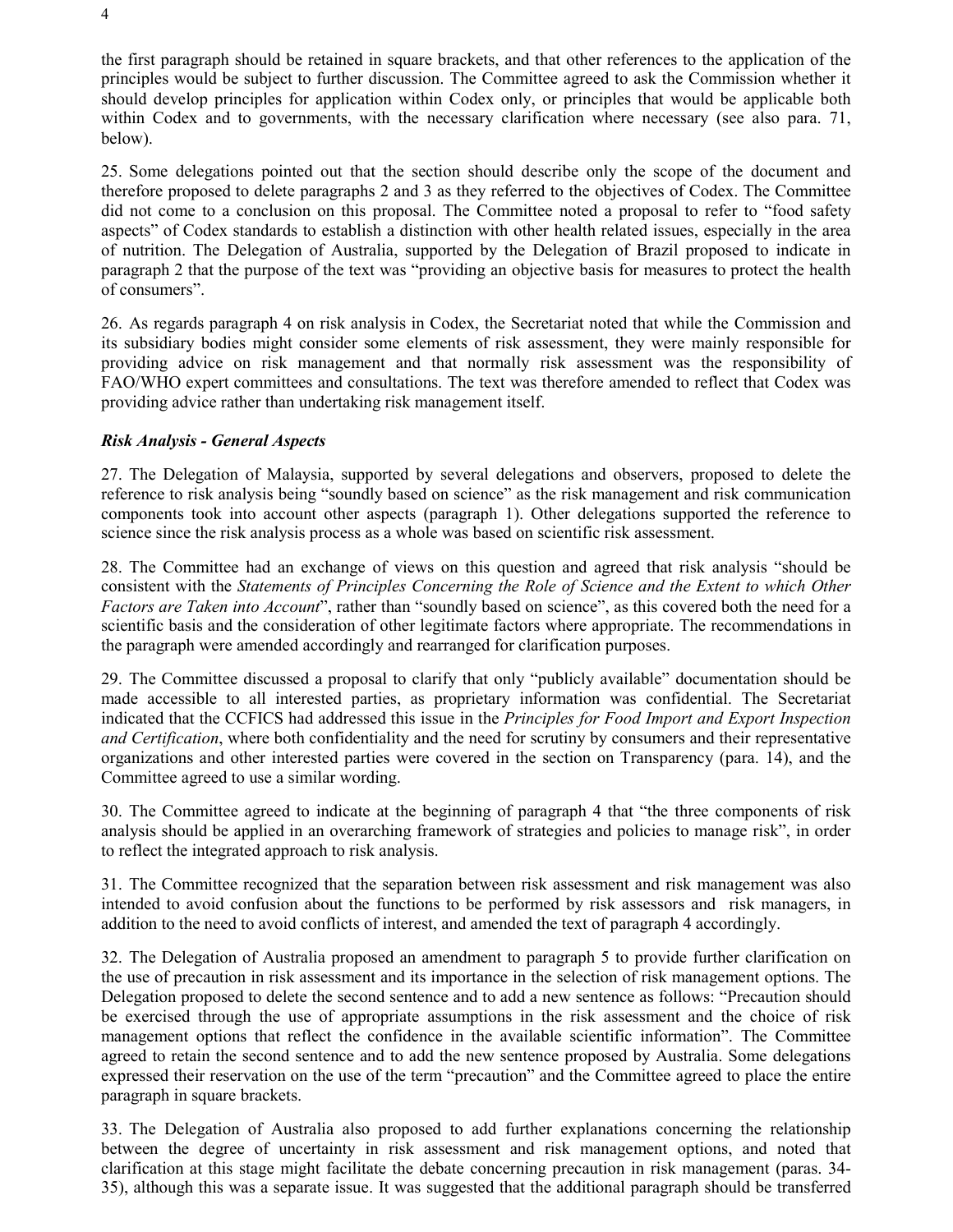to the section on precaution in risk management (paras. 34-35) but the Committee agreed to retain it for the time being under General Aspects as paragraph 5b.

34. Some delegations expressed their concern with this addition. Other delegations proposed to discuss it further and to consider how it might relate to the discussion on precaution in risk management and in particular the use of precaution in routine and exceptional circumstances. The Committee could not discuss this proposal in detail and agreed that it would require further consideration at the next session. The proposals for the revised text of paras. 5 and 5b are included in Appendix V.

35. The Committee had an exchange of views on the need to amend paragraph 6 on the needs and situation of developing countries.. The Delegation of Morocco expressed the view that clarification was needed on the reference to "responsible bodies" and that explicit reference should be made to the specific bodies concerned at the international and government level. The Delegation of Sweden, speaking on behalf of the EC, proposed to add at the end of the paragraph that "however, that should not compromise the level of consumer protection". However, the Delegation of India, supported by other delegations, opposed the inclusion of this linkage. The Delegation of Bolivia stated that the level of consumer protection was already covered in paragraph 2 of the Scope. The Committee therefore agreed to retain the original text as agreed at the last session.

## *Risk Assessment*

36. Some delegations pointed out that the references to the *Statements of Principle Relating to the Role of Food Safety Risk Assessment* throughout the text were not always consistent with the exact wording of the *Statements*, and a footnote referring to the *Statements* was added to the heading of this section.

37. In order to clarify paragraph 9 on the selection of experts, the Committee agreed with the proposal of the Delegation of Sweden to add a reference to their "experience and expertise", in addition to the current text.

38. The Committee agreed to delete paragraph 11 and to replace it with the following: "Explicit consideration should be given to variability and other sources of uncertainty at each step in the risk assessment process". The paragraphs concerning the data used in risk assessment were grouped and reordered to follow a more logical sequence (10,13, 16 and 15). Paragraph 13 was amended to reflect more precisely the use of quantitative and qualitative information in risk assessment.

39. The Committee noted some proposals to amend paragraph 15 (developing countries and the use of global data) but left the text unchanged because, as pointed out by the Delegation of India, it repeated a specific recommendation of the Commission. The Delegation of the United States pointed out that the use of global data did not apply to national governments, and a reference to Codex was added accordingly. A reference to "storage" was added in paragraph 16 (food chain) to make it consistent with para. 26 in the Risk Management section, as agreed at the last session.

## *Risk Assessment Policy*

40. The Committee recognized that the establishment of risk assessment policy affected the risk analysis process as a whole and agreed to transfer paragraphs 19 to 23 to the end of the section on General Aspects.

41. The Committee noted that paragraph 20 provided a definition of Risk Assessment Policy and the Committee agreed that it could be used in the Glossary of Terms (see para. 20 above). In paragraph 21, the Committee agreed that risk assessment policy should be established "preferably" in advance of risk assessment and amended the text accordingly.

42. The Committee recognized that it was not always possible to determine in advance whether the mandate given to risk assessors was "achievable" and agreed that it should be "as clear as possible". The square brackets in paragraph 22 were therefore deleted.

43. The Delegation of the United States proposed to consider paragraph 23 (risk management option) in conjunction with paragraph 28 (risk reduction) under Risk Management. Following the discussion on paragraph 28 (see para. 45, below) the Committee agreed to retain paragraph 23 in the current section as it addressed a different issue.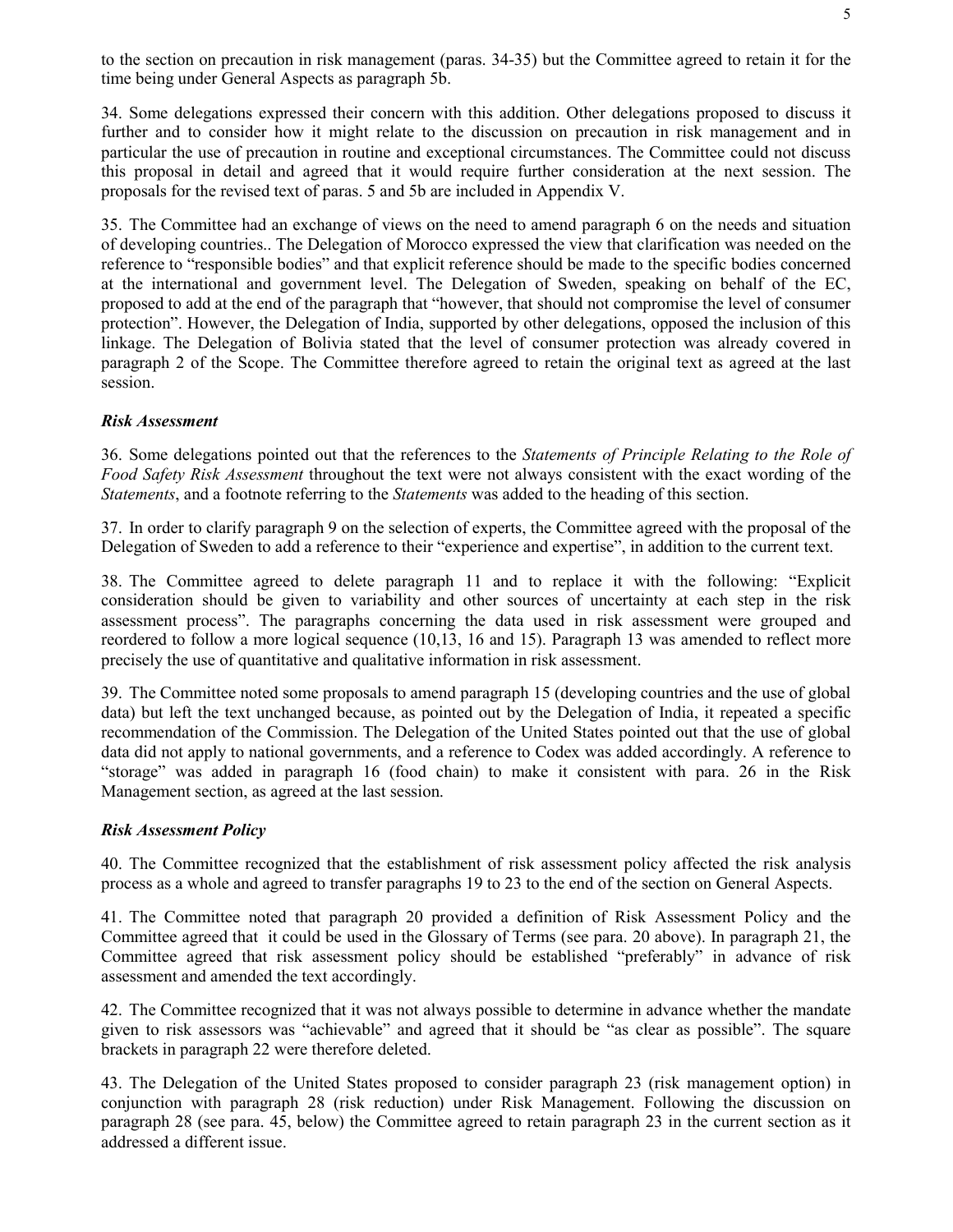# *Risk Management*

44. The Committee agreed to use the wording of the *Statement of Principles* to describe "other legitimate factors" in paragraph 25, and to delete the square brackets. The Committee recalled that the description of the components of risk management reflected the recommendations of the Joint FAO/WHO Expert Consultation on Risk Management and Food Safety concerning the structured approach and agreed to retain the current text. The Committee agreed that the description of "risk evaluation" proposed by the Consultation should be included in the Glossary of terms mentioned above, in order to prevent confusion on that term; it was also noted that translation difficulties would need to be addressed.

45. An alternative wording was added in paragraph 28 indicating that risk management options should be "assessed" or " evaluated". The Committee had an exchange of views on the notion of risk reduction, as some delegations felt it that it was too narrow and that risk management options should be considered in relation to the level of consumer protection. The Committee agreed to replace "risk reduction" with a reference to "the scope and purpose of risk analysis and the ability to achieve the required level of consumer protection", and to include an assessment of the option of "doing nothing" in the risk management options.

46. The Committee agreed to simplify paragraph 31 by deleting the superfluous reference to legitimate factors. The Delegation of Canada proposed to amend this paragraph to stress the need for consistency in the decisions taken under similar circumstances, in addition to the current recommendations on transparency. The Committee did not discuss this question in detail and could not come to a conclusion at this stage.

47. The Committee amended paragraph 33 to reflect that standards and related texts should be updated as necessary to reflect new scientific knowledge.

# *Risk Communication*

48. The Committee noted some proposals for amendments to that section, as mentioned in the written comments of the EC and CI. However it was not possible to consider this section in detail due to time constraints and the current text was retained, with the understanding that there would be an opportunity to examine it in more detail later.

# PRECAUTION IN RISK MANAGEMENT (PARAS. 34-35)<sup>5</sup>

# *Background*

49. At the  $15<sup>th</sup>$  Session of the Committee it was agreed that a drafting group co-ordinated by the French Secretariat would work by electronic mail in order to propose a revised draft text of these paragraphs. Comments were also requested from Member governments and interested international organizations by means of Circular Letter CL 2000/12-GP. In the light of comments received the French Secretariat prepared a revised text (CX/GP 01/3) which was distributed for further comments. A Working Group was then convened immediately preceding the present Session to discuss this proposal in the light of the comments received. Professor Chevassus-au-Louis, Chairman of the Working Group, presented the following report to the Committee<sup>6</sup>:

## *Report of the Working Group*

50. "The Working Group had considered the proposed wording of paragraphs 34 and 35 of the Proposed Draft Working Principles for Risk Analysis in document CX/GP 01/3. The main changes introduced to document CX/GP 01/3 were the following:

51. The Working Group agreed to delete footnote 1 ("It is recognized that hazard identification is a crucial step in this process") and to replace it by the following phrase "from a preliminary risk assessment" coming after "reasonable evidence". It was recalled that hazard identification is defined in the Procedural Manual.

 5 CX/GP 01/3 ; CX/GP 01/3-Add.1 (Comments of Australia, Malaysia, Thailand, United States, Uruguay, CI, CRN, CIAA, EFLA/AEDA, GCPF, IASDA, IACFO, ICGMA) ; CX/GP 01/3-Add.3 (Argentina, Costa Rica, Malaysia, Norway, Uruguay, United States, CI, COMISA, EC, GCPF, IAFCO) ; CX/GP 01/3-Add.3 (New Zealand, ALA); CRD5 and 7 (CRN); CRD 6 bis (India); CRD 11 (Australia – compromise text).

Unnumbered CRD: "Report of the Working Group – 21 April 2001. The Application of Precaution in Risk Management"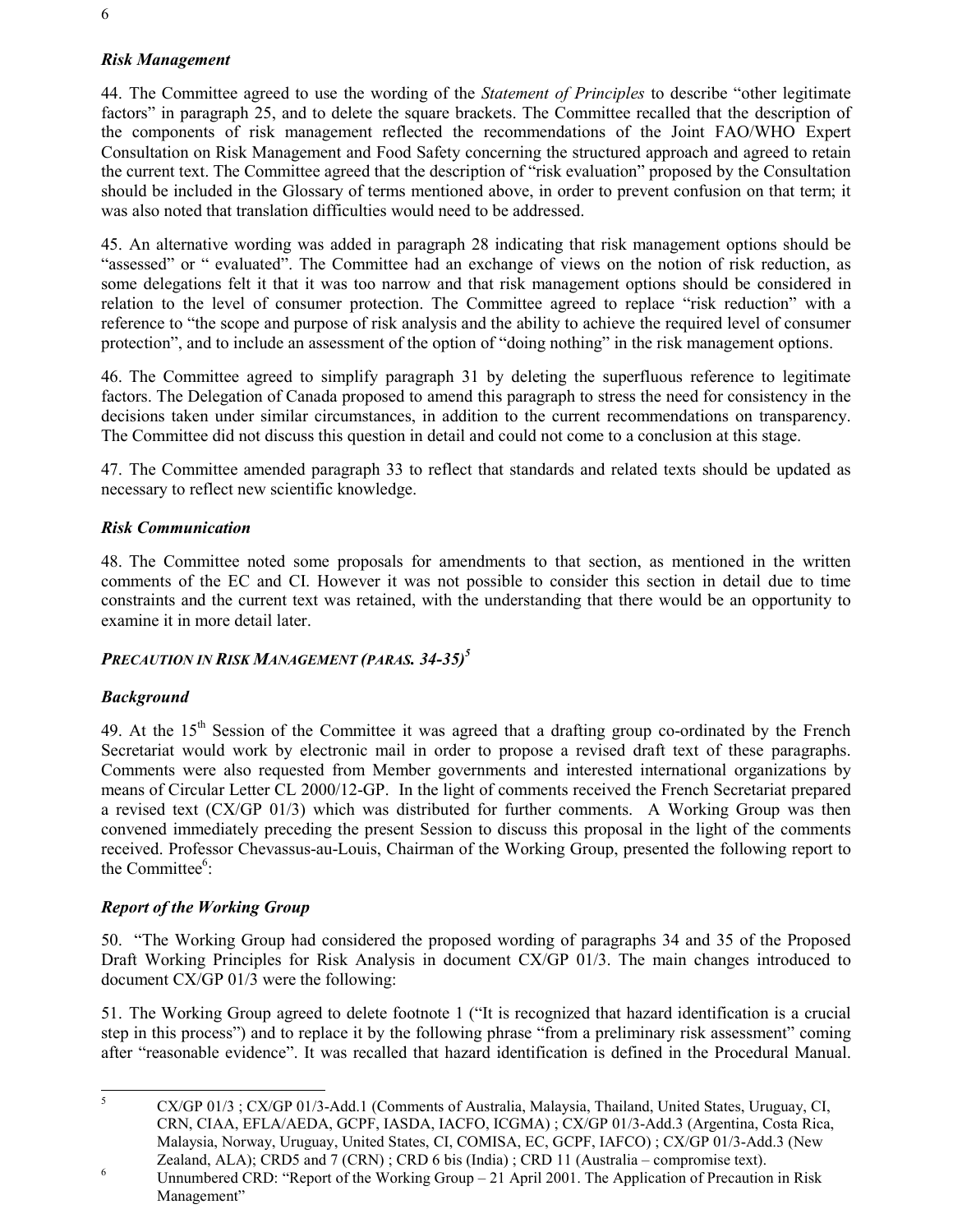On the other hand, the working group wished to recall that the application of precaution should be exercised following a preliminary risk assessment.

52. The Working Group discussed at length the scope for the application of precaution. It wondered whether precaution had to be applied by governments, by Codex or by both. It concluded that the situation described was the same but that precautionary measures could take different forms according to whether they are taken within the Codex framework or by governments. Consequently it suggested a text comprising:

- A general paragraph intended for risk managers and describing the situation.
- Two specific paragraphs, one intended for Codex and the other for governments, which define the action likely to be undertaken.

53. The Working Group agreed that there was a link between paragraph 34 and elements of paragraph 35, in particular on the issue of proportionality but it did not have time for a full discussion to determine which elements applied to Codex and which applied to governments.

54. The Working Group had no time to consider footnote 2 ("Some members refer to this concept as the "precautionary principle"). This discussion would have to take place during the plenary session.

55. Finally the Working Group agreed on the appended wording which it proposed to submit to the plenary session of the CCGP (see Appendix V).

56. The following reservations were expressed in relation to this wording (in the Working Group):

- Although recognizing that clarifications had been made, the Delegation of the United States expressed a general reservation on the whole text.
- The Delegation of Brazil stated that the paragraph intended for governments should be put in square brackets.
- Some delegations, including Japan and the European Union wished to discuss further the wording of the last sub-paragraph of paragraph 34 by comparison with the wording initially proposed."

## *Discussion of the Working Group's "Compromise Text"*

57. Following the presentation of the Working Group report, there was a general debate in the Committee.

58. Several delegations including Argentina, Bolivia, Paraguay and Uruguay asked for the deletion of paras. 35-35 as in their view there was a question of the legitimacy of referring to precaution as a principle of international law. The Delegation of Uruguay expressed the view that paragraphs 34 and 35 in the Working Principles should be deleted since the confusion created by these paragraphs as regards terminology and legal aspects could result in measures that would adversely affect the protection of consumers' health and fair trade practices.

59. The Committee expressed its appreciation to the Working Group and its Chairman for their efforts to find a solution to the problems raised in relation to paragraphs 34-35. In particular, delegations stated that some progress had been made towards a clearer definition of the means by which Codex on one hand, and Member governments on the other hand, applied precaution in their respective areas of competence. Nevertheless, several delegations stated that without a clarification of the Scope of the Working Principles as a whole, the situation would remain confused. At different points in the discussion, Delegations made reference to differences in the perceived mandate of the Committee as set down by the Commission. One Delegation drew attention to the goals in reference to risk analysis set out by the Commission in 1999 in its Medium-Term Plan 1998-2003.<sup>7</sup> Reference was also made to the initial mandate of the Commission in 1997 to draft "integrated principles for risk management and assessment policy setting, risk communication and documentation for inclusion in the Procedural Manual".<sup>8</sup> However, attention was also drawn to the Commission's statement that "governments should be encouraged to integrate risk analysis in their legislation". $9$ 

<sup>7</sup> ALINORM 99/37, Appendix II, para.3.

<sup>8</sup> ALINORM 97/37, Paragraph 164 (ii).

<sup>9</sup> ALINORM 99/37, Paragraph 49.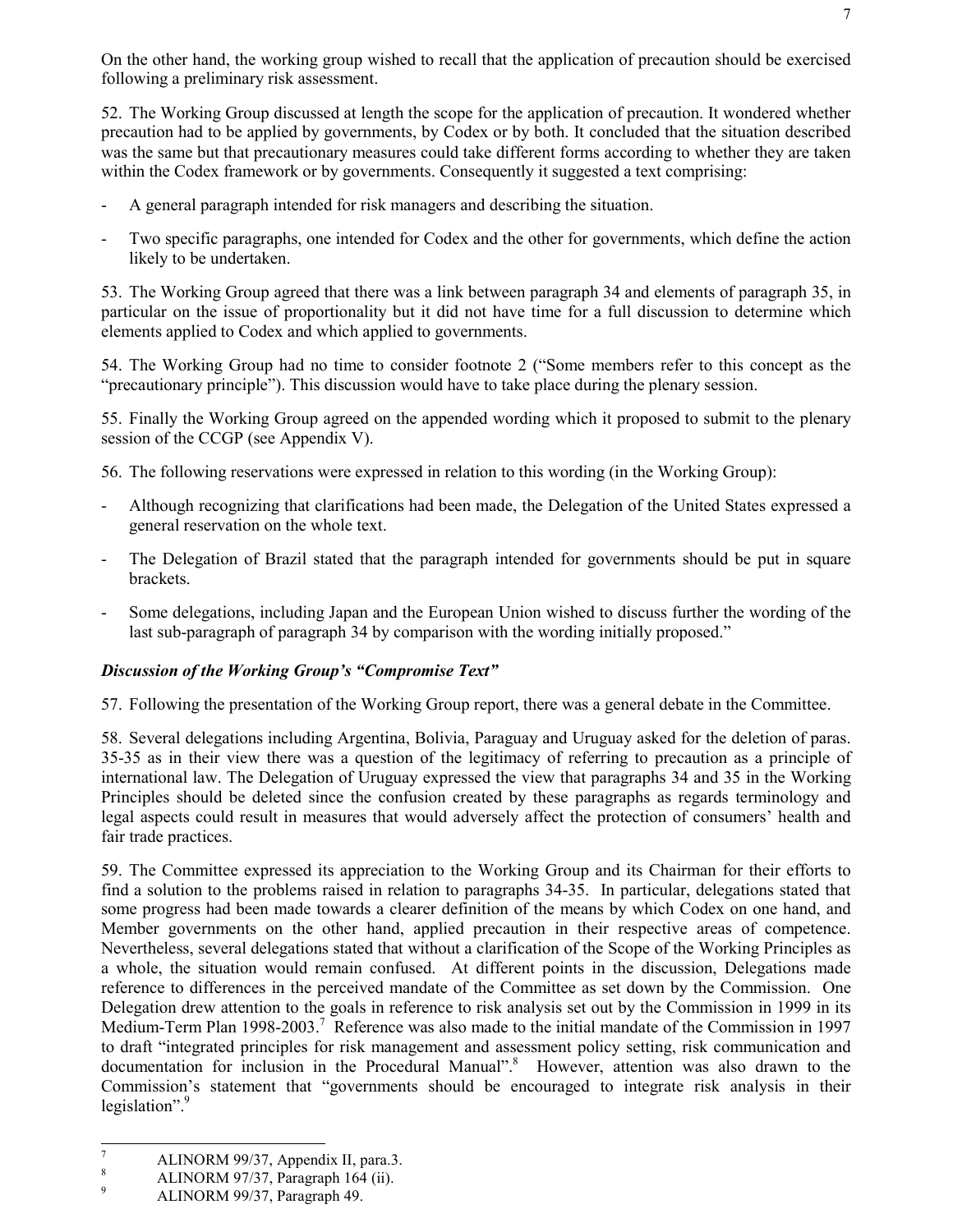60. There was general agreement that governments had the right to take interim measures to protect the heath of consumers as set out in Article 5.7 of the SPS Agreement. However, agreement could not be reached about the actions that Codex should take in situations where there was uncertainty and/or lack of scientific information including adverse effects on human health, as some delegations were of the opinion that Codex should not develop international standards, guidelines or recommendations under such conditions. Other delegations stated that Codex did, and should, prepare guidance, as appropriate, under such circumstances.

61. Some delegations requested the removal of any explicit reference to "precaution", claiming that all necessary measures to protect consumers' health when scientific evidence was insufficient were covered by the SPS Agreement and that any additional reference could foster the use of precaution for the purpose of trade protection, and that reference to a "precautionary principle" could allow governments to deviate from the disciplines of the SPS Agreement. The Delegation of Argentina, referring to its written comments, stated that it did not recognize any legal status for a so-called "precautionary principle" and therefore requested to delete any reference to such a principle. Other delegations stated that for the purpose of understanding and the fostering of consumer confidence in the risk analysis process, a reference to "precaution" was essential, and stated that this could be a reference to a "precautionary principle" as well as to a "precautionary approach". In the opinion of these delegations the use of either expression would indicate to consumers that a high level of protection was being sought, and that precaution was not being used only in acute situations.

62. Several delegations, referring to the International FAO Conference on International Food Trade beyond 2000 (Melbourne 11-15 October 1999), expressed the view that precaution was an essential element of risk analysis. There was a difference of opinion as to whether Codex should be encouraged to develop standards, guidelines or recommendations exclusively on this basis, without comprehensive scientific information and evidence.

63. On the basis of this debate and several explicit proposals for amendment to the Working Group's compromise text, the Chairperson of the Committee tabled a revised text for the consideration of the Committee. The Delegation of Australia also circulated a revised text for consideration.

# *Consideration of the Chairperson's Text*

64. The Committee expressed its appreciation to the Chairperson for her efforts in drawing together many of the diverse opinions expressed during the discussion of the Working Group draft.

65. The Representative of WHO stated that the issue of food safety had been recognized as one of high significance by the World Health Assembly. He reported that the Director-General of WHO had recently referred to the use of risk analysis as the "third wave" of strategies that were being used to improve the food safety status of countries around the world, the first and second "waves" being the use of Good Manufacturing Practices and the application of HACCP. However, risk analysis gave developing countries the opportunity to make even more significant advances than the developed countries in food safety. The Representative stated that risk analysis had to be considered as a health issue with trade implications and not as a trade issue with health implications, and that the debate on precaution should be viewed in this light.

66. Some Delegations stated that explicit reference to the use of precaution in Codex decision-making would reinforce the view that protecting consumers' health was the primary purpose of risk analysis over and above any trade concerns. The Observer from Consumers International expressed concern with the trend, within Codex and at the present meeting, to emphasize trade concerns over and above those of protecting the health of consumers. This view was supported by the Delegations of the United Kingdom and Norway. The Delegation of Argentina referred to the objectives of Codex of protecting consumers' health and ensuring fair practices in food trade.

67. Several Delegations stated that there was a need for a single document for use within Codex that described the application of precaution and also guidance for governments on how to apply precaution. These Delegations stated that they could accept most of the Chairperson's text, including the footnote which made explicit reference to "precautionary principle/precautionary approach". In the opinion of most of these Delegations, reference to the application of precaution was essential to maintain consumer confidence in the ability of food control authorities to ensure the safety of the food supply.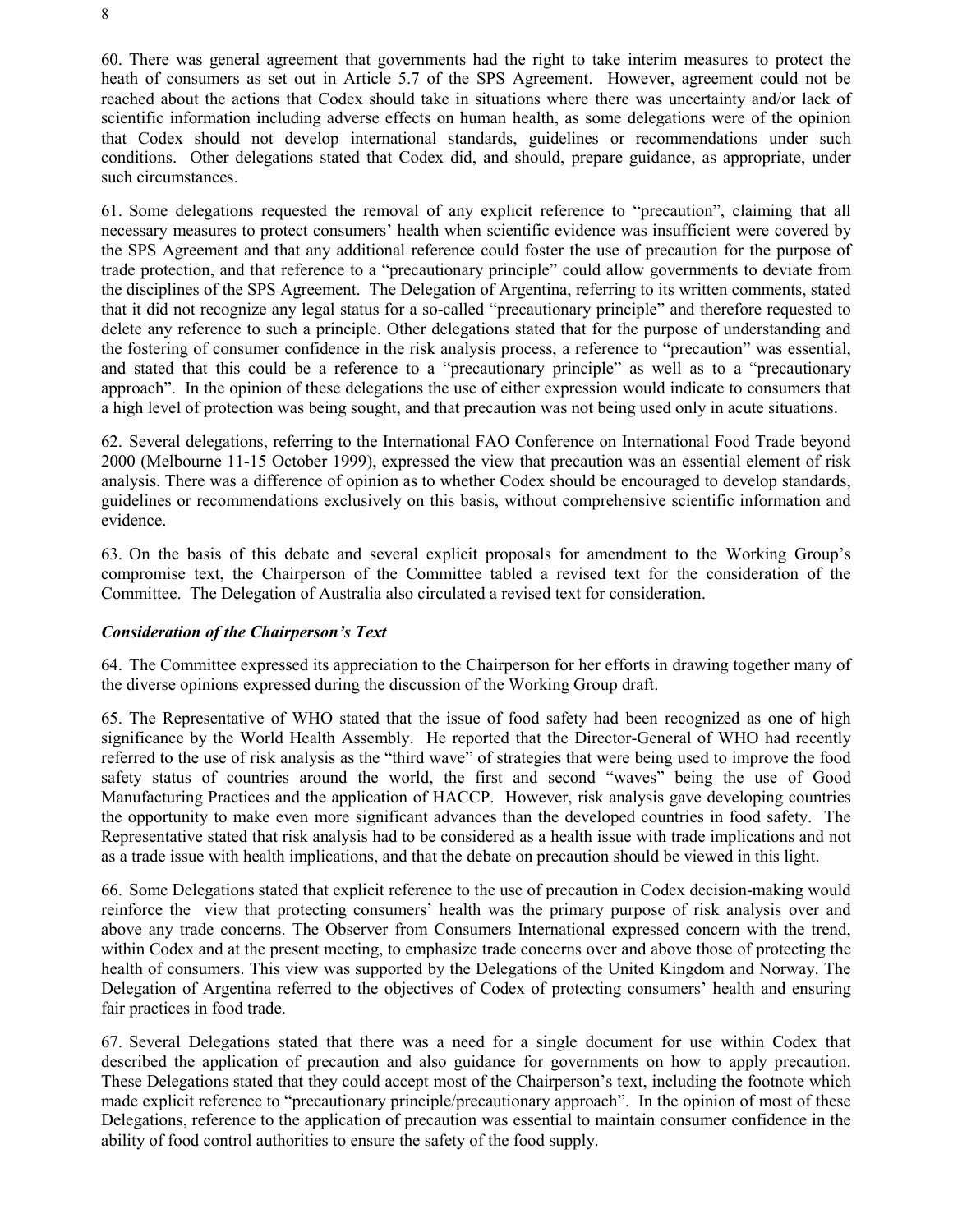68. Several other Delegations expressed their preference for a complete deletion of paragraphs 34 and 35 as they should not apply to the work of Codex. Some of these delegations proposed however that, if the Chairperson's text was to be retained, reference to "precaution" should be deleted along with reference to actions to be undertaken by governments. Several delegations were also of the opinion that the footnote that referred explicitly to "precautionary principle/precautionary approach" should be deleted. The Delegation of Bolivia supported deleting the note because the precautionary principle could be used as a justification for trade protectionism. Some delegations also expressed their concern about the proposal to equate "precautionary principle" with "precautionary approach". The Delegation of Uruguay stated that the measures referred to in paras. 34 and 35 should only be applied by governments, in accordance with the WTO Agreements.

69. A number of Delegations expressed their preference for the draft text tabled by the Delegation of Australia, stating that the Chairperson's text still retained elements of ambiguity as to the work of Codex and the work of Member governments. These Delegations stated that it was inappropriate to suggest that Codex should develop standards, guidelines or recommendations by recourse to the "precautionary principle" when data were inadequate, even though it was recognized that precaution was an essential element in the Codex normal decision-making process. These Delegations also noted the linkages with the general statement on the application of precaution in risk analysis as contained in the Section on General Aspects (paragraph 5) of the draft document (see also paras. 32-34, above).

## *STATUS OF THE PROPOSED DRAFT WORKING PRINCIPLES FOR RISK ANALYSIS*

70. The Committee noted that it had reviewed the complete text of the Working Principles now for the second time, and that progress had been made on a number of points although it had not been possible to achieve consensus on all of the text, in particular on the paragraphs dealing with Scope (paragraph 1) and precaution (paragraphs 5, 34 and 35). In relation to paragraph 34, the Committee agreed that all of the current alternative proposals, as presented in Appendix V of the present report, would be included in any revised text in square brackets.

71. The Committee agreed to request the Commission for a clarification of the intended scope and application of the document; i.e., whether it was a text exclusively for application within the Codex framework, or by Member governments, or both (bearing in mind that some paragraphs then might need to be singled out as being for specific application either by Codex or by Member governments).

72. The Committee also agreed to request the advice of the Commission on how Codex should react when scientific data were insufficient or incomplete and evidence of a risk to human health existed, in particular whether it should proceed to elaborate a standard or related text or whether it should refrain from such action.

73. In order to assist in the interpretation of the manner in which precaution was being used by Codex, the Committee invited the Chairpersons of relevant Codex Committees as well as governments and interested international organizations, to forward examples to the Secretariat in time to be available for discussion of this matter by the Commission (see para. 60, above).

74. On the basis of the Commission's advice, the Committee noted that it should be possible to proceed with the development of a text that would incorporate the decisions made at the present session. It requested the Secretariat to prepare such a revised text for circulation at Step 3 and consideration at the Committee's next session. It also requested the Secretariat to review the editorial presentation of the text, to remove duplication or repetition where possible while ensuring that the consensus decisions of the Committee remained as a they had been agreed.

75. The Delegation of Australia stressed the importance of an effective mechanism to ensure progress between the sessions and offered to lead a small working group to redraft the Working Principles for Risk Analysis. Several delegations supported this proposal. The Committee agreed that there was a need for the Host Country to convene an open-ended working group (open to all members and observer organizations) between sessions to review the document and the comments received so as to facilitate the discussion of the text at the Committee's next session. The Delegation of Bolivia expressed the view that this working group should be open to developing countries and be provided with interpretation. The Chairperson confirmed that, as had been the case before the present session, the Working Group would be open to all countries and provided with interpretation into French and Spanish.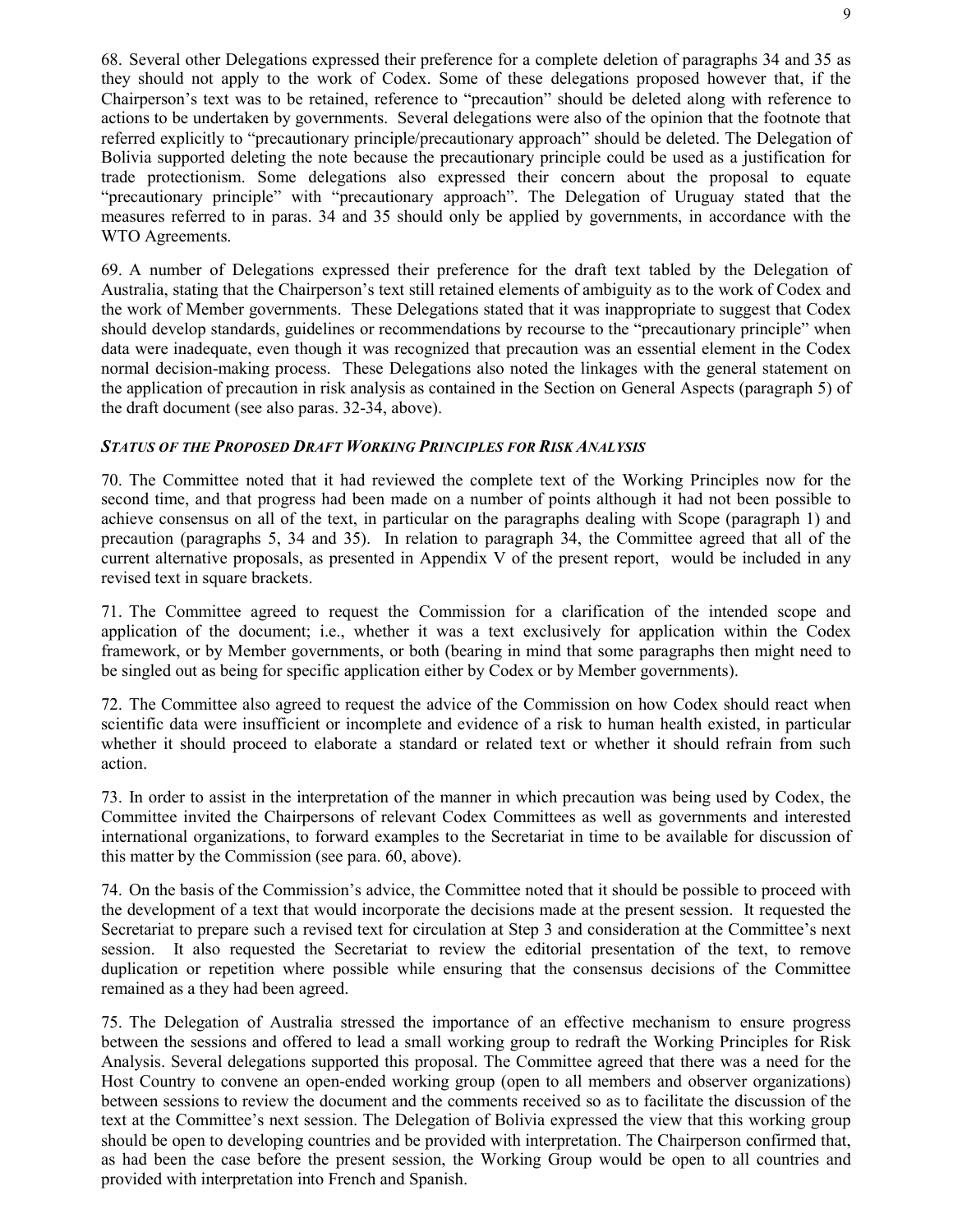# **THE APPLICATION OF RISK ANALYSIS IN THE ELABORATION OF CODEX STANDARDS**  $(A$ genda Item  $3.b$ <sup>10</sup>

76. The Delegation of India presented the document and stated that it had been prepared in the light of a number of decisions taken in the recent past by Codex Committees which demonstrated that scientific information from only a limited number of countries had been used as a basis for the decision-making and that draft standards had been advanced in some cases before completion of the risk assessment. The Delegation particularly addressed the discussions concerning Aflatoxin  $M_1$  in Milk and Lead (Pb) in various foods as examples where global data, in particular data from developing countries, had not been taken into account. The paper contained proposals for specific guidelines that might be used to ensure that Codex standards were indeed based on global data.

77. The Delegation proposed that in addition to the proposals contained in the working paper, consideration should be given by FAO and WHO to the identification of collaborating centres and/or sentinel sites that could develop the necessary epidemiological and exposure data in order that global information be used in the Codex Risk analysis process.

78. The Committee expressed its appreciation of the paper prepared by the Delegation of India and many delegations expressed the view that the paper identified issues requiring serious consideration.

79. The Delegation of the United States expressed its support for many of the recommendations contained in the proposals, but noted that some of them had already been included in the Draft Working Principles. The Delegation proposed that for the moment the elaboration of separate Guidelines appeared to be premature, and that the proposals be forwarded to the relevant Codex Committees for consideration. The view that many of the specific proposed Guidelines should be incorporated into the Working Principles was supported by other Delegations including Australia, Malaysia, Sweden and United Kingdom. The Delegation of Uganda also noted the problems of developing and verifying data used in risk analysis. The Delegation of Chile referred to the recommendation of the 23<sup>rd</sup> Session of the Commission on risk analysis and especially (para. 56 f)) that a co-author from a developing country should be appointed for position papers where the main author was from a developed country, and proposed that this should be taken into account if a drafting group was established for the Working Principles for Risk Analysis.

80. The Representative of FAO stated that there was a great need for capacity building for developing countries in developing the necessary data for risk analysis both at the national and global levels. FAO was giving consideration to the establishment of a Global Facility for Capacity Building in Food Safety and Quality that would address this issue among others, and welcomed the initiative announced by the French Minister of Agriculture in his opening address. The Representative also pointed out that capacity-building workshops on risk analysis had been held in most regions, including recently in the Near East and South-Asian regions. Workshops on exposure assessment had been held in association with Codex Regional Coordinating Committees in the past biennium.

81. The Chairperson of Committee on Pesticide Residues (Dr. van Eck, the Netherlands) noted that the lack of relevant data from developing countries had been recognised as a constraint in that Committee's work. The Committee had recommended to strengthen regional cooperation to develop data. Similarly, the Delegation of Denmark supported the objective of providing means to improve developing country participation in Codex work, but stated that emphasis should be placed on support to develop more complete food safety systems; the question was not only about participation in Codex meetings. The Delegations of Dominican Republic, Norway and Swaziland also drew attention to the need for addressing the issue of capacity building. The Observer from Consumers International stressed the need to use global data, particularly on epidemiological surveillance and exposure studies; and the need to develop capacity building, particularly in developing countries.

82. The Representative of WHO stated that new procedures for the identification of experts by FAO and WHO and for obtaining data, especially in the area of microbiological risk assessment and the risk assessment of foods derived from biotechnology, gave the opportunity for developing countries to use the Internet or the Codex-L distribution list to contribute to the early stages of the risk analysis process. The Representative noted that participants in expert meeting were selected in their personal capacities and not as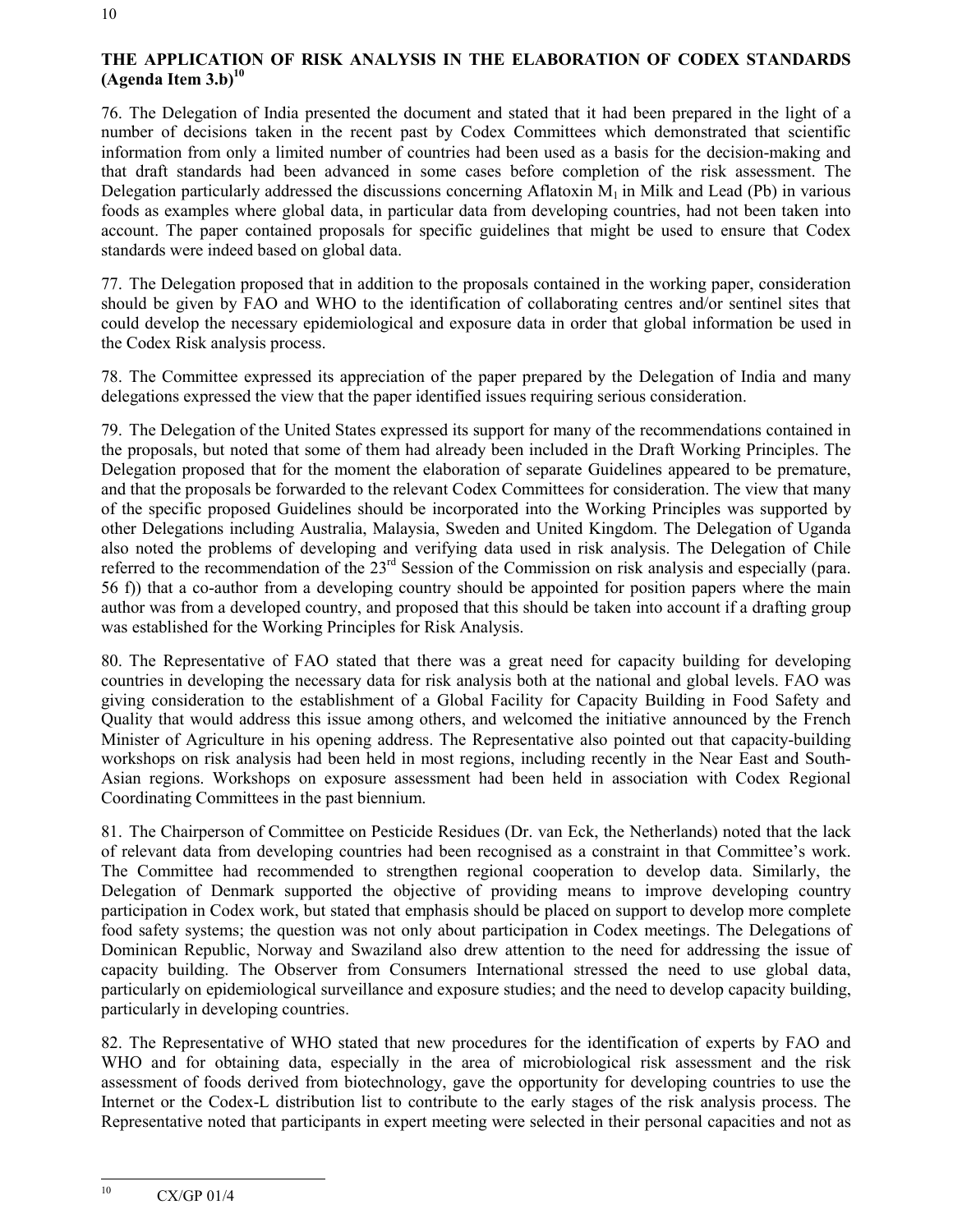representatives of their countries; nevertheless considerable efforts were made to ensure that the membership of expert committees and consultations reflected the global membership of the parent organizations.

83. The Committee thanked the Delegation of India for its thoughtful paper and agreed that the recommendations should be considered together with the Working Principles as appropriate. The Committee also agreed to send the paper to the relevant Codex Committees for their consideration of the specific issues raised. It also agreed to circulate the recommendations contained in the paper for government comments and to consider these recommendations in the light of comments at its next session.

# **REVIEW OF THE STATEMENTS OF PRINCIPLES ON THE ROLE OF SCIENCE AND THE EXTENT TO WHICH OTHER FACTORS ARE TAKEN INTO ACCOUNT: ROLE OF SCIENCE AND OTHER FACTORS IN RELATION TO RISK ANALYSIS (Agenda Item 4)11**

84. The Committee recalled that the last session had discussed a document on the role of other legitimate factors, taking into account the discussions held in several relevant Committees on this issue. The Committee had agreed that it should consider criteria providing general guidance on the use of such factors in the framework of Codex, and that the Secretariat would prepare a revised document for this purpose. The  $47<sup>th</sup>$ Session of the Executive Committee had confirmed that the CCGP was responsible for the development of general guidance at the request of the Commission and that no further action was required at this stage from other committees.

85. The Committee considered the revised draft criteria and made the following amendments.

86. In the first indent, the Committee agreed that reference should be made to all Statements of Principle Concerning the Role of Science (instead of the first Statement only).

87. In the second indent, the Committee agreed that the development of standards and related texts should be mentioned to clarify the outcome of risk management options in the framework of Codex.

88. In the third indent, the Committee discussed the need for a specific reference to interaction between risk assessment and risk management. However, the Committee agreed to retain the current text as interaction was addressed in the 4<sup>th</sup> Statement of Principles Relating to the Role of Food Safety Risk Assessment.

89. The Committee discussed whether the distinction between justification of national measures under the SPS and TBT Agreement should be reflected in the text of the fourth indent. Some delegations expressed the view that it was superfluous and also proposed to delete the entire paragraph. Other delegations supported its inclusion as it was essential to clarify the difference between the factors that could be taken into account within Codex and at the national level. The Committee agreed with the suggestion of the Representative of WTO to put the first sentence in a footnote as it might be useful for clarification purposes, and retained the current text of the second sentence. The Delegation of Thailand requested the inclusion of an amendment to encourage the harmonization of food standards.

90. In the fifth indent, the Committee agreed that other factors could be accepted on a regional basis in the case of regional standards and related texts, and amended the text accordingly.

91. In the sixth indent, a minor change was made to clarify that specific consideration of other factors in the development of risk management recommendations should be clearly documented, whether such factors had an influence on the final decisions or not. The Committee also agreed that other factors should be considered in the decision process on a case by case basis.

92. The Committee considered in detail the  $7<sup>th</sup>$  indent referring to health concerns related to the environment. The Delegation of Sweden, speaking on behalf of the EC, proposed to recommend that "concerns relating to the environment, animal and plant health and animal welfare" might be taken into account "if international requirements or recommendations of the competent international fora" existed. This proposal was supported by other delegations outside the European Union and the Observer from IACFO. The Delegation of the Netherlands pointed out that linkages with the work of other international organizations and consistency with international agreements was essential to ensure credibility of international harmonization.

 $\overline{11}$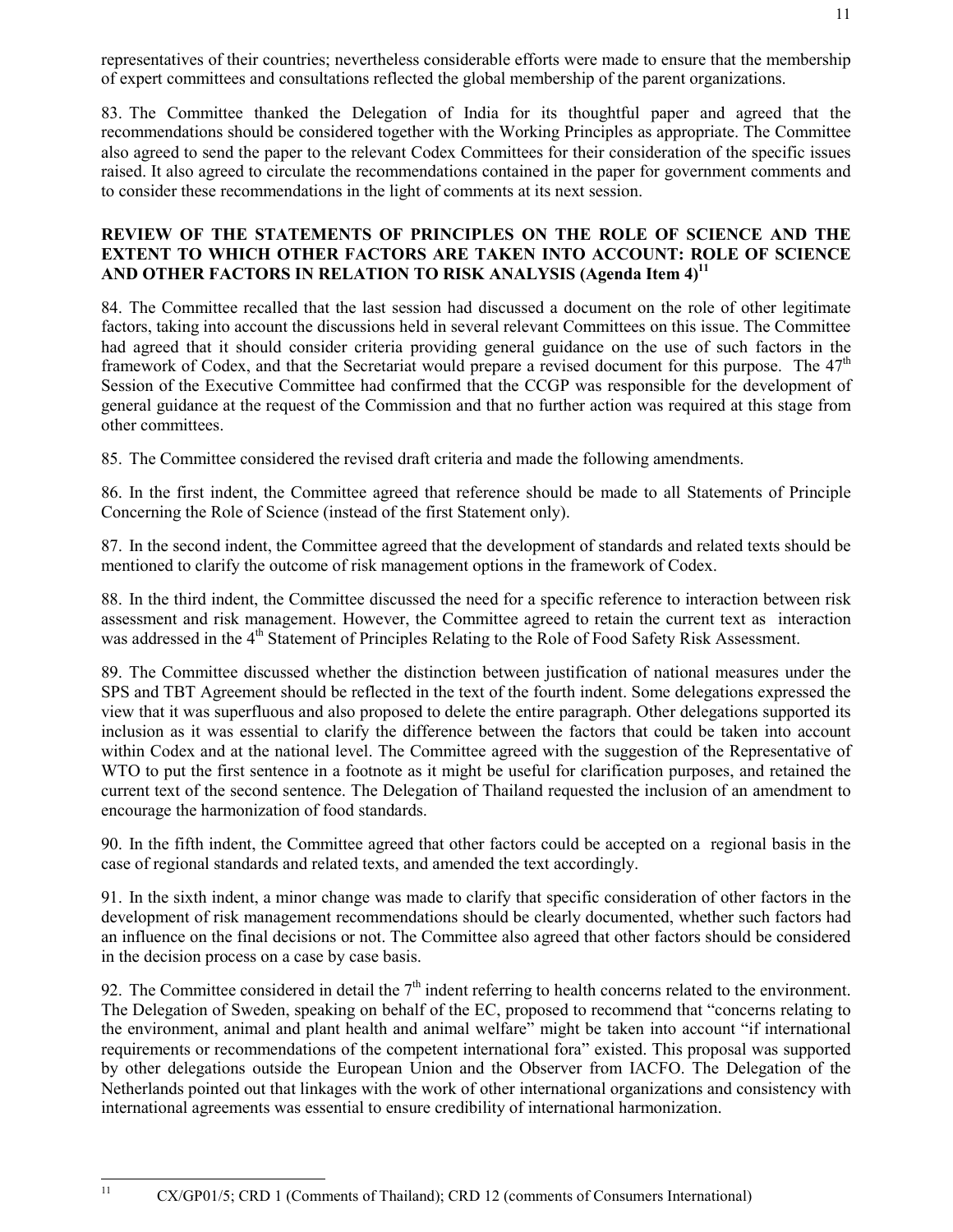93. Several other delegations opposed this amendment as it was not consistent with the *Statements of Principle*, and the deletion of the reference to health would introduce considerations that were excluded from the mandate of Codex; these delegations expressed their concern that such amendments would not improve consumer health protection but would be likely to create additional barriers to trade. Other delegations supported the deletion of this paragraph as its lack of clarity created confusion.

94. The Committee could not come to a consensus on the specific factors that should be mentioned in the text and recognized that a general reference to international agreements might be more generally acceptable. The Committee also agreed with the proposal of the Delegation of Canada to clarify the nature of the international recommendations and organizations concerned.

95. After an exchange of views the Committee considered a compromise proposal to the effect that "certain factors may be taken into account if recommendations of relevant multilateral intergovernmental organizations exist".

96. The Delegation of Argentina indicated that it could accept this text provided the factors were described as "relevant for the health protection of consumers and for the promotion of fair practices in food trade" as specified in the Statement of Principle. This proposal was supported by several delegations.

97. The Delegation of the United States expressed the view that Codex standards should avoid having a negative impact on the application on international agreements or recommendations. The Committee recognized that this important concept should be addressed, in view of the need for coordination between international organizations, and included an additional sentence to this effect in the paragraph.

98. The Delegation of Australia, supported by other delegations, stated that as there were clearly concerns about the application of this paragraph, it should be deleted in order for the remainder of the document to be advanced. The Delegation proposed that in view of the important issues covered in this paragraph, the relationship between Codex and other multilateral intergovernmental orgnizations should be considered as a separate issue. Several delegations, although they had no specific opposition to the revised paragraph, proposed to discuss it further at the next session. The Committee could not come to a consensus on the text of the seventh indent and agreed to put it in square brackets for consideration by the Commission together with the other criteria.

99. The Committee retained the eighth indent addressing the constraints of developing countries with slight editorial changes for clarification purposes.

100. In the ninth indent concerning barriers to trade, the Delegation of Argentina, supported by several delegations, proposed to include a reference to WTO principles and to the provisions of the SPS and TBT Agreements. Other delegations pointed out that such a reference was not necessary since the obligations of member countries were defined under WTO and should not be repeated in a Codex text. After some discussion it was agreed to put this proposal in square brackets also for further consideration.

101. Some delegations proposed to retain the current reference to generally accepted scientific evidence as a basis for decision in Codex, even when no specific international agreement existed. This question was not discussed and the current text was deleted.

102. The Committee agreed to forward the Proposed Criteria to the Commission and requested the Commission to resolve the issues mentioned in the two sections remaining in square brackets. The Committee recommended that the criteria be included in the Procedural Manual as an explanation of the *Statements of Principle* (see Appendix III).

# THE EXECUTIVE COMMITTEE AND RELATED MATTERS (Agenda Item 5)<sup>12</sup>

103. The 23rd Session of the Codex Alimentarius Commission (1999) discussed a number of issues related to the composition of the Executive Committee and the participation of observers in its work $^{13}$ . These questions were referred to the Committee, which discussed them at its  $15<sup>th</sup>$  Session on the basis of a paper provided by the Secretariat (CX/GP 00/6). In the course of the discussion, questions were raised about the role of the Executive Committee. It was proposed by some delegations that the role of the Executive

 $12$ <sup>12</sup> CX/GP 01/5; CRD 2 (Consumers International); CRD 6 (Malaysia); CRD 8 (India).

<sup>13</sup> ALINORM 99/37, paras. 44-46.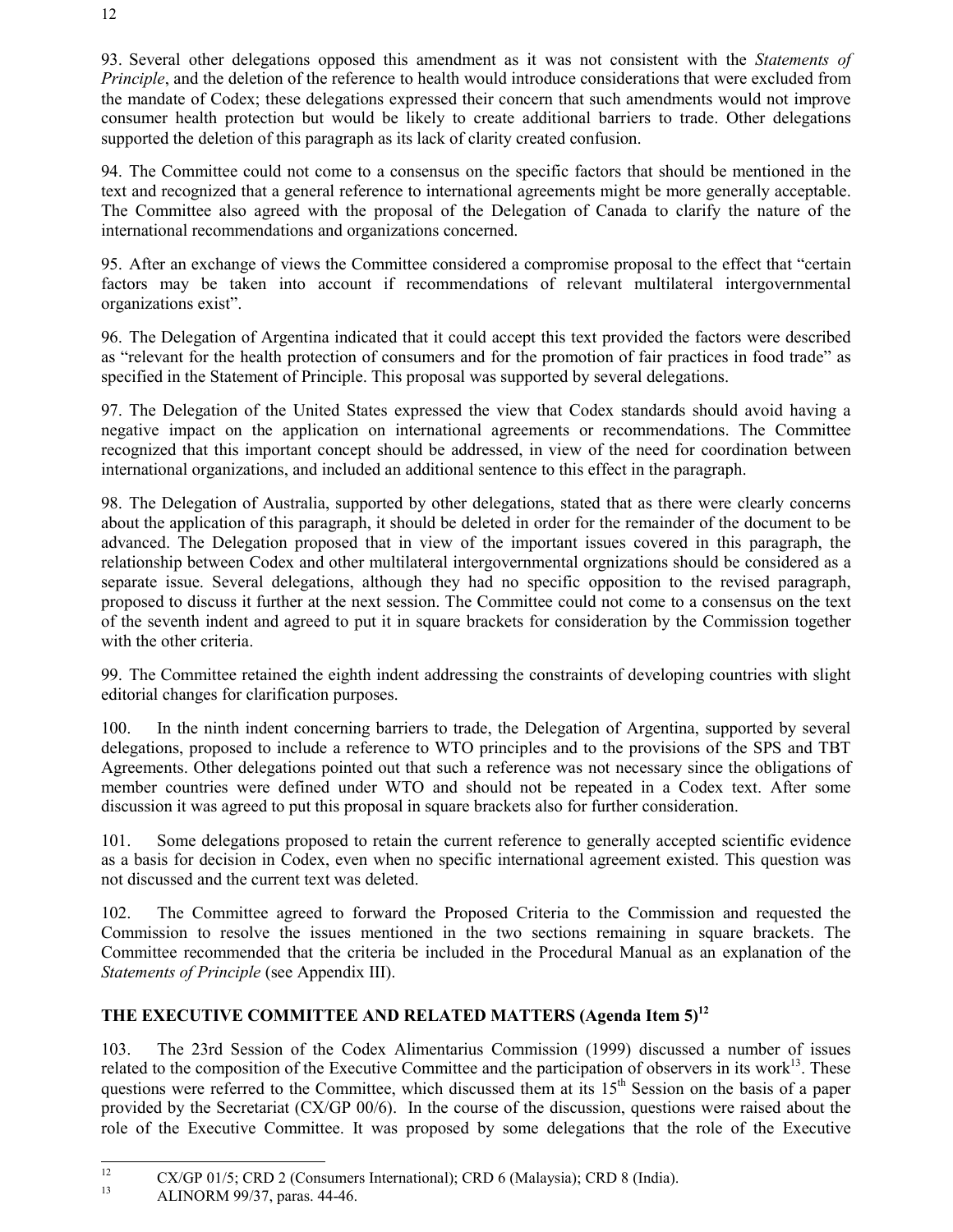Committee be reviewed with a view to its possible abolition; its functions being assumed by the Commission which would meet annually as provided for in Rule IV.1 of the Rules of Procedure.

104. The Secretariat was requested to provide a paper on this matter for consideration of the Committee at its  $16<sup>th</sup>$  Session and was also requested to provide for consideration specific modalities for improving transparency, for the representative participation of international non-governmental organizations, and for additional participation of developing countries in case that the Executive Committee would not be abolished.<sup>1</sup>

105. The paper before the Committee analysed the current status and work of the Executive Committee; examined the issues that needed to be addressed should the Executive Committee be abolished; examined alternatives to the Executive Committee including annual meetings of the Commission; examined a proposal to restructure the Executive Committee to provide for increased participation from developing countries; and set out proposals for the participation of INGO observers and the observer status of countries that were Members of the Commission, but not Members of the Executive Committee.

106. The Delegations of the United States, Sweden (on behalf of the EC), and Australia expressed the view that the process of considering the role and appropriate composition of the Executive Committee should be a step-wise one, with a decision first being made on annual meetings of the Commission. Should there be annual meetings, it was clear that the role of the Executive Committee would be diminished. In this case, it was suggested that the size of the Executive Committee could be reduced. The Delegations of the Czech Republic, Uganda, Japan also expressed a preference for holding annual meetings of the Commission while retaining the Executive Committee. The Delegation of Japan stressed that the Executive Committee should be made more open and transparent in the conduct of its work.

107. The Delegation of Chile stated that, independently from the decision concerning annual meetings of the Commission, in view of the Medium Term Plan, the Executive Committee performed important functions of strategic planning and monitoring that could not be carried out by the Commission itself. The Delegation expressed the view that the Executive Committee should be retained and strengthened.

108. The Delegation of India stated that annual meetings of the Commission would create a considerable burden for developing countries and also called for a restructuring of the Executive Committee by providing additional representation to countries of different regions and restricting its work to executive functions only.

109. The Observer from Consumers International stated that this organization could support the proposal for annual meetings of the Commission as well as keeping the Executive Committee, provided that in the latter case the issue of transparency and consumer representation was resolved. The Observer from IACFO drew attention to the proposal (also included in the Chairperson's Action Plan) to establish a more restricted advisory body and the problems that this would raise in relation to transparency. The Observer from the 49<sup>th</sup> Parallel Consortium drew attention to the problems of ensuring adequate civil society participation in Codex Committees and Task Forces in general.

110. The Delegation of Canada pointed out that any change must result in an enhancement of the Codex structures and procedures, and noted that the proposal to hold annual meetings of the Commission solved a number of outstanding problems pertaining to the Executive Committee such as transparency and representative membership. The Delegations of Malaysia and Singapore stated that the Executive Committee should be abolished and that there should be annual meetings of the Commission.

111. A number of Delegations (South Africa, India, Swaziland, Brazil, Kenya, Uganda, Tunisia) drew attention to the potential cost burden to developing countries of holding annual sessions of the Commission. The Delegation of Chile expressed its concern with possible annual meetings of the Commission, as the trust fund was still a project and in addition to the costs of participation it was indispensable to consider the costs and other aspects involved in the preparation of meetings at the national level, recognizing the great complexity of the process in which various public and private sectors participate. Although the Delegation of South Africa did not oppose annual meetings, it noted that there were already considerable resource problems for developing countries in view of the additional work of Codex in important areas such as animal feeding, foods derived from biotechnology and meat hygiene.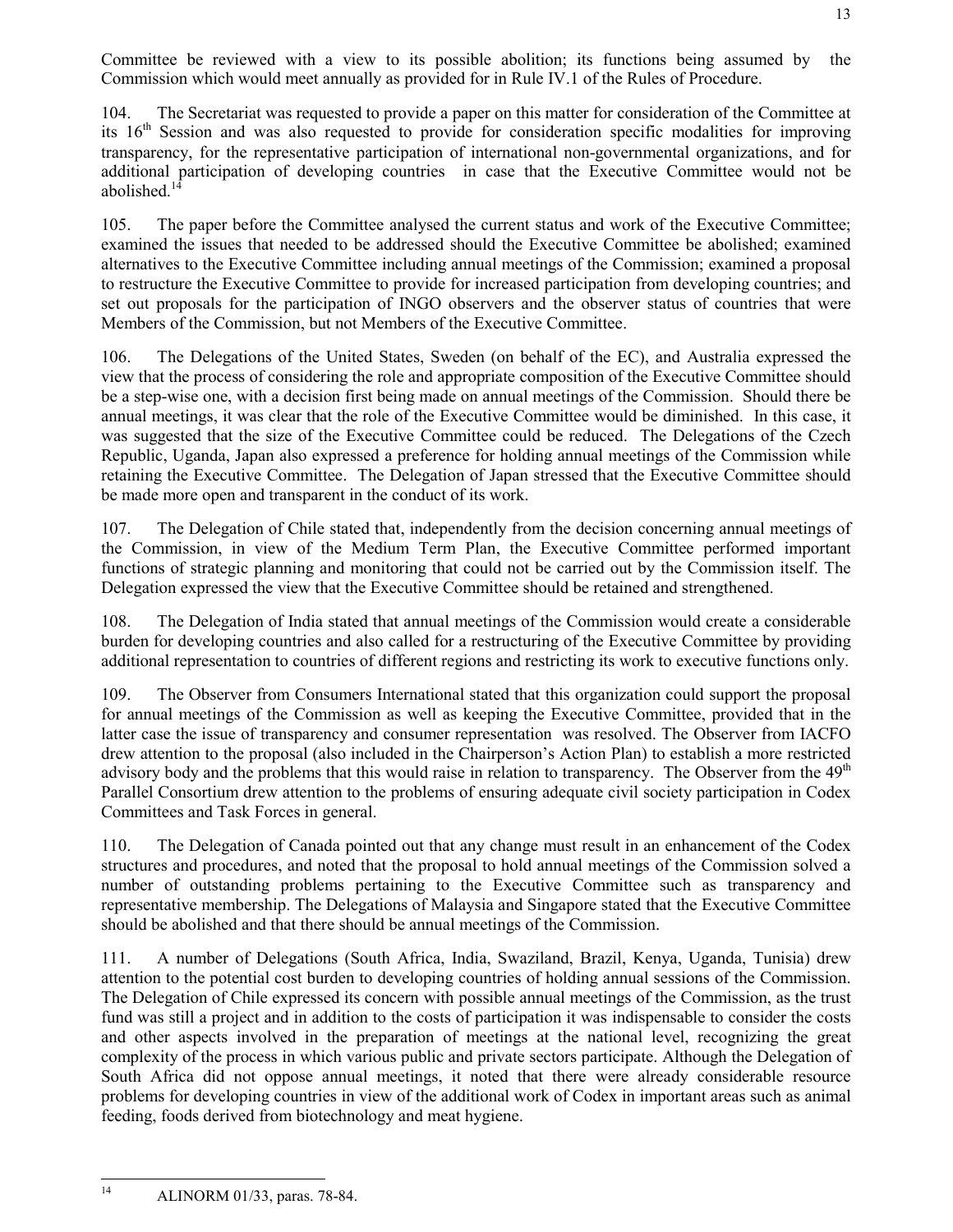112. In reply to a question from the Delegation of India, it was noted by the Secretariat that the proposal to hold annual meetings of the Commission did not imply that all Codex Committees (especially Regional Coordinating Committees) would also need to meet annually. The Representative of WHO stated that questions relating to the cost burden of annual meetings were closely linked to the proposals to establish as trust fund or other support facility.

113. The Committee noted that since a large number of Delegations had expressed themselves in favour of annual meetings of the Commission with or without the abolition of the Executive Committee, and others has expressed themselves in favour of Executive Committee's retention with or without restructuring, that there was no consensus in this matter and agreed to inform the Commission accordingly.

# **PROPOSED DRAFT REVISED CODE OF ETHICS FOR INTERNATIONAL TRADE IN FOODS (Agenda Item 6)**<sup>15</sup>

114. The 13<sup>th</sup> Session of the Committee had proposed to revise the Code of Ethics with the following purpose: to take into account the texts on food import and export developed by the CCFICS and the entry into force of the SPS and TBT Agreements; to address the specific situation of developing countries; and to generally update its provisions to make them consistent with current Codex texts. Following approval as new work by the  $22<sup>nd</sup>$  Session of the Commission, a first draft had been circulated at Step 3. The 15<sup>th</sup> Session of the Committee (2000) had agreed that the text would be redrafted for circulation at Step 3 and further consideration.

115. The Secretariat recalled that the last session of the Committee had not discussed the text in detail and that several issues put forward in the comments remained to be addressed: the relevance of the Code in the framework of WTO, the applicability of a Codex text to trade operators in addition to governments, and noncompliance with the provisions of the Code.

116. Many delegations supported the revision of the Code with its current scope and format to provide guidance both to governments and food traders, while pointing out that several important questions had not been addressed and required detailed consideration in the Committee; further amendments would also be required to simplify and update the text. Several delegations pointed out that time constraints had not allowed substantial discussion of the Code so far, and that it should be considered prior to or as a matter of priority at the next session.

117. Many delegations supported the simplification of section 5 and the alternative section 5.1 with a general reference to Codex standards. Some delegations and observers proposed to retain sections 5.10 and 5.11 on foods for infants, children and vulnerable groups in view of their importance to address these specific public health concerns. Reference was also made to the linkage between section 5.9 (foods derived from biotechnology) and the Cartagena Protocol.

118. Some delegations proposed to recommend that national standards should be harmonized with Codex standards in view of the provisions of the WTO SPS and TBT Agreements. Other delegations expressed the view that Codex standards should be taken into account but that governments had the right to establish national standards that might differ from international standards, provided they complied with their obligations under WTO.

119. The Delegation of Sweden, speaking on behalf of the EC and referring to its written comments, presented the EC proposal to amend the scope and purpose of the code in order to focus on certain broader ethical considerations in relation to practices in the food trade. Several delegations expressed concern about some elements of the EC proposal and supported the use of the Secretariat's current draft as the basis for further revision.

120. The Delegation of India, supported by other delegations and observers proposed to consider the problems caused by export to developing countries of food with a short remaining shelf life. The Delegation also supported a strengthening of Article 11 concerning developing countries in the light of specific provisions in the SPS Agreement. The Delegation of Morocco expressed the wish that developed countries should implement programmes to strengthen the capacity of developing countries to produce, import and export safe food well before the Code was finalized, as its completion should take a certain time.

 $15$ 15 CX/ 01/7; CX/GP 01/7-Add.1 (comments of Costa Rica, Malaysia, CI, ENCA IDF); CX/GP 01/7-Add.2 (comments of EC, IBFAN); CRD 1 (comments of Thailand); CRD 9 (comments of India)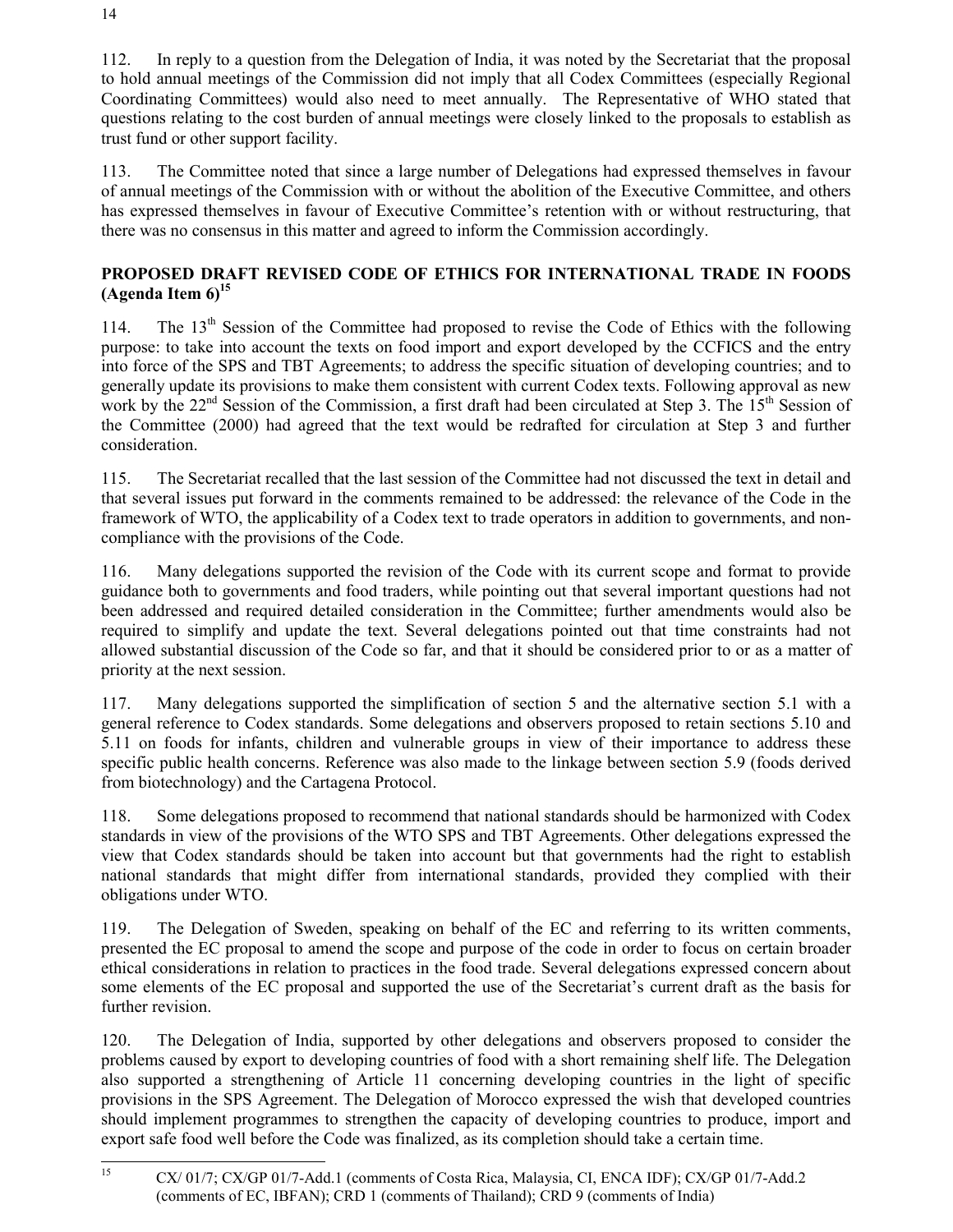121. The Delegation of Uganda, supported by other delegations and observers, stressed the problems caused by the export to developing countries of foods rejected at the import stage in other countries, especially in the case of foods for infants and children. The Committee agreed that the provisions of the Code should include clear recommendations to address such situations. The Observer from IBFAN proposed to retain the reference to a regular review mentioned in Article 10 of the present Code.

122. The Committee noted that the following points would require further consideration: export of food which did not meet the requirements of the exporting countries; the export of food that requires further processing in the importing country; the requirements to be applied to food in transit; and the need for food aid transactions to comply with the Code even in emergency cases. The Observers of CI and IACFO proposed to include a reference to transparency in the selection of experts. The Secretariat indicated that the Code addressed import/export issues and was directed to those engaged in international trade, while transparency in risk analysis was currently under consideration in the Working Principles for Risk Analysis.

123. In reply to some questions on the status of the Code, the Representative of WTO indicated that the code could be considered relevant under the SPS Agreement to the extent its provisions applied to sanitary measures, but it appeared unlikely that the Code would be a decisive factor in a dispute situation. The Chairperson suggested that further clarification from the WTO regarding the status of the Code under the SPS and TBT Agreements would be helpful.

# *STATUS OF THE PROPOSED DRAFT REVISED CODE OF ETHICS FOR INTERNATIONAL TRADE IN FOODS*

124. The Committee agreed that the Proposed Draft Code would be redrafted by the Secretariat in the light of the comments received and the discussion at the present session, for circulation at Step 3 and consideration at the next session early in the Agenda.

# **MEMBERSHIP IN THE CODEX ALIMENTARIUS COMMISSION OF REGIONAL ECONOMIC INTEGRATION ORGANIZATIONS (Supplementary Agenda Item 7.a)**<sup>16</sup>

125. The Secretariat introduced the working document, noting that the item had been included on the Provisional Agenda of the Committee pursuant to a request under Rule V.5 of the Commission's Rules of Procedure from Sweden, the State currently holding the Presidency of the European Union. The Secretariat stated that Article 2 of the Statutes of the Codex Alimentarius Commission provided that "membership of the Commission is open to all Member Nations and Associate Members of FAO and WHO which are interested in international food standards. Membership shall comprise such of these nations as have notified the Director-General of FAO or of WHO of their desire to be considered as members".

126. Under Article II.3 of the FAO Constitution, regional economic integration organizations may be admitted to membership of FAO. Member Organizations have the right to participate in matters within their competence in any meeting of a body of FAO in which any of its Member States is entitled to participate, unless otherwise provided in rules adopted by the FAO Conference. The FAO Constitution provides further that any references to Member Nations thereunder include Member Organizations, except as otherwise expressly provided. Member Organizations of FAO are also eligible for Membership in joint bodies of FAO such as the Codex Alimentarius Commission. The European Community is a Member Organization of FAO, but not of WHO.

127. The Secretariat noted that the proposal before the Committee was to establish clear Rules of Procedure for the membership of regional economic integration organizations in the work of Codex, including the membership of the European Community. Without such Rules, recourse would have to be made to the General Rules of FAO should a regional economic integration organization exercise its right to membership of the Commission.

128. The Delegation of Sweden, speaking on behalf of the EC, introduced Conference Room Document No. 4 that contained three changes to the proposed amendments to the Rules, and noted that these amendments (Annex 1 to CX/GP 01/8) were the result of discussions between the legal representatives of FAO, WHO and the European Commission. The Delegation requested that the Secretariat proposals and the proposals in CRD 4 be forwarded to the Commission.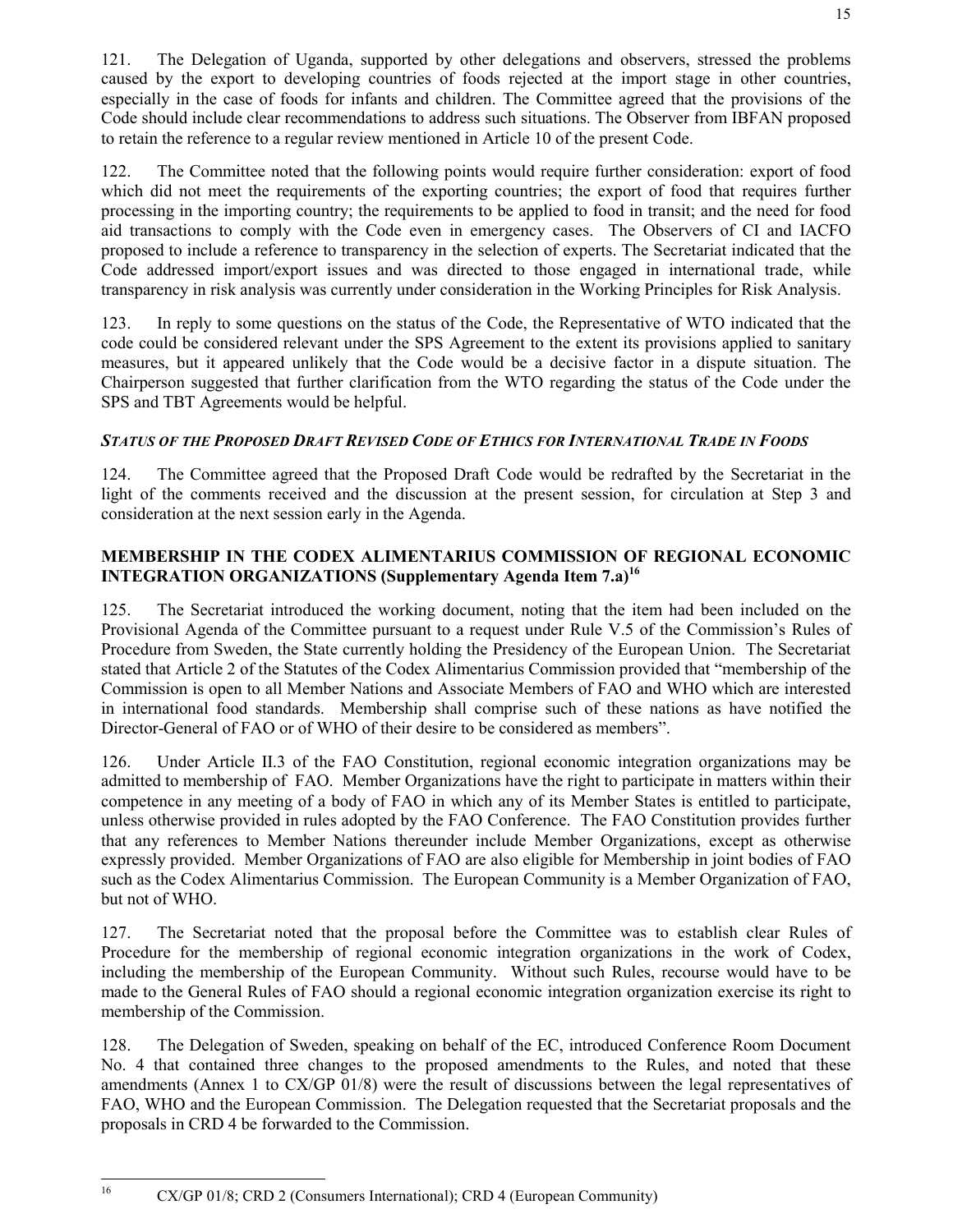129. The Delegation of the United States expressed its concern at the use of Rule V.5 to include the current item on the Committee's Agenda, stating that no urgency (as required by Rule V.5) had been demonstrated in this matter. It also drew attention to the opinion of the Legal Counsel of the United Nations in 1991, that the membership of regional economic integration organizations in any United Nations body should not infringe the principle of "one nation, one vote", and that the admission of regional economic integration organizations into FAO should not be seen as a precedent for other UN bodies. The Delegation stated that the changes to the Rules would allow the Member States of such organizations to enjoy privileges not available to other Members. Moreover, the Delegation was of the view that over the years Codex had been enriched by the diversity of views expressed by all Member countries, and that any loss of such diversity would be a loss to Codex.

130. The Delegation of Argentina, supported by Paraguay, stated that the membership of regional economic integration organizations was an appealing concept, which other regional organizations could eventually avail themselves of in the future. However, it objected to the sense of urgency impressed on this issue. The Delegation requested that a comprehensive legal report on the competence of the European Community on Codex matters be compiled by the FAO and WHO Legal Services, in order to evaluate whether membership was justified on a competence basis, and no further action should be taken on this issue until that report had been circulated among members.

131. The Delegations of Canada and Australia, while recognizing the right of the regional economic integration organizations to become members of the Commission, also reiterated the views of the United States concerning the need for continued diversity of Member countries' opinions in the Commission's debates and the importance of ensuring fair and equitable treatment of all member countries in Codex and in particular voting rights. These views were supported by the Delegations of Malaysia and Singapore.

132. The Observer from Consumers International stated that the proposals did not address possible negative effects such as issues of consultation, openness and transparency and the ability of consumers' organizations to interact with regional economic integration organizations, and asked that this should be adequately addressed. The Delegation of Bolivia questioned the participation of Observers to the debate on membership of regional economic integration organizations. The Secretariat recalled that Observers could participate in the debate on the issues considered by Codex Committees, in conformity with the *Principles Concerning the Participation of International Non-Governmental Organizations in the Work of the Codex Alimentarius Commission*17.

133. In response to a question from the Delegation of India, the Representative of the Legal Counsel of FAO stated that discussions on this matter had been undertaken as part of the normal consultations between the FAO Secretariat and a Member of FAO on matters of interest to that Member, and that in this case, due to the joint nature of Codex, the Office of the Legal Counsel of WHO had been invited to join these discussions. He also noted that at the time of the entry of the EC into FAO in 1991, there had been an explicit agreed reference to the possibility of the Membership of the EC in the Codex Alimentarius Commission.

134. The Delegation of Sweden stated that in practical terms, there would be little if any impact on the nature of debate within the Commission or in Codex Committees, should the proposals be adopted. It was further noted that the EC membership in the Codex Alimentarius Commission would not lead to extra voting rights.

135. The Committee agreed to report the current exchange of views to the Commission and to attach the text of the two proposals to the present report (see Appendix IV). It noted that consultations between the Legal Counsels of FAO, WHO and the EC would continue.

 $17$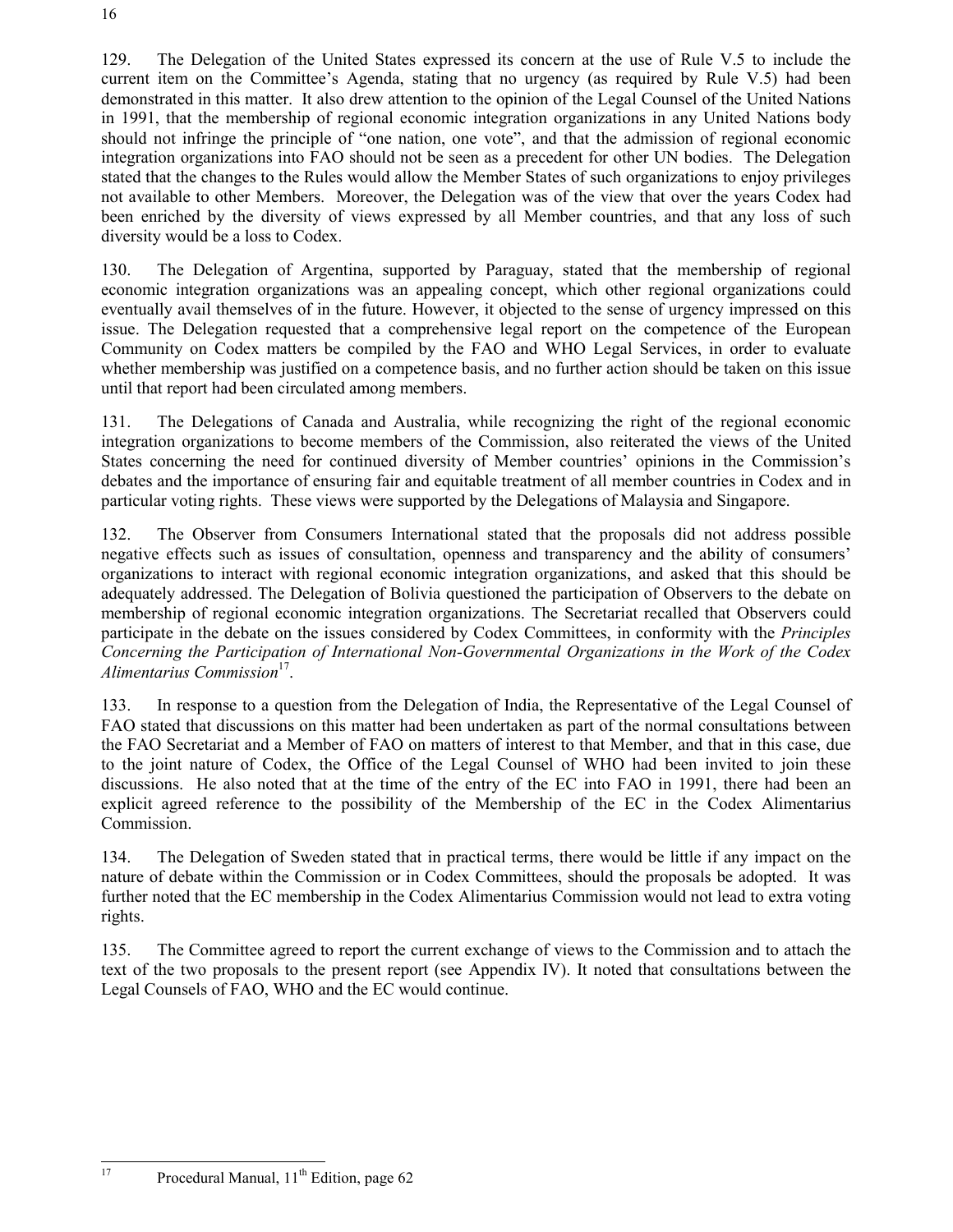# **OTHER BUSINESS, FUTURE WORK AND DATE AND PLACE OF THE NEXT SESSION (Agenda Item 7.b)**

# *OTHER BUSINESS<sup>18</sup>*

136. The Committee did not have time to discuss in detail the items proposed by the Delegation of India under "Other Business". Nevertheless, the Delegation of India noted that many aspects of its proposal to discuss the question of participation of developing member countries had been raised during the course of the various debates, especially in relation to the establishment of a trust fund or other facility that would enhance capacity building and participation. Professor S. Slorach (Sweden) speaking as one of the Vice-Chairpersons of the Commission, stated that this matter had also been taken up in the Chairperson's Action Plan.

137. In relation to the proposals to study the impact of international standards on trade facilitation, the Secretariat reported that FAO' s Committee on Commodity Problems was undertaking studies covering agricultural commodities to assess the impact of the SPS and TBT Agreements on the foreign exchange earnings of developing countries, including the development and application of international standards.

# *DATE AND PLACE OF NEXT SESSION*

138. The Committee was informed that its  $17<sup>th</sup>$  Session would be held in Paris in April 2002, the exact dates to be determined by the French and Codex Secretariats.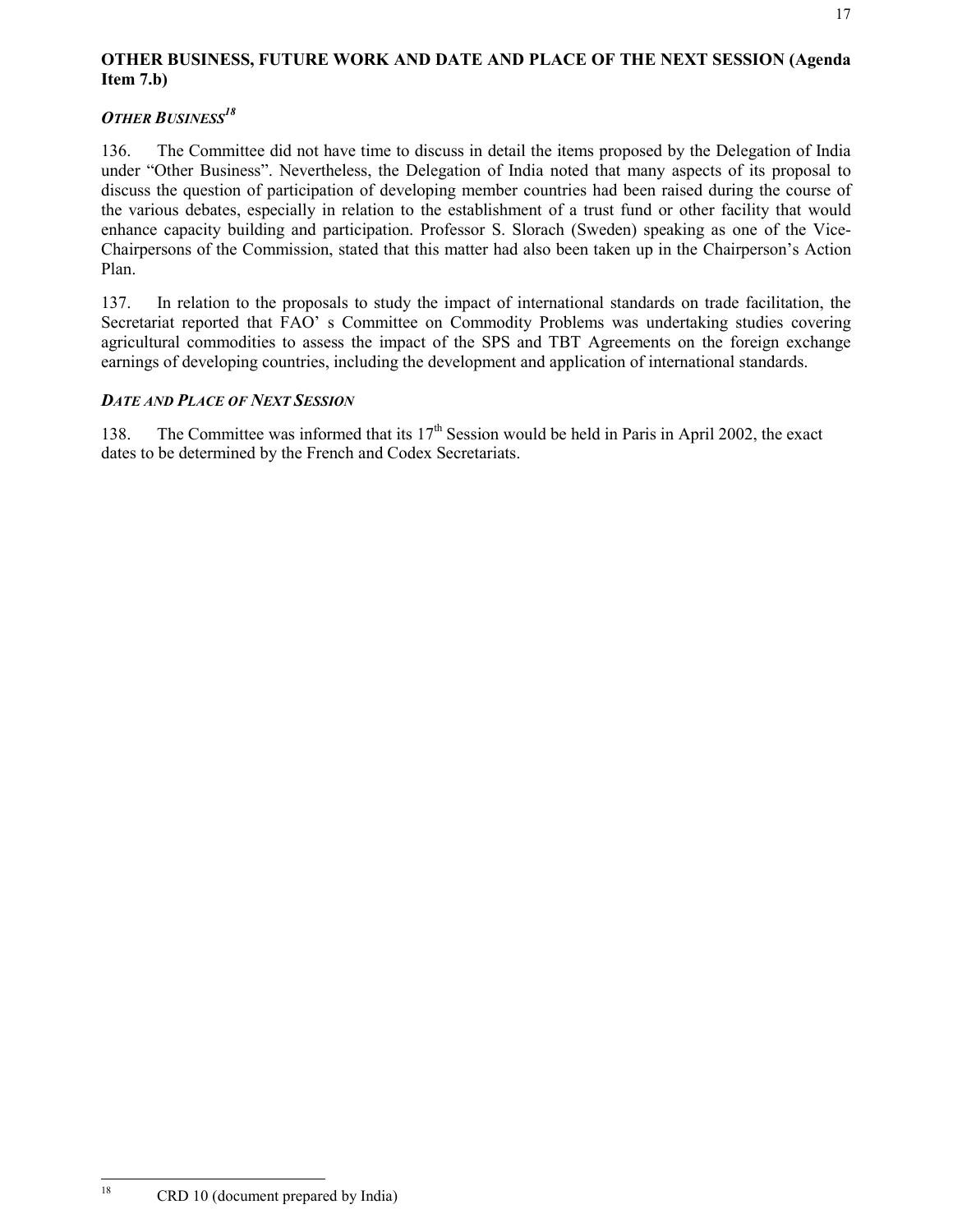# **SUMMARY STATUS OF WORK**

| <b>Subject Matter</b>                                                                                                            | <b>Step</b> | <b>Action by</b>                                            | <b>Reference</b> in<br><b>ALINORM 01/33A</b> |
|----------------------------------------------------------------------------------------------------------------------------------|-------------|-------------------------------------------------------------|----------------------------------------------|
| Proposed Amendments to the Procedural<br>Manual<br>- Terms of Reference of the CCFH<br>Provisions concerning methods of analysis |             | Governments<br>24th CAC                                     | paras. 8 and 10<br>Appendix II               |
| Review of the Statements of Principle: Proposed<br>Criteria for the Consideration of Other Factors                               |             | Governments<br>24th CAC                                     | para. 102<br>Appendix III                    |
| Proposed Draft Working Principles for Risk<br>Analysis                                                                           | 2/3         | $CAC - Secretariat$<br>Governments<br>17 <sup>th</sup> CCGP | paras. 71-74<br>Appendix V                   |
| Proposed Draft Revised Code of Ethics for<br><b>International Trade in Foods</b>                                                 | 2/3         | Secretariat<br>Governments<br>17 <sup>th</sup> CCGP         | para. 124                                    |
| <b>Executive Committee and Related Matters</b>                                                                                   |             | $24^{th}$ CAC                                               | para. 113                                    |
| Membership of Regional Economic Integration<br>Organizations                                                                     |             | $24^{th}$ CAC                                               | para. 135<br>Appendix IV                     |
| Application of Risk Analysis in the Elaboration<br>of Codex Standards                                                            |             | Governments<br>$17^{\text{th}}$ CCGP                        | para. 83                                     |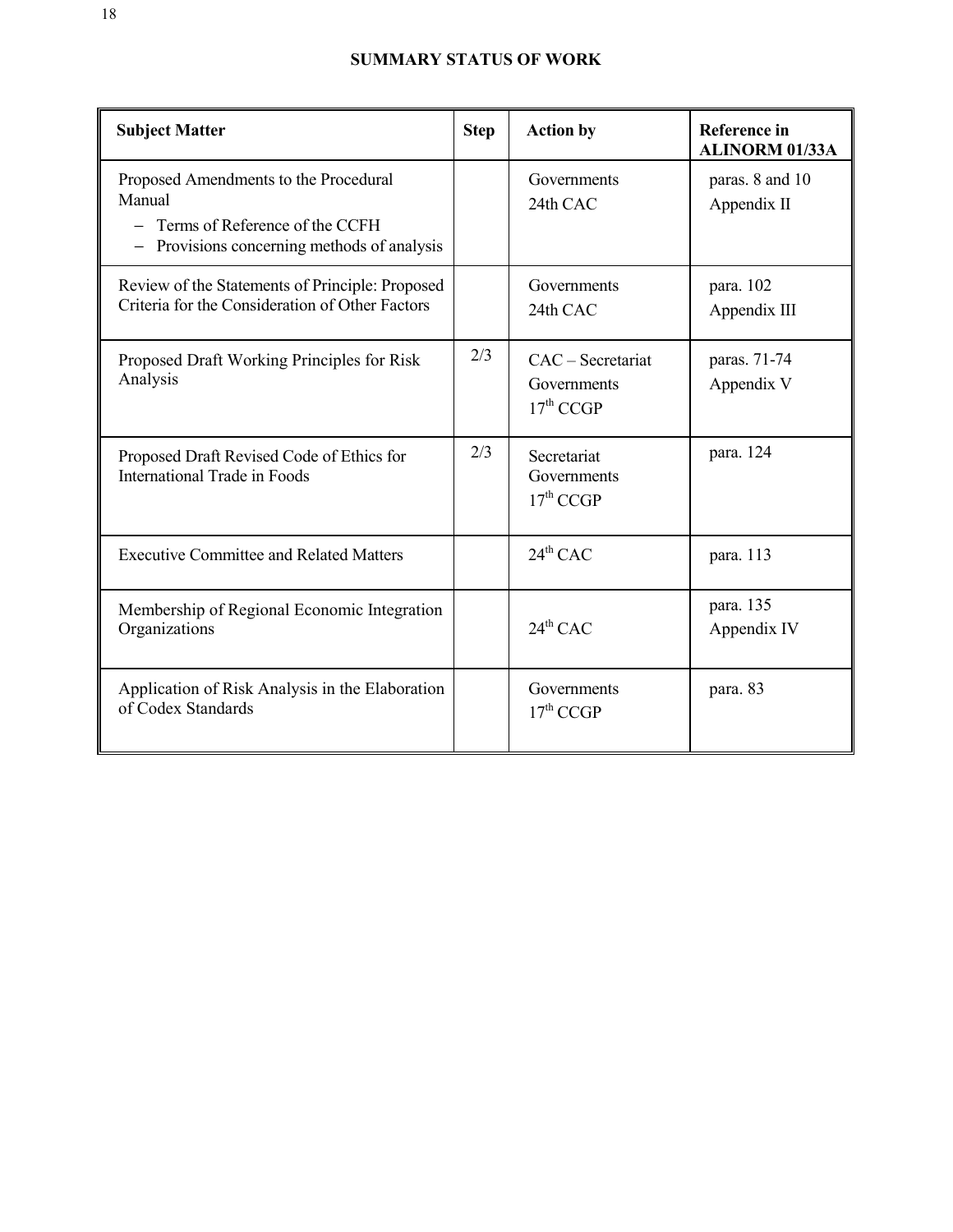# **ALINORM 01/33A APPENDIX I**

## **LIST OF PARTICIPANTS/LISTE DES PARTICIPANTS LISTA DE PARTICIPANTES**

**Chairman/Président/Presidente**

**Mme Catherine GESLAIN-LANEELLE Directrice Générale de l'Alimentation Ministère de l'Agriculture et de la Pêche 251 rue de Vaugirard – 75732 PARIS Cedex 15 Tel : 00 33 (0)1 49 55 49 55 - Fax : 00 33 (0)1 49 55 59 48 Email :** catherine.geslain-laneelle@agriculture.gouv.fr

## **ALGERIA/ALGERIE/ARGELIA**

#### **Mr. Ammar BOULARAK**

Inspecteur Central des Enquêtes Economiques et de la Répression des Fraudes Ministère du Commerce 46 boulevard Mohamed V, Alger Tel : 00 213 21 64 32 59 Fax : 00 213 21 63 11 53

## **Dr. Ali ABDA**

Sous-Directeur Directeur du Service Vétérinaire Ministère de l'Agriculture 12 Boulevard Colonel Amirouche, Alger Tel : 00 213 21 74 63 33 Fax : 00 213 21 74 63 33

## **Mr. Farid KEBOUCHI**

Inspecteur Régional Ministère du Commerce 46 boulevard Mohamed V, Alger Tel : 00 213 21 64 12 24

## **ARGENTINA/ARGENTINE**

#### **Mr. Eduardo ABLIN**

Ministre Direction Nationale de Négociations et de la Coopération Economique Internationale Ministère des Relations Extérieures Esmerabla 1212 C1007 ABR Buneos Aires Tel : 00 54 11 4819 7020 Fax : 00 54 11 4918 7566 Email: psg@mrecic.gov.ar

## **AUSTRALIA/AUSTRALIE**

## **Dr. Melanie O'FLYNN**

General Manager, Residues and Standards Branch Department of Agriculture, Fisheries and Forestry GPO Box 858 - Canberra ACT 2611 Tel : 00 61 2 6272 4549 Fax : 00 61 2 6272 4023 Email : melanie.oflynn@affa.gov.au

## **Dr. Marion HEALY**

Chief Scientist Australia New Zealand Food Authority PO Box 7186 Canberra MC ACT 2610 Tel : 00 61 2 6271 2215 Fax : 00 61 2 6271 2204 Email : marion.healy@anzfa.gov.au

#### **Mme Ann BACKHOUSE**

Acting Manager Codex Australia Department of Agriculture, Fisheries and Forestry GPO Box 858 Canberra ACT 2601 Tel : 00 61 2 6272 5692 Fax : 00 61 2 6272 3103 Email : ann.backhouse@affa.gov.au

## **Mr. Ian LINDENMAYER**

Managing Director Australia New Zealand Food Authority PO Box 7186 Canberra MC ACT 2610 Tel : 00 61 2 6271 2200 Fax : 00 61 2 6271 2261 Email : ian.lindenmayer@anzfa.gov.au

## **Mr. Craig BURNS**

Minister Counsellor (Agriculture) Australian Delegation c/o OECD Ambassade d'Australie 4 rue Jean Rey 75015 Paris (France) Tel : 00 33 (0)1 40 59 33 70 Fax : 00 33 (0)1 40 59 33 94 Email : craig.burns@dfat.gov.au

## **Mme Mary McCARTER**

Counsellor Australian Permanent Mission to the WTO Department Foreign Affairs and Trade Chemin des Fins 2 - 1211 Genève (Suisse) Tel : 00 41 22 7999120 Email : mary.mcarter@dfat.gov.au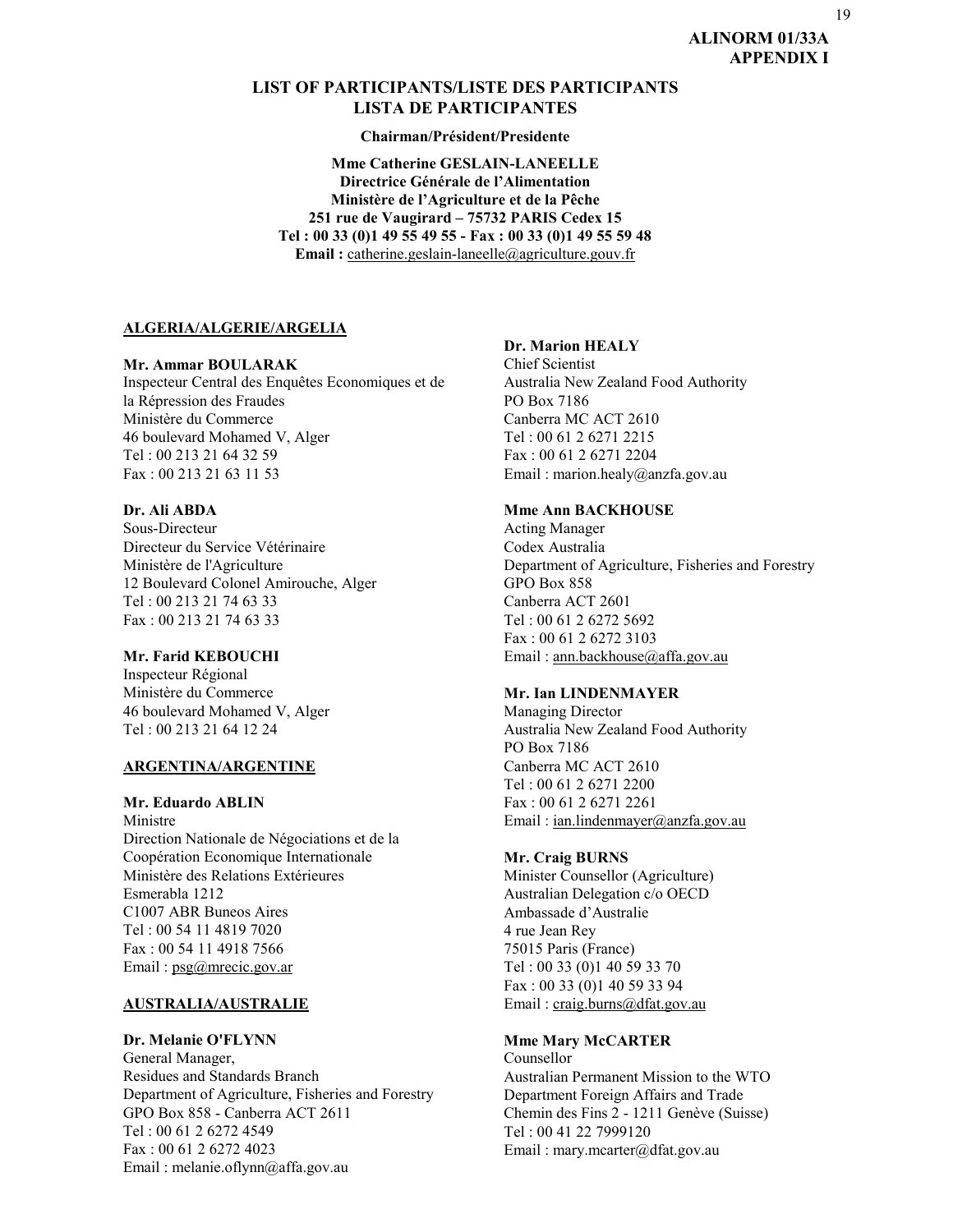# **AUSTRIA/AUTRICHE**

## **Dr. Arnulf SATTLER**

Head of the Austrian Permanent CAC Committee Radetzkystrasse 2 1031 Wien Tel : 00 43 1 71100 4805 Fax : 00 43 1 711004681 Email: arnulf.sattler@bmsg.gv.at

## **BANGLADESH**

## **Mr. Md. Mustafizur RAHMAN**

First Secretary Embassy of Bangladesh 39 rue Erlanger 75116 Paris (France) Tel : 00 33 (0)1 46 51 90 33 Fax : 00 33 (0)1 46 51 90 35 Email : bdostpar@clubinternet.fr

## **BELGIUM/BELGIQUE/BELGICA**

## **Mr. Charles CREMER**

Directeur - Ministère de la Santé Inspection Générale des denrées alimentaires Cité Administrative de l'Etat Quartier Esplanade 11 1010 Bruxelles Tel : 00 32 2 210 6388 Fax : 00 32 2 210 4816 Email : charles.cremer@health.fgov.be

## **Mme Martine VANDENDRIESSCHE**

Ingénieur Agronome Ministère des Classes moyennes et de l'Agriculture Bd. Simon Bolivar 30 1000 Bruxelles Tel : 00 32 2 208 4985 Fax : 00 32 2 208 5006 Email : martine.vandendriessche@cmlag.fgov.be

## **Mr. Guido KAYAERT**

Manager des Affaires Réglementaires Européennes Nestlé Coordination Center Birmingham Straat 221 1070 Bruxelles Tel : 00 32 2 529 5330 Fax : 00 32 2 529 5667 Email : guido.kayaert@be.nestle.com

## **BENIN**

## **Mr. Aristide SAGBOHAN**

Directeur de l'Alimentation et de la Nutrition Appliquée (DANA) Ministère du Développement Rural B.P. 295 Porto-Novo Tel : 00 229 21 26 70 / 21 39 63 Fax : 00 229 21 39 63 Email : danamdr@leland.bj

## **Mr. Yessoufou ALAMON**

Inspecteur – Contrôle, Qualité et Répression des Fraudes Chef Service Qualité Direction de l'Alimentation et de la Nutrition Appliquée (DANA) B.P. 295 Porto-Novo Tel : 00 229 21 26 70 / 22 58 61 Fax : 00 229 21 39 63

# **BOLIVIA/BOLIVIE**

## **Mr. Julio ALVARADO**

Ministro Consejero Mision Permanente de Bolivia en Ginebra 139 rue de Lausanne 1202 Geneve Tel : 00 41 22 908 07 17 Fax : 00 41 22 908 07 22 Email : julgasalvagu@hotmail.com

## **BRAZIL/BRESIL/BRASIL**

# **Mme Sylvia Ruschel de LEONI RAMOS**

Premier Secrétaire Chargée du Secteur Economique Ambassade du Brésil 34 cours Albert  $1<sup>er</sup>$ 75008 Paris (France) Tel : 00 33 (0)1 45 61 63 00 Fax : 00 33 (0)1 42 89 03 45 Email : sylvia.leoni@bresil.org

# **Mme Maria Aparecida MARTINELLI**

Officer of INMETRO Coordinator of Brazilian Codex Committee Ministry of Development, Industry and Trade (INMETRO) SEPN 511, Bloco B 4° Andar 70750 527 Brasilia – DF Tel : 00 55 61 340 2211 Fax : 00 55 61 347 3284 Email : mamartinelli@montreal.com.br

## **Mr. Cleber FERREIRA DOS SANTOS**

General Manager of Surveillance Agency Ministry of Health SEPN 515 Bloco B - Ed. Ômega 3° Andar 70770-520 Brasilia-DF Tel : 00 55 61 448 1083 Fax : 00 55 61 448 1080 Email : cleber.ferreira@anvisa.gov.br

## **Mr. Joao Paulo ORTEGA TERRA**

Troisième Secrétaire Division de Produits de Base Ministère des Relations Extérieures Tel : 00 55 61 411 63 69 Email : jterra@mre.gov.br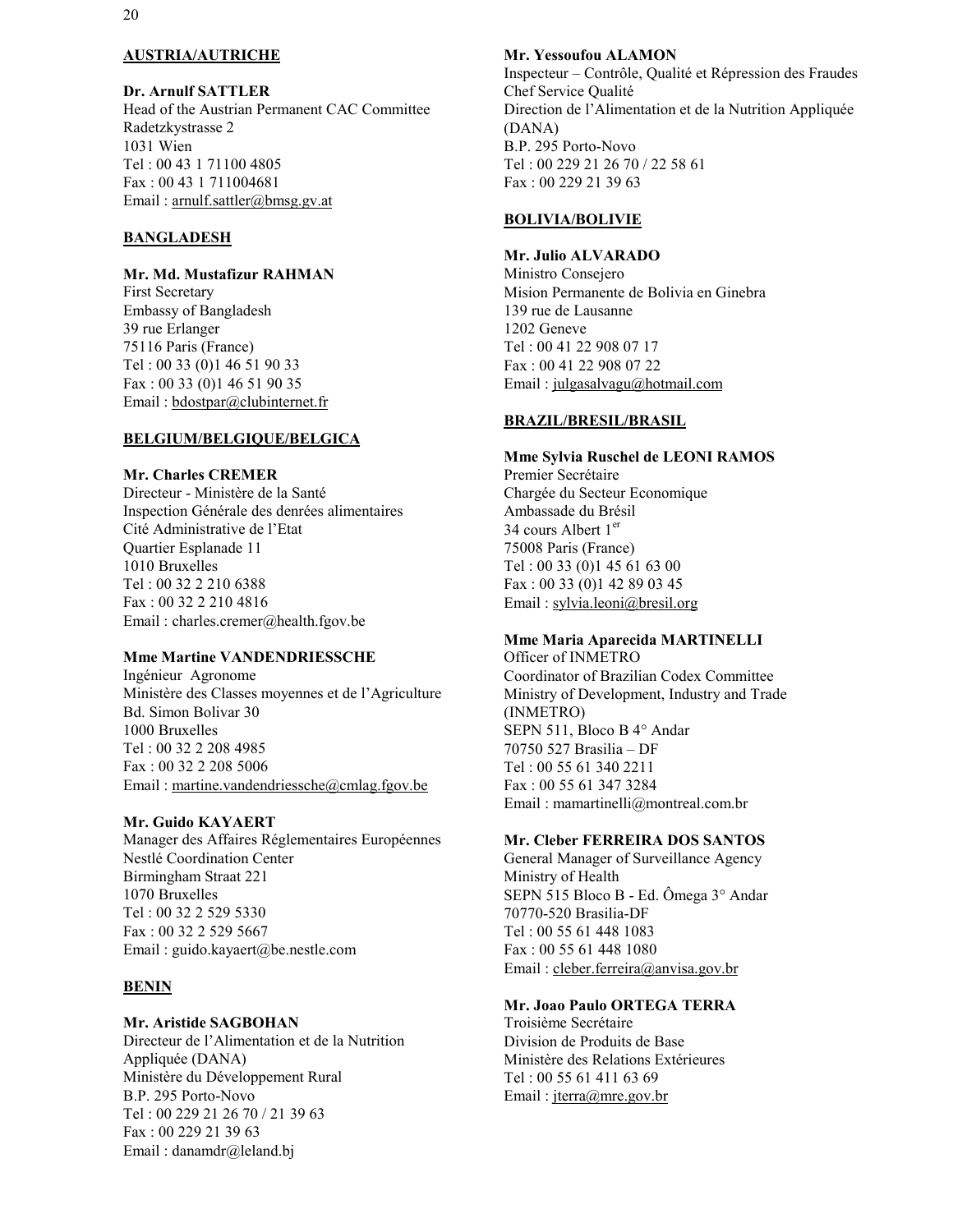#### **CANADA**

#### **Mr. Ron BURKE**

Director, Bureau of Food Regulatory International and Interagency Affairs Food Directorate, Health Products and Food Branch Health Canada HPB Building, Room 2395 (0702C1) Ottawa, Ontario, K1A 0L2 Tel : 00 1 613-957 1748 Fax : 00 1 613-941 3537 Email : ronald\_burke@hc-sc.gc.ca

#### **Mr. Allan McCARVILLE**

Senior Advisor, Codex Bureau of Food Regulatory, International and Interagency Affairs Food Directorate, Health Products and Food Branch Health Canada HPB Building, Room 2394 (0702C1) Tunney's Pasture - Ottawa, Ontario K1A 0L2 Tel : 00 1 613-957 0189 Fax : 00 1 613-941 3537 Email : allan\_mccarville@hc-sc.gc.ca

#### **Mme Josée NADON**

Senior Advisor - International Program Bureau of Food Regulatory, International and Interagency Affairs Food Directorate, Health Products and Food Branch Health Canada HPB Building, Room 2396 (0702C1) Tunney's Pasture - Ottawa, Ontario K1A 0L2 Tel : 00 1 613-957 8917 Fax : 00 1 613-941 3537 Email : josee\_nadon@hc-sc.gc.ca

#### **Dr. Anne MacKENZIE**

Associate Vice President Science Evaluation Canadian Food Inspection Agency 59 Camelot Drive Nepean, Ontario, K1A 0Y9 Tel : 00 1 613 225 2342 Ext. 4188 Fax : 00 1 613 228 6638 Email : amackenzie@em.agr.ca

#### **Mme Isabelle LABERGE**

International Liaison Officer Canadian Food Inspection Agency 59 Camelot Drive Nepean, Ontario, K1A 0Y9 Tel : 00 1 613 225 2342 Fax : 00 1 613 228 6633 Email: ilaberge@em.agr.ca

#### **Mr. Billy HEWETT**

Director, Policy, International Affairs Canadian Food Inspection Agency 59 Camelot Drive Nepean, Ontario, K2L 1y2 Tel : 00 1 613 225 2342 Ext. 4193 Fax : 00 1 613 228 6634 Email : hewettb@em.agr.ca

#### **Mr. Paul HADDOW**

Executive Director International Affairs Canadian Food Inspection Agency 59 Camelot Drive, Room 129 Nepean, Ontario K1A 0Y9 Tel : 00 1 613 225 2342 Ext. 4203 Fax : 00 1 613 228 6634 Email : phaddow@em.agr.ca

#### **Dr. Réjean BOUCHARD**

Assistant Director Policy and Dairy Production Dairy Farmers of Canada 75 Albert Street, Suite 1101 Ottawa, Ontario, K1P 5E7 Tel : 00 1 613 236 9997 Fax : 00 1 613 236 0905 Email : rejeanb@dfc-plc.ca

#### **Mme Christine MORAN**

Trade Policy Officer Technical Barriers and Regulations Division Department of Foreign Affairs and International Trade Lester B. Pearson Building 125 Sussex Drive, C3-161 Ottawa, Ontario K1A 0G2 Tel : 00 1 613 995 7646 Fax : 00 1 613 943 0346 Email : christine.moran@dfait-maeci.gc.ca

#### **Mr. Peter PAUKER**

Chief, Food Systems Policy Agriculture and Agri-Food Canada Cross-Sectoral Policy Development Division Strategic Policy Branch Sir John Carling Building, Room 639 930 Carling Ave. Ottawa, Ontario K1A 0C5 Tel : 00 1 613 759 7326 Fax : 00 1 613 759 7232 Email : paukerp@em.agr.ca

#### **CHILE/CHILI**

#### **Mr. Humberto MOLINA**

Ministry for Foreign Affairs Catedral 1183 Santiago Tel : 00 56 2 67 94 200 Email : dimulti5@minrel.cl

#### **Mr. Gonzalo RIOS**

Encargado Negociaciones Internationcionales Servicio Agricola y Ganadero Sag Ministerio de Agricultura Sag Avenida Bulnes  $140 - 6^{\circ}$  piso Santiago Tel : 00 56 2 6883811 Fax : 00 56 2 6717419 Email : grios@sag.gob.cl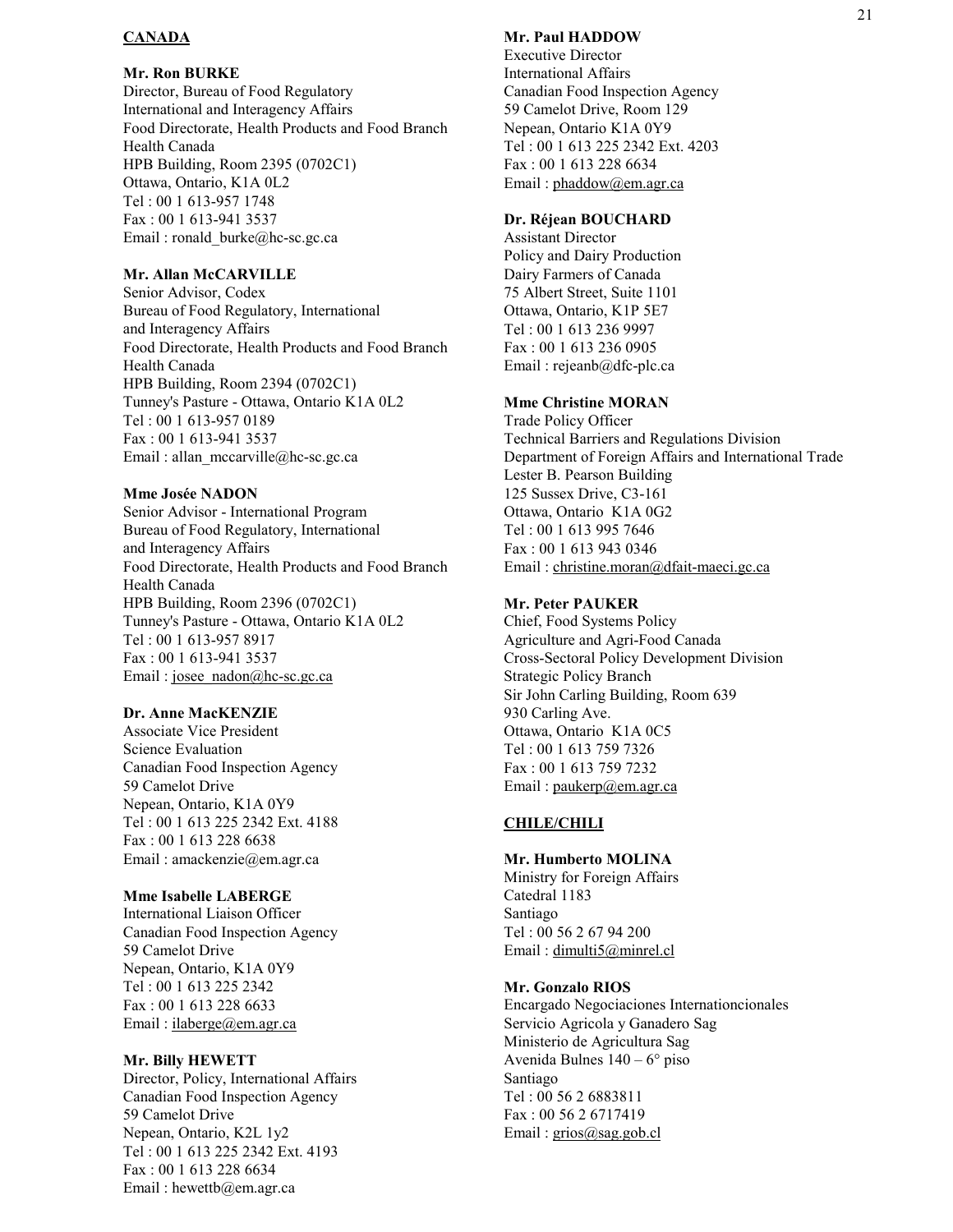## **Dr. Mauricio Ilabaca Marileo**

Jefe Division de Salud Ambiental Gobierno de Chile - Ministerio de Salud Estado 360, Of. 801 - Santiago Tel : 00 56 2 6641141 Fax : 00 56 2 6644208 Email : ambiente@minsal.cl

## **CHINA/CHINE**

## **Mr. Wei QIWEN**

Director Development Center of Science and Technology Ministry of Agriculture Building 18 Maizwi Dian Beijing 100026 Tel : 00 86 10 641 95082 Fax : 00 86 10 650 85601 Email : WeiQiwen@agri.gov.cn

## **Mme Liao XIAOQIAN**

Director Department of Standardization, China State Bureau of Quality and Technical Supervision N° 4 Zhi Chun Road - Beijing 100088 Tel : 00 86 10 6203 4044 Fax : 00 86 10 6203 4044 Email : liaoxq@mail.csbts.cn

## **Mme Zhang LINGPING**

Section Chief - Department of Health Legislation and Inspection - Ministry of Health N° 1 Xi Zhi Men Wai Street - Beijing 100044 Tel : 00 86 10 6879 2407 Fax : 00 86 10 6879 2387 Email : lingpingzhang@hotmail.com

## **Mme Shi XIAOWEI**

Director of Division State Administration for Entry-exit Inspection and Quarantine 10A Chaowai Dajie - Beijing 100020 Tel : 00 86 10 65994624 Fax : 00 86 10 65994568 Email: shixw@cig.gov.cn

## **Mr. Zhang ZHI QIANG**

Professor, Institute of Food Control and Inspection Ministry of Health N° 7 Pan Jia Yuan Nan Li Beijing 100021 Tel : 00 86 10 6776 8526 Fax : 00 86 10 6771 1813 Email: zqzhang $517@163$ .net.

## **Mme Yu JING**

Assistant Director General Fujian Entry-exit Inspection and Quarantine Bureau 131 East Street Fuzhou Fujian 350001 Tel : 00 86 591 7607890 Fax : 00 86 591 7513214 Email: chffz@public.fz.fj.cn.

## **Mme Geng YU**

Associate Professor Science and Technology Management Department China Academy Agriculture Sciences 12 Zhang Guan Cun Nan Da Jie Beijing 100081 Tel : 00 86 10 68919422 Fax : 00 86 10 68975104 Email: gengyu@mail.caas.net.cn

## **COLOMBIA/COLOMBIE**

#### **Mme Cécilia CASTELLO**

Deuxième Secrétaire Ambassade de Colombie 22 rue de l'Elysée 75008 Paris (France) Tel : 00 33 (0)1 42 65 46 08 Fax : 00 33 (0)1 42 66 18 60

#### **CONGO, REPUBLIC OF REPUBLIQUE DU CONGO REPUBLICA DEL CONGO**

## **Mr. Pierre DZON**

Directeur de l'Hygiène Générale Ministère de la Santé, de la Solidarité et de l'Action Humanitaire Rue Aballa n° 2 bis Talangaï - Brazzaville Tel : 00 242 516 794

## **CZECH REPUBLIC/REPUBLIQUE TCHEQUE REPUBLICA CHECA**

#### **Mr. Jiri SIR** Ministry of Agriculture Tesnov 17 - 11705 Prague 1 Tel : 00 42 2 2181 2042 Fax : 00 42 2 2314 117 Email : sir@mze.cz

## **DENMARK/DANEMARK/DINAMARCA**

## **Mr. Knud OSTERGAARD**

Head, International Secretariat Danish Veterinary and Food Administration Morkhoj Bygade 19 - DK-2860 Soborg Tel : 00 45 339 56120 Fax : 00 45 339 56001 Email : koe@fdir.dk

## **Mme Jytte KJAERGAARD**

Head of Division Danish Veterinary and Food Administration Morkhoj Bygade 19 DK-2860 Soborg Tel : 00 45 339 56124 Fax : 00 45 339 56001 Email: jk@fdir.dk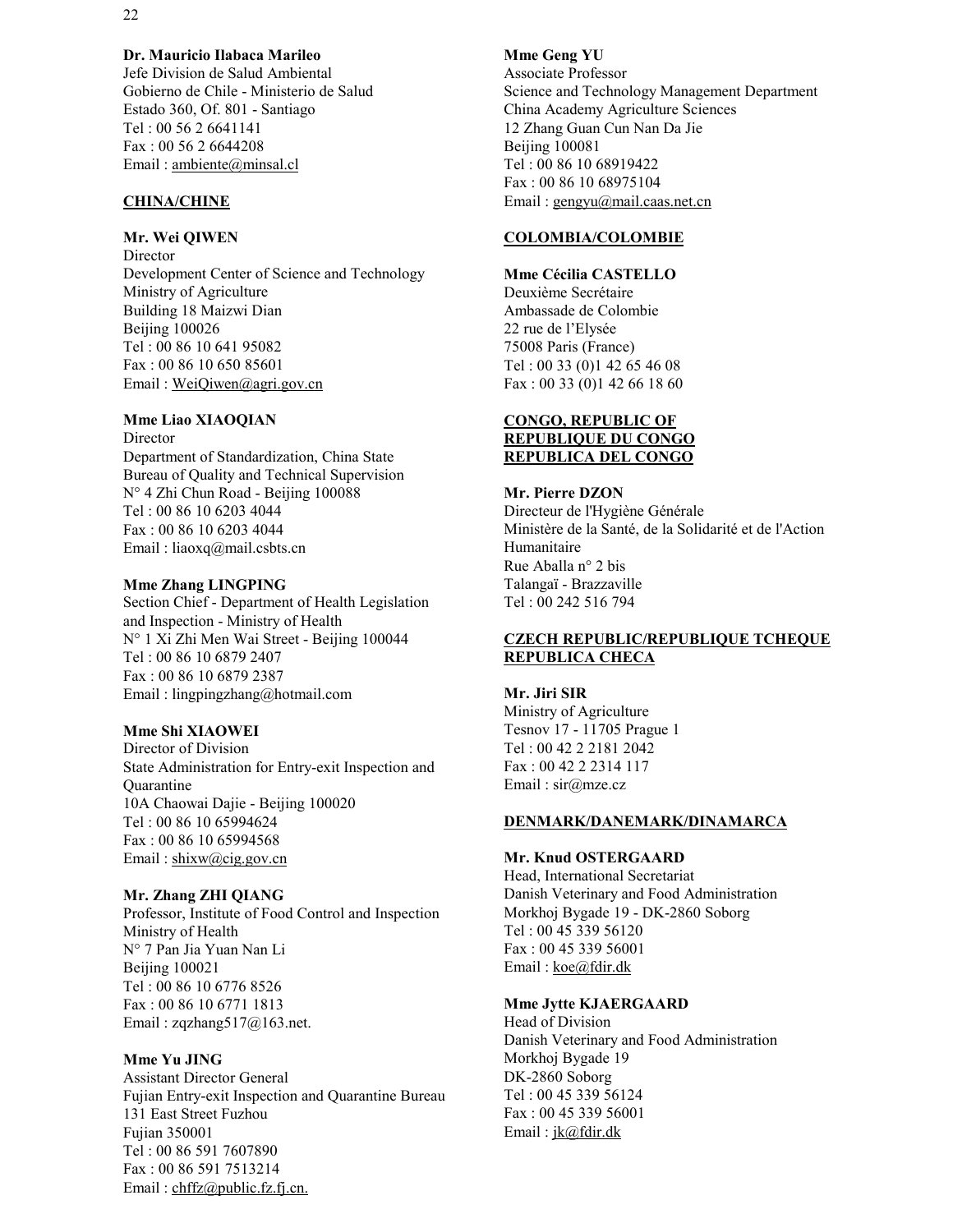#### **Mme Lisbeth Arboe JACOBSEN**

Adviser, M.Sc. Axeltorv 3 - DK-1609 Copenhagen V Tel : 00 45 33 14 56 72 Fax : 00 45 33 14 95 74 Email : laja@agriculture.dk

## **DOMINICAN REPUBLIC REPUBLIQUE DOMINICAINE REPUBLICA DOMINICANA**

#### **Ing. Agron. Hipolito BAZIL**

Director del Departamento de Planificacion Secretaria de Estado de Agricultura John F. Kennedy Jardins del Norte Santo Domingo Tel : 00 1809 547 3888 ext. 2377 78 Fax : 00 1809 547 1692 Email : sec.agric@codetel.net.do

#### **Licda. Margarita SUERO**

Sub-Directora del Departamento de Planificacion de la Secretaria de Estado de Agricultura John F. Kennedy Jardins del Norte Santo Domingo Tel : 00 1809 547 3888 ext. 2377 Fax : 00 1809 547 1690 Email : sec.agric@codetel.net.do

#### **Ing. Mayra BAUTISTA**

Tecnico del Instituto Dominicano de Tecnologia (INDOTEC) - Banco Central Av. Nunez de Caceres Esq. OLOFF Palmer, Santo Domingo Tel : 00 1809 566 8121 ext. 2230 Fax : 00 1809 227 8809 Email : indotec@codetel.net.do

#### **EGYPT/EGYPTE/EGIPTO**

#### **Mr. Amal Moustafa AHMED**

Head of toxicology Department Central Laboratory for Food and Feed 9 El Camaer St., Le Caire Tel : 00 20 2 573 22 80 Fax : 00 20 2 573 22 80 Email: clff@intouch.com

#### **Eng. Siham Mohamed Shanus ELDIN**

Head of Quality control & Lab. Sector The Egyptian Starch, Yeast & Detergents Co. 21 Ahmed Aba Soliman St., Alexandrie Tel : 00 20 3 501 3003 / 00 20 3 429 5750 Fax : 00 20 3 501 5500 Email : egyfit@com.eg

#### **FINLAND/FINLANDE/FINLANDIA**

#### **Mme Pirkko RAUNEMAA**

Director - National Food Agency PO Box 28 - 00581 Helsinki Tel : 00 358 9 3931500 Fax : 00 358 9 3931592 Email : pirkko.raunemaa@nfa.fi

#### **Mme Anne HAIKONEN**

Senior Adviser Ministry of Trade and Industry PO Box 32 - 00023 Government Tel : 00 358 9 1603654 Fax : 00 358 9 1602670 Email : anne.haikonen@ktm.vn.fi

#### **FRANCE/FRANCIA**

#### **Mme Carol BUY**

Ministère de l'Agriculture et de la Pêche D.G.A.L. 251 rue de Vaugirard - 75732 Paris Cedex 15 Tel : 00 33 (0)1 49 55 58 81 Fax : 00 33 (0)1 49 55 59 48 Email : carol.buy@agriculture.gouv.fr

#### **Mme Roseline LECOURT**

Ministère de l'Economie, des Finances et de l'Industrie - D.G.C.C.R.F. 59 boulevard Vincent Auriol - 75703 Paris Cedex 13 Tel : 00 33 (0)1 44 97 34 70 Fax : 00 33 (0)1 44 97 30 37 Email: roseline.lecourt@dgccrf.finances.gouv.fr

#### **Mr. Gildas LE BOZEC**

Ministère de l'Agriculture et de la Pêche - D.G.A.L. 251 rue de Vaugirard - 75732 Paris Cedex 15 Tel : 00 33 (0)1 49 55 58 72 Fax : 00 33 (0)1 49 55 59 48 Email: gildas.le-bozec@agriculture.gouv.fr

#### **Mr. Olivier DEGENMANN**

Direction des Relations Economiques Extérieures Ministère de l'Economie, des Finances et de l'Industrie 139 rue de Bercy - 75012 Paris Tel : 00 33 (0)1 53 18 82 64 Fax : 00 33 (0)1 53 18 96 08 Email: olivier.degenmann@dree.org

#### **Mme Paule ESCARGUEIL**

Ministère de l'Economie, des Finances et de l'Industrie - D.G.C.C.R.F. 59 boulevard Vincent Auriol 75703 Paris Cedex 13 Tel : 00 33 (0)1 44 97 32 05 Fax : 00 33 (0)1 44 97 30 43 Email : paule.escargueil@dgccrf.finances.gouv.fr

#### **Mr. Pierre MEREL**

Ministère de l'Agriculture et de la Pêche - D.G.A.L. 251 rue de Vaugirard - 75732 Paris Cedex 15 Tel : 00 33 (0)1 49 55 49 55 Fax : 00 33 (0)1 49 55 59 48 Email : pierre.merel@agriculture.gouv.fr

## **Mr. Philippe VERGER**

Direction Scientifique Nutrition Humaine et Sécurité Alimentaire - INRA 147 rue de l'Université - 75338 Paris Cedex 07 Tel : 00 33 (0)1 42 75 94 93 Fax : 00 33 (0)1 42 75 91 87 Email : philippe.verger@paris.inra.fr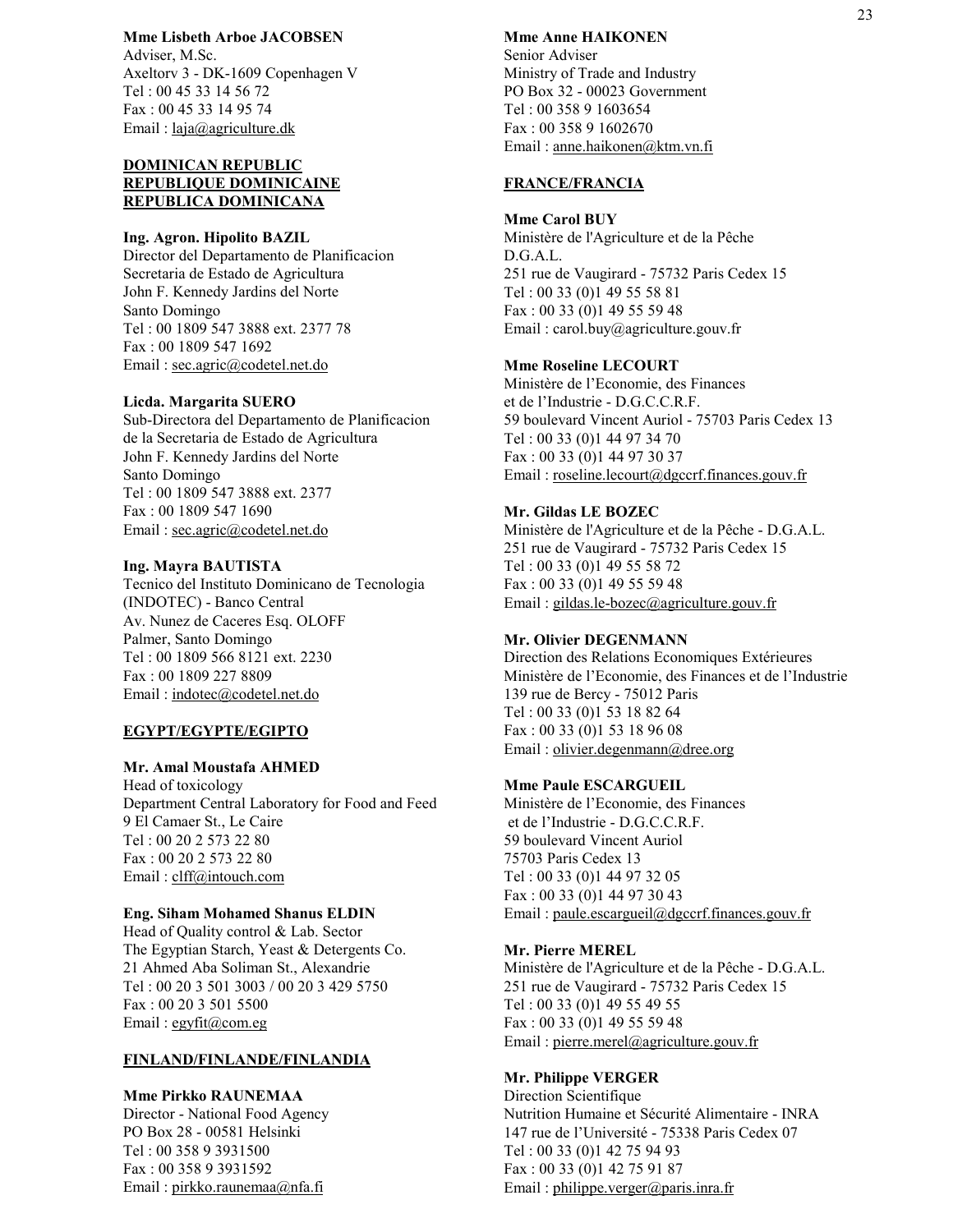## **Mme Catherine VINCENT-RACE**

Ministère de l'Agriculture et de la Pêche D.G.A.L. 251 rue de Vaugirard - 75732 Paris Cedex 15 Tel : 00 33 (0)1 49 55 49 55 Fax : 00 33 (0)1 49 55 59 48 Email :catherine.vincent-race@agriculture.gouv.fr

#### **Mr. Jean-Charles LEBLANC**

INRA/DSNHSA - INA-PG 16 rue Claude Bernard - 75005 Paris Tel : 00 33 (0)1 44 08 72 79 Fax : 00 33 (0)1 44 08 72 76 Email : jleblanc@inapg.inra.fr

## **Mlle Nezli AMHIS**

Responsable Assurance Qualité Atlangene Applications 9 rue du Chêne Lassé - BP 273 44818 Saint-Herblain Cedex Tel : 00 33 (0)2 40 92 14 14 Fax : 00 33 (0)2 40 92 05 06 Email : nezli.amhis@atlangene.com

## **Mr. François FALCONNET**

ALESIAL/C.I.T.P.P.M. 44 rue d'Alésia 75682 Paris Cedex 14 Tel : 00 33 (0)1 53 91 44 64 Fax : 00 33 (0)1 53 91 44 70 Email: ffalconnet@citppm.org

#### **Mme Françoise GUILLON**

Union Féminine Civique et Sociale (UFCS) 6 rue Béranger - 75003 Paris Tel : 00 33 (0)1 44 54 50 54 Fax : 00 33 (0)1 44 54 50 66

#### **Mme Anne LEGENTIL**

Union Féminine Civique et Sociale (UFCS) 6 rue Béranger - 75003 Paris Tel : 00 33 (0)1 44 54 50 54 Fax : 00 33 (0)1 44 54 50 66

## **Mr. Georges MONSALLIER**

Syndicat de l'Industrie du Médicament Vétérinaire (SIMV) 109 boulevard Haussmann - 75008 Paris Tel : 00 33 (0)1 53 30 04 00 Fax : 00 33 (0)1 53 30 06 05 Email: georges.monsallier@wandoo.fr

## **Dr. Barbara RÖSTEL**

Agence Nationale du Médicament Vétérinaire Agence Française de Sécurité Sanitaire des Aliments La Haute Marche BP 90203 - 35133 Javene Tel : 00 33 (0)2 99 94 78 87 Fax : 00 33 (0)2 99 94 78 99 Email : b.rostel@anmv.afssa.fr

## **GERMANY/ALLEMAGNE/ALEMANIA**

## **Mr. Gerhard BIALONSKI**

Regierungsdirektor Bundesministerium für Verbraucherschutz, Ernährung und Landwirtschaft Rochusstrasse 1 - 53123 Bonn Duisdorf Tel : 00 49 228 259 4651 Fax : 00 49 228 941 4947 Email : gerhard.bialonski@bmvel.bund.de

## **Mr. Jörg-Helge KROKE**

Regierungsrat Bundesministerium für Wirtschaft und Technologie Villemombler Strasse 76 - 53107 Bonn Tel : 00 49 228 615 4221 Fax : 00 49 228 615 2765

## **Prof. Dr. Rolf GROSSKLAUS**

Direktor und Professor Bundesinstitut für Gesundheitlichen Verbraucherschutz und Veterinärmedizin Postfach 33 00 13 - 14191 Berlin Tel : 00 49 1888 412 3230 Fax : 00 49 1888 412 3715 Email : r.grossklaus@bgvv.de

## **Mme Angelika MROHS**

Geschäftsführerin Bund für Lebensmittelrecht und Lebensmittekunde e.V. Godesberger Allee 142 – 148 - 53175 Bonn Tel : 00 49 228 819 930 Fax : 00 49 228 375 069 Email : amrohs@bll-online.de

## **GUATEMALA**

## **Mr. Pablo ARENALES**

Tercer Secretario - Embajada de Guatemala 73 rue de Courcelles - 75008 Paris (France) Tel : 00 33 (0)1 42 27 78 63 Fax : 00 33 (0)1 47 54 02 06 Email :embaguatefrancia@wanadoo.fr

## **HUNGARY/HONGRIE/HUNGRIA**

**Dr. Maria VARADI** Scientific Deputy Director, Central Food Research Institute H- 1022, Herman Otto ut 15 - Budapest Tel : 00 361 355 89 82 Fax : 00 361 212 98 53 Email : m.varadi@cfri.hu

## **INDIA/INDE**

**Mr. Deepak GUPTA** Joint Secretary Ministry of Health and Family Welfare Nirman Bhavan 146, A Wing New Delhi 110001 Tel : 00 91 11 301 8842 Fax : 00 91 11 301 8842 Email: jsd@nb.nic.in

#### 24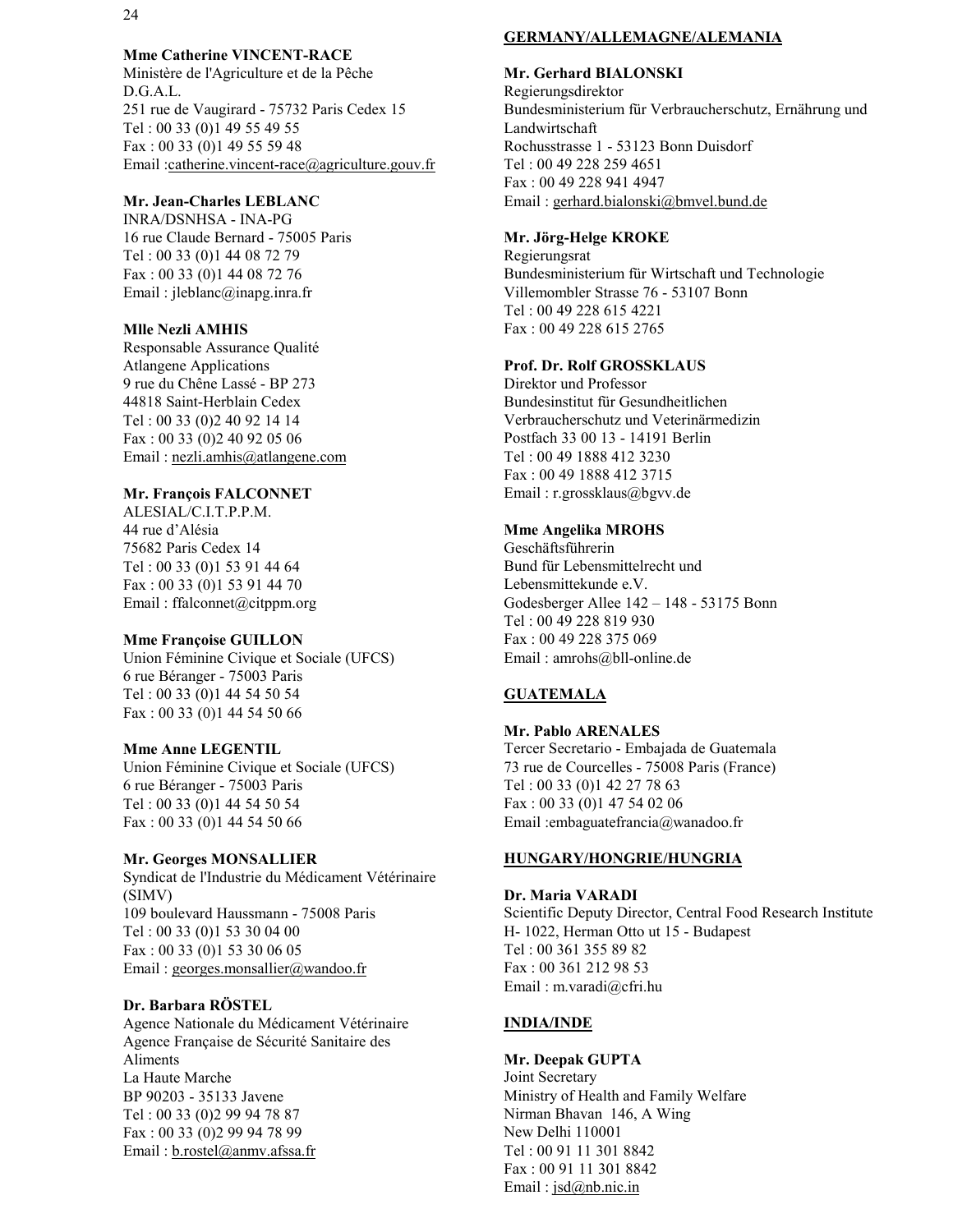#### **Mme Chitra Gouri Lal**

Joint Secretary (A & IC) Ministry of Agriculture Department of Animal Husbandry & Dairying #243 Krishi Bhavan, Rafi Marg, New Delhi 110001 Tel : 00 91 11 338 4509 Fax : 00 91 11 338 4509 Email: chitralal@nic.in

#### **Mr. K.K. VYAWAHARE**

Director, Ministry of Agriculture Department of Food Processing Industries, RN 206 Panchsheel Bhavan, Khel Gaon, Marg, New Delhi 110049 Tel : 00 91 11 6492089 Fax : 00 91 11 6493012 Email: kiskv@yahoo.com

#### **INDONESIA/INDONESIE**

#### **Mme Mawarwati Djamaluddin**

Diplom. Pharm - Permanent Secretary National Agency of Drug and Food Control Jl. Percetakan Negara N°23 Jakarta Pusat Tel : 00 62 21 4245331 Fax : 00 62 21 4244947

#### **Mr. SUMPENO PUTRO**

Agriculture Counsellor Indonesian Mission to the EC Boulevard de la Woluvre 38 Bruxelles 1200, Belgium Tel : +32 2 7790915 Fax : +32 2 7728190 Email: sumpeno@mailcity.com

#### **Mr. TATANG W. QAPUTRA**

Ambassade d'Indonésie 47-49 rue Cortambert 75116 Paris (France) Tel : 00 33 (0)1 45 03 06 70 Fax : 00 33 (0à1 45 04 50 32

#### **IRELAND/IRLANDE/IRLANDA**

#### **Mr. Richard HOWELL**

Agricultural Inspector Department of Agriculture, Food and Rural Development 7C Agriculture House - Kildare St, Dublin 2 Tel : 00 353 1 607 2572 Fax : 00 353 1 661 6263 Email : richard.howell@daff.irlgov.ie

#### **Mr. Martin O'SULLIVAN**

Senior Superintending Veterinary Inspector Department of Agriculture Food and Rural Development 3W Agriculture House - Kildare Street, Dublin 2 Tel : 00 353 1 607 2213 Fax : 00 353 1 678 9733 Email : martin.osullivan@daff.irlgov.ie

#### **ITALY/ITALIE/ITALIA**

#### **Dr. Brunella LO TURCO**

Segretario Generale Comitato Nazionale Codex Ministero delle Politiche Agricole Via XX Settembre 20 - 00187 Roma Tel : 39 06 4665 6509 Fax : 39 06 4880 273 Email : blturco@tiscalinet.it

#### **Dr. Paola PICOTTO**

Ministry of Health Piazza Marconi 25 - 00174 Roma Tel : 00 39 06 5994 3752 Fax : 00 39 06 5994 3676 Email : p.picotto@sanita.it

#### **Dr. Ciro IMPAGNATIELLO**

Ministero Politiche Agricole Via XX Settembre 20, Roma Tel : 00 39 06 46 65 65 11 Fax : 00 39 06 48 80 273 Email : blturco@tiscalinet.it

#### **JAPAN/JAPON**

#### **Dr. Mitsuhiro USHIO**

Director for International Food Safety Planning, Policy Planning Division, Department of Food Sanitation, Pharmaceutical and Medical Safety Bureau Ministry of Health, Labour and Welfare Kasumigaseki 1-2-2, Chiyoda-ku, Tokyo Tel : 00 81 3 3595 2326 Fax : 00 81 3 3503 7965 Email : ushio-mitsuhiro@mhlw.go.jp

#### **Dr. Hiroshi UMEDA**

Assistant Director - Office of Port Health Administration, Policy Planning Division, Department of Food Sanitation, Pharmaceutical and Medical Safety Bureau Ministry of Health, Labour and Welfare Kasumigaseki 1-2-2, Chiyoda-ku, Tokyo Tel : 00 81 3 3595 2333 Fax : 00 81 3 3591 8029 Email : umeda-hiroshi@mhlw.go.jp

#### **Mr. Kazuo YUJI**

Deputy Director - Standards and Labelling Division General Food Policy Bureau Ministry of Agriculture, Forestry and Fisheries Kasumigaseki 1-2-1, Chiyoda-ku, Tokyo Tel : 00 81 3 5512 1571 Fax : 00 81 3 3501 0580 Email : kazuo\_yuji@nm.maff.go.jp

#### **Dr. Yukiko YAMADA**

Director for International Affairs (Food Research) National Food Research Institute and General Food Policy Bureau Ministry of Agriculture, Forestry and Fisheries Kannondai 2-1-12, Tsukuba 305-8642 Tel : 00 81 298 38 8017 Fax : 00 81 298 38 8005 Email : yamadayk@nfri.affrc.go.jp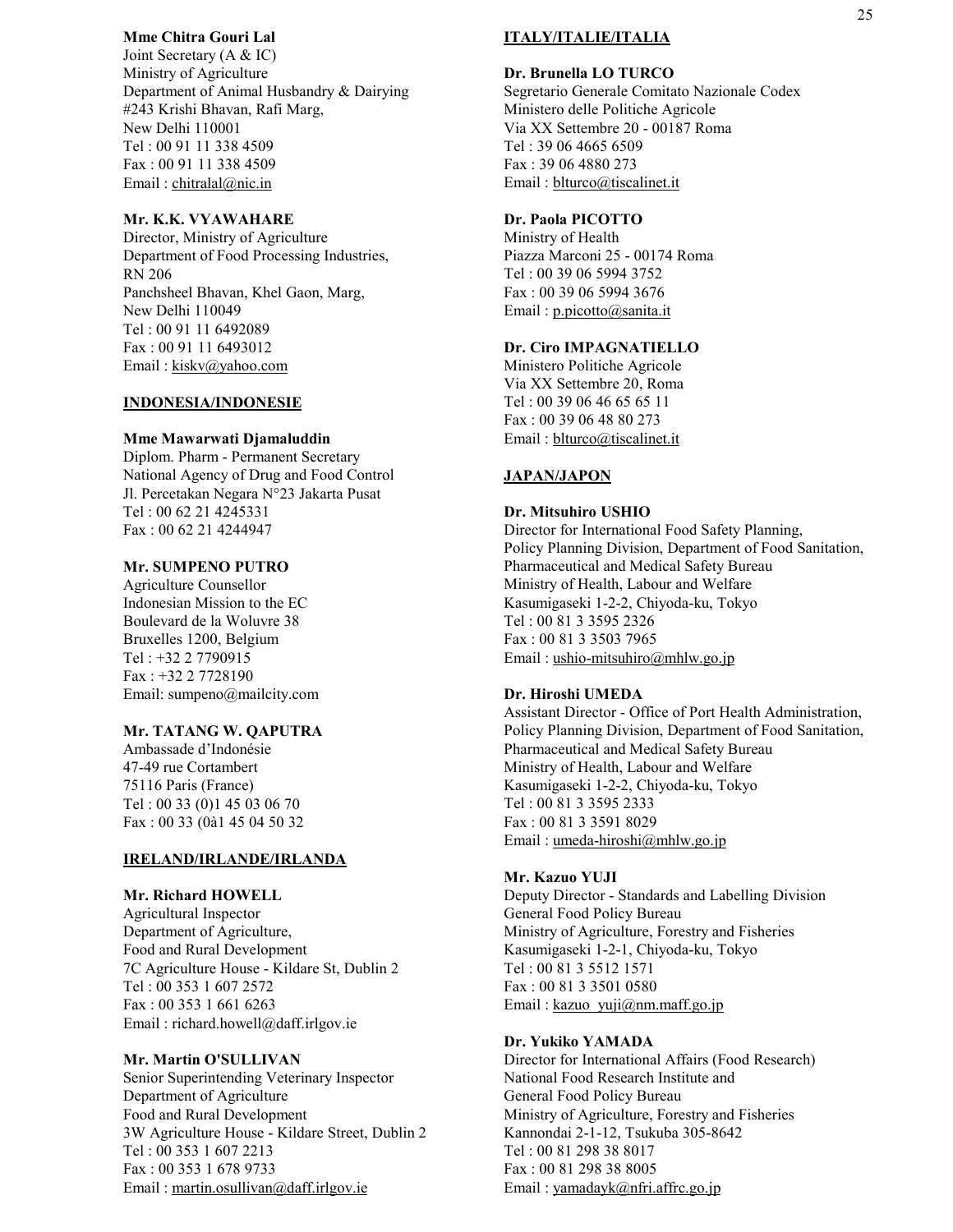## **Dr. Kazuaki MIYAGISHIMA**

Associate Professor Graduate School of Medicine - Kyoto University Yoshidakonoecho – Sakyo-ku 606-8501 Kyoto Tel : 00 81 75 753 4464 Fax : 00 81 75 753 4466 Email : miyagishima@pbh.med.kyoto-u.ac.jp

#### **JORDAN/JORDANIE/JORDANIA**

#### **Dr. Hussien ALQUDAH**

Ministry of Health and Health Care P.O. Box 950 727 - Amman Tel : 00 962 5 607 71 44

#### **Dr. Mohammad Al KHADIRI**

Ministry of Health and Health Care P.O. Box 950 727 - Amman Tel : 00 962 5 607 144

## **KENYA**

## **Dr. Justus Peter NTHULI** DDVS/CFHO Ministry of Agriculture and Rural Development Department of Veterinary Services Veterinary Research Laboratory PO Kabete - Nairobi Tel : 00 254 2 63 1289 Fax : 00 254 2 66 1273

## **KOREA (REPUBLIC OF) COREE (REPUBLIQUE DE) COREA (REPUBLICA DE)**

## **Dr. IN-SANG SONG**

Director General - Office of Safety Evaluation Korea Food & Drug Administration 5, Nokbun-Dong, Eunpyung-Gu Seoul, 122-704 Tel : 00 82 2 380 1871 Fax : 00 82 2 383 8321 Email : songis@kfda.go.kr

## **Mlle MI-YOUNG CHO**

Senior Researcher - Codex Office Food Sanitation Council Ministry of Health and Welfare #5 Nokbun-dong, Eunpyung-Gu, Seoul, 122-704 Tel : 00 82 2 380 1558 Fax : 00 82 2 383 8321 Email : codexkorea@kfda.go.kr

## **SOO-SAENG YOO**

Assistant Director Pharmaceutical and Food Policy Division Ministry of Health and Welfare #1 Jungangdong, Kwacheaon-City Kyunggi-do, 427-721 Tel : 00 82 2 500 3000 Fax : 00 82 2 504 1456 Email: yss0102@mohw.go.kr

#### **DONG HEE YOO**

Deputy Direct of International Trade and Information Office KFDA #5 Nokbundong Eunpyung-Gu Seoul 122-704 Tel : 00 82 2 380 1647 Fax : 00 82 2 356 2893 Email : dhyoo0908@kfda.go.kr

#### **JEONG BYOUNG GON**

Deputy Director Bilateral Cooperation Division Ministry of Agriculture & Forestry ,Kwacheon-City, Kyunggi-Do - Seoul 427-719 Tel : 00 82 2 500 2659 Fax : 00 82 2 507 2095 Email : jbgon@maf.go.kr

## **CHANG-NAM KIM**

Senior Researcher Department of Food Industry Korea Health Industry Development Institute #57-1 Noryangjin-dong, Dongjak-gu Seoul 156-050 Tel : 00 82 2 2194 7433 Fax : 00 82 2 824 1764 Email: kimcn@khidi.go.kr

## **MALAYSIA/MALAISIE/MALASIA**

#### **Dr. Tee E. SIONG**

Head - Division of Human Nutrition Institute for Medical Research Jalan Pahang - 50588 Kuala Lumpur Tel : 00 60 3 2698 6704 Fax : 00 60 3 2694 3575 Email: teees@imr.gov.my

#### **Mr. R. VENUGOPAL**

Malaysian Palm Oil Board Ministry of Primary Industries Lot 6 Jlan Perbandaran - Kelana Jaya Tel : 00 60 3 703 7192 Fax : 00 60 3 703 3533 Email: venu@mpob.gov.my

#### **Mme Nor Aini SUDIN**

Technical Advisory Service Unit Malaysian Palm Oil Board Ministry of Primary Industries PO Box 10620 Kuala Lumpur 50720 Tel : 00 60 3 89 25 94 32 Fax : 00 60 3 89 25 94 46 Email : noraini@mpob.gov.my

## **Mme Jamaiyah Mohamad YUSOF**

Ministry of Foreign Affairs Embassy of Malaysia 2 bis rue Benouville 75116 Paris (France)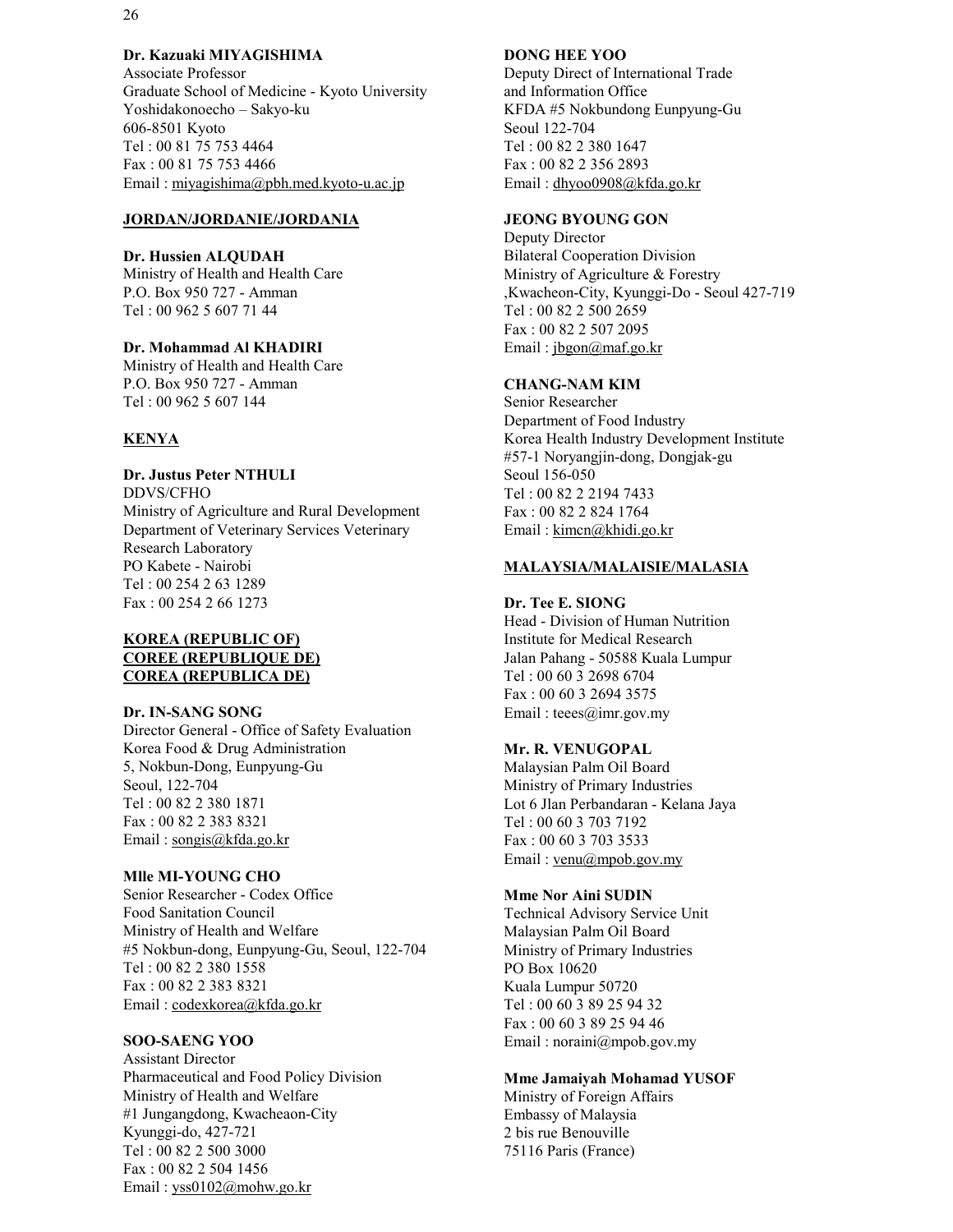#### **MALTA/MALTE**

#### **Dr. Mauro BUTTIGIEG**

Veterinary Officer Department of Veterinary Services Civil Abbattoir, Albertown Marsa Tel : 00 356 225 638 – 225 930 Fax : 00 356 238 105

#### **MEXICO/MEXIQUE**

#### **Mr. Jorge Antonio LOPEZ ZARATE**

Subdirector de Asuntos Internacionales Direccion General de Normas (DGN-Mexico) Av. Puente de Tecamachalco # 6 Lomas de Tecamachalco C.P. 53950 Naucalpan, Estado de Mexico Tel : 00 52 5 729 94 80 Fax : 00 52 5 729 94 84 Email : jorgez@economia.gob.mx

#### **MOROCCO/MAROC/MARRUECOS**

#### **Mr. MAJDI Mohammed**

Chef de la Division de la Répression des Fraudes Direction de la protection des végétaux, des contrôles techniques et de la répression des fraudes Ministère de l'Agriculture BP 4495 Rabat Tel : 00 212 37 298150 Fax : 00 212 37 297544 Email : majdi@dpvctrf.gov.ma

#### **Mr. BENAZZOUZ El Maâti**

Chef de la Division de la Recherches et Développement Laboratoire Officiel d'Analyses et de Recherches Chimiques 25 rue Nichakra Rahal Casablanca Tel : 00 212 2302196 Fax : 00 212 2301972 Email : loarc@casanet.net.ma

#### **Mr. LACHHAB Hamid**

Chef du Service de la Réglementation Sanitaire Vétérinaire Ministère de l'Agriculture, du Développement Rural et des Eaux et Forêts Quartier administratif - Rabat Tel : 00 212 37 76 84 17 Fax : 00 212 37 76 44 04

#### **Mme DRIOUCH Zakia**

Chef de la Division du Contrôle des Produits, de la Normalisation et de la Promotion Commerciale Ministère des Pêches Maritimes Quartier Administratif - Haut Agdal, Rabat Tel : 00 212 3 7688272 Fax : 00 212 3 7688294 Email : driouch@mp3m.gov.ma

#### **Mr. EL MEKROUM Brahim**

Ingénieur Sanitaire Chef de Service Hygiène Alimentaire Ministère de la Santé 14 rue Ibm Al Haïtam Agdal Rabat Tel : 00 212 3 7771634 Fax : 00 212 3 7772014 Email : belmekroum@sante.gov.ma

#### **Mr. BACHAOUCH Mohammed**

Responsable des affaires réglementaires, scientifiques et environnementales Société COCA-COLA EXPORT CORPORATION CT 1029 Sidi Maarouf Bouskoura - Casablanca Tel : 00 212 22 33 52 51 Fax : 00 212 22 33 53 00 Email : mbachaouch@mena.ko.com

#### **Mr. JOUNDY Majid**

Union Nationale des Industries de Conserve de poisson (UNICOP) Avenue de Longchamp rue n° 7 - Casablanca Tel : 00 212 22 36 51 06

## **Mr. Jean SIEGEL**

Membre UNICOP Avenue Longchamp rue N° 7 Casablanca Tel : 00 212 44 46 24 20 Fax : 00 212 44 62 26 38 Email : midav@iam.net.ma

#### **NETHERLANDS/PAYS-BAS/PAISES BAJOS**

#### **Dr. Leo HAGEDOORN**

Ministry of Agriculture, Nature Management and Fisheries P.O. Box 20401 2500 EK The Hague Tel : 00 31 70 378 57 88 Fax : 00 31 70 378 61 41 Email : l.f.hagedoorn@vvm.agro.nl

#### **Dr. Wim Van ECK**

Deputy Director Public Health Ministry of Health, Welfare and Sport Parnassusplein 5 P.O. Box 20350 2500 EJ The Hague Tel : 00 31 70 340 69 66 Fax : 00 31 70 340 55 54 Email : wh.v.eck@minvws.nl

#### **Mme Mary JANSEN**

**WEMOS** Ellermanstrat 15 P.O. Box 1693 1000 BR Amsterdam Tel : 00 31 20 468 83 88 Fax : 00 31 20 468 60 08 Email: wemos@wemos.nl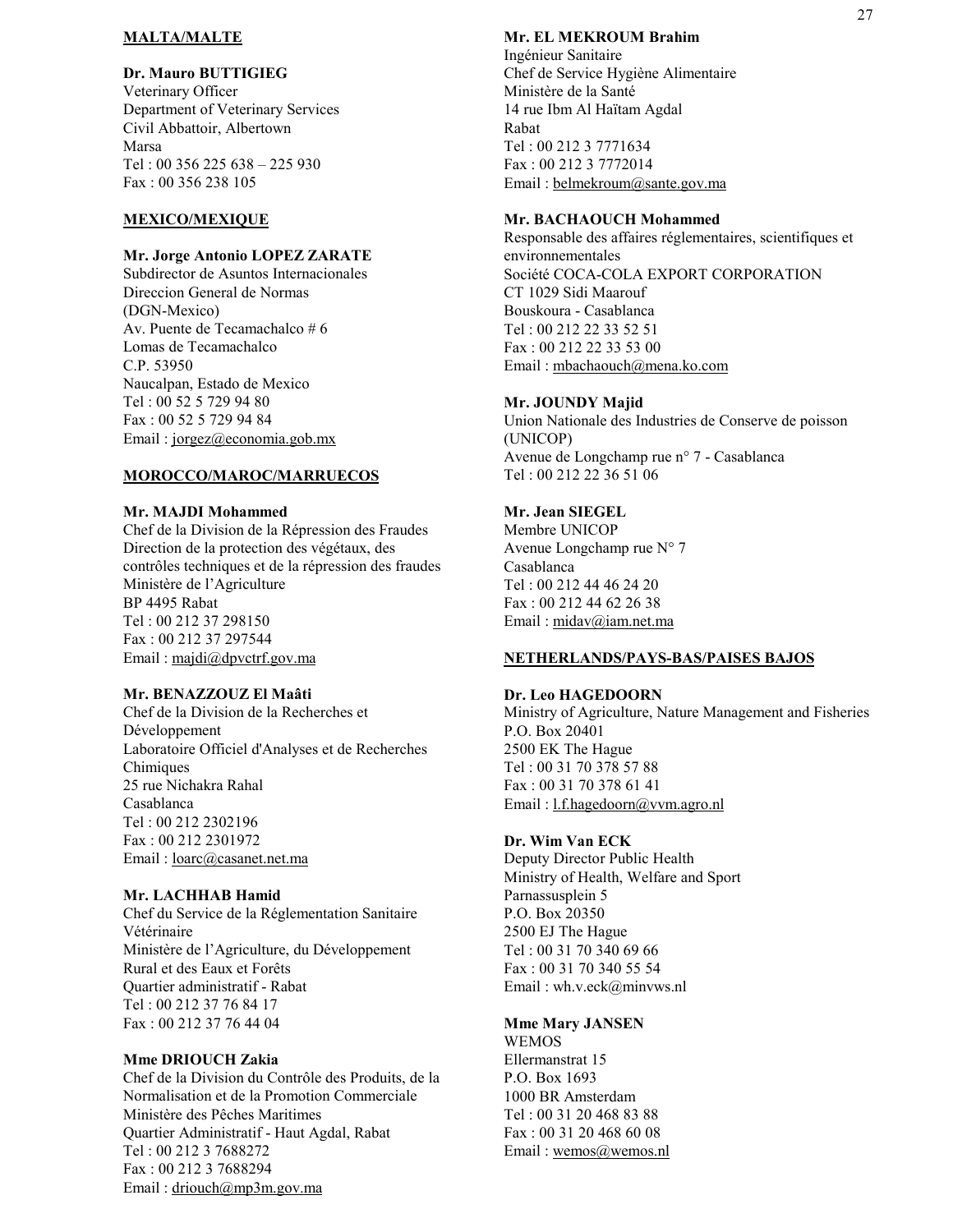## **Ir. Anja KOOPMAN**

Food Legislation Officer Main Board for Arable Products PO Box 29739 2502 LS The Hague Tel : 00 31 70 3708 324 Fax : 00 31 70 3708 444 Email : a.koopman@hpa.agro.nl

#### **Mr. MATTHEE**

IMC Asser Institute PO Box 30461 2500 GL The Hague Tel : 00 31 70 342 03 80 Fax : 00 31 70 342 03 46 Email : m.matthee@asser.nl

#### **NEW ZEALAND/NOUVELLE ZELANDE NUEVA ZELANDIA**

#### **Mr. Sundararaman RAJASEKAR**

Manager WTO/SPS and Codex Coordinator and Contact Point for New Zealand MAF Policy PO Box 2526 - Wellington Tel : 00 64 4 474 4216 Fax : 00 64 4 473 0118 Email : raj@maf.govt.nz

#### **Dr. Steve HATHAWAY**

Director Research and Development MAF Food Assurance Authority PO. Box 646 - Gisborne Tel. : 00 64 6 867 1144 Fax : 00 64 6 868 5207 Email : Hathaways@maf.govt.nz

#### **Mr. Andrew Mc KENZIE**

Group Director MAF Food Assurance Authority PO. Box2526 - Wellington Tel. : 00 64 4 474 4250 Fax. : 00 64 4 474 4240 Email : McKenzieA@maf.govt.nz

#### **Mme Celia MURPHIS**

Senior Writer - Consumers' Institute Private Bag 6996 - Wellington Tel : 00 64 4 801 0408 Fax : 00 64 4 385 8752 Email: celia@consumer.org.nz

#### **Dr. Caryll SHAILER**

Counsellor (Veterinary Services) New Zealand Mission to the European **Communities** Square de Meeûs  $1, 7<sup>th</sup>$  Floor B-1000 Bruxelles (Belgique) Tel : 00 32 2 550 1219 Fax : 00 32 2 513 4856 Email : CaryllShailer@compuserve.com

## **NORWAY/NORVEGE/NORUEGA**

#### **Mme Berit WILSHER**

Codex Contact Point Norwegian Food Control Authority PO Box 8187 Dep. N-0034 Oslo Tel : 00 47 22 24 66 50 Fax : 00 47 22 24 66 99 Email : berit.wilsher@snt.no

#### **Mme Ragnhild KJELKEVIK**

Special Adviser Food and Nutrition Policy Norwegian Food Control Authority P.O. Box 8187 Dep. N-0034 Oslo Tel : 00 47 22 24 66 50 / 47 22 24 61 62 Fax : 00 47 22 24 66 99 Email: rak@snt.no

#### **Mr. Aksel R. EIKEMO**

Director General Directorate of Fisheries Department of Quality, Control and Regional Management PO Box 185 N-5804 Bergen Tel : 00 47 55 23 80 00

#### **Mr. Bjorn Rothe KNUDTSEN**

Director General Directorate of Fisheries Region Trondelag Pirsenteret N-7462 Trondheim Tel : 00 47 73 54 51 80 Fax : 00 47 73 54 51 99 Email : bjorn-rothe.knudtsen@th.fiskeridir.dp.telemax.no

#### **Mr. Lennart JOHANSON**

Senior Advisor Ministry of Fisheries PO Box 8118 Dep. N-0032 Oslo Tel : 00 47 22 24 26 65 Fax : 00 47 22 24 95 85 Email : lennart.johanson@fid.dep.no

#### **Mme Stine WOHL SEM**

Senior Food Officer Norwegian Consumer Council PO Box 8104 Dep. - N-0032 Oslo Tel : 00 47 23 400 500

#### **Mr. Frode VEGGELAND**

Norwegian Agricultural Economics Research Institute (NILF) PO Box 8024 Dep. - N-0030 Oslo Tel : 00 47 22 36 72 39 Fax : 00 47 22 36 72 99 Email: frode.veggeland@nilf.no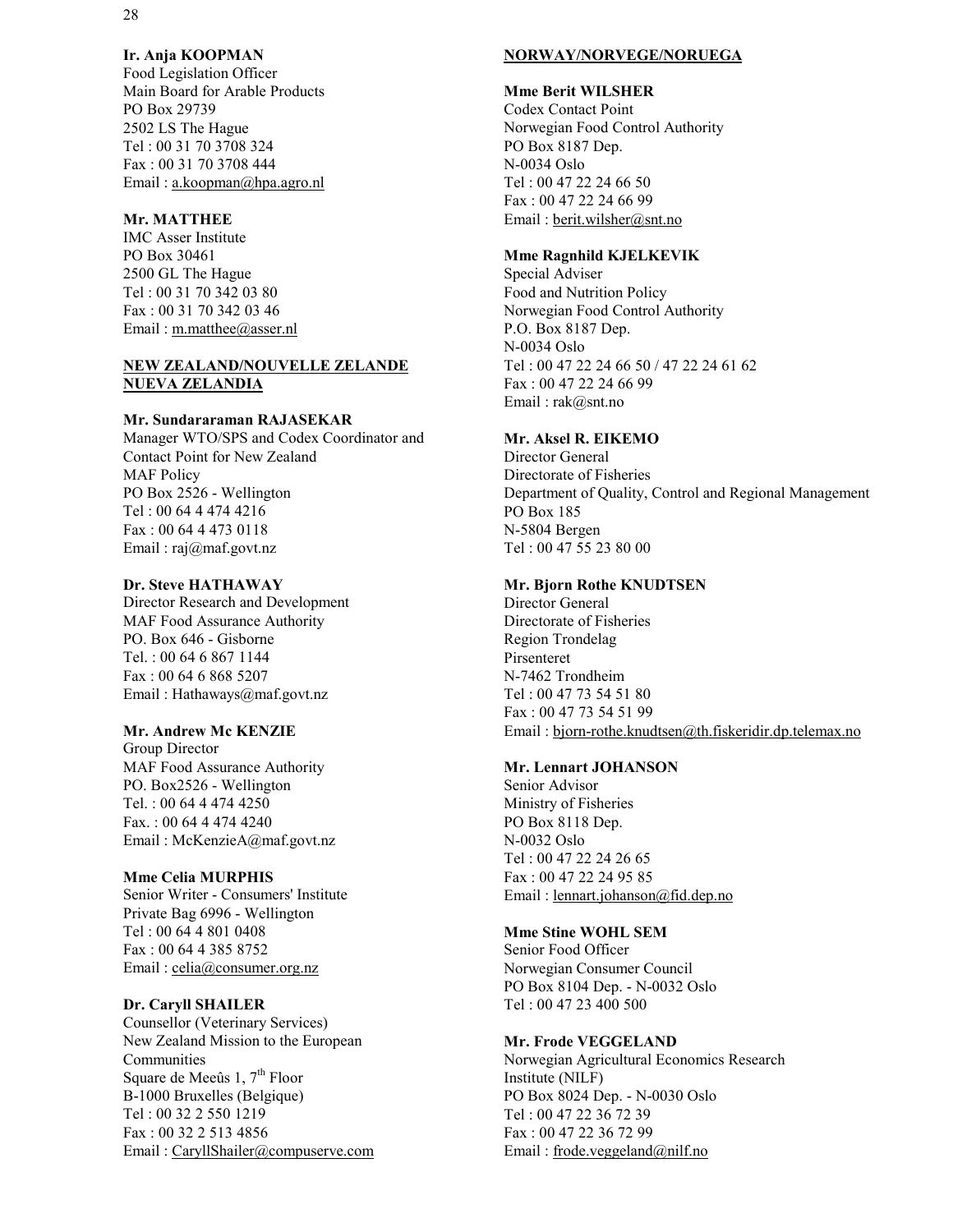#### **Mr. Svein OLE BORGEN**

Norwegian Agricultural Economics Research Institute (NILF) PO Box 8024 Dep. - N-0030 Oslo Tel : 00 47 22 36 72 00 Fax : 00 47 22 36 72 99 Email: svein.borgen@nilf.no

#### **Mme Tone MATHESON**

Research Manager Ministry of Health and Social Affairs PO Box 8011 Dep. - N-0030 Oslo Tel : 00 47 22 24 86 50 Fax : 00 47 22 24 86 56 Email : tone.matheson@shd.no

#### **OMAN, SULTANATE OF SULTANAT D'OMAN SULTANIAT D'OMAN**

#### **Mme Nashwa Ali AL MAZROI**

Director of Fish Quality Control Center Ministry of Agriculture and Fisheries PO Box 467, P.C. 113 Muscat Tel : 00 968 736449 / 937 1147 Fax : 00 968 740 159 Email: sophy001@omantel.net.om

## **PARAGUAY**

## **Mme Liz GONZALES RODAS**

Presidente Pro Tempore CONACAP Coordinadora de Principios Generales Ministerio de Relaciones Exteriores Presidente Franco e/Ayolas y J.E.O'Leary Edif. Ayfra, 6to piso, Of. 605, Bloque B Asunción Tel : 00 595 21 498 675 Fax : 00 595 21 441 115 Email :  $lize(\omega)$ mre.gov.py c. /c. glopez@mre.gov.py  $\text{codex}(a)$ intn.gov.py

## **Mr. Sila ESTIGARRIBIA**

Ambassade du Paraguay 3 rue Saint-Dominique 75007 Paris (France) Tel : 00 33 (0)1 42 22 85 05 Fax : 00 33 (0)1 42 22 83 57 Email : embapar@cybercable.fr

#### **PHILIPPINES/FILIPINAS**

## **Dr. Timoteo J. BADOY**

Division Chief, Policy, Planning & Advocacy Division Bureau of Food and Drugs Department of Health Builging 12, San Lazaro Compound, Rizal Avenue, Santa Cruz Manilla 1003 Tel : 00 63 2 338 33 88 Fax : 00 63 2 781 25 16 Email: bing@medscape.com

#### **POLAND/POLOGNE/POLONIA**

#### **Mme Anna SKRZYNSKA**

Head of Department of European Integration and International Cooperation Agricultural and Food Quality Inspection 32/34 Zurawia Street 00-950 Warsaw Tel : 00 48 22 621 64 21 Fax : 00 48 22 621 48 58 Email: normy@cis.gov.pl

#### **Mme Anna GRUSZCZYNSKA**

Agricultural and Food Quality Inspection 32/34 Zurawia Street 00-950 Warsaw Tel : 00 48 22 621 6421 Fax : 00 48 22 629 4816 Email: <u>normy@cis.gov.pl</u>

#### **PORTUGAL**

## **Dr. Carlos ANDRADE FONTES**

Assessor Principal GPPAA – Gabinete de Planeamento e Politica Agro-Alimentar Ministério da Agricultura do Desenvolvimento Rural e das Pescas Av. Padre Antonio Vieira n° 1, 7° 1099 Lisboa Tel : 00 351 21 381 9300 Fax : 00 351 21 387 6635 Email : cfontes@gppaa.min-agricultura.pt

#### **Eng. Maria Antonieta QUINTA QUEIMADA**

Assessora Principal GPPAA – Gabinete de Planeamento e Politica Agro-Alimentar Ministério da Agricultura do Desenvolvimento Rural e das Pescas Av. Padre Antonio Vieira n° 1, 7° 1099 Lisboa Tel : 00 351 21 381 9300 Fax : 00 351 21 387 6635 Email : aqueimada@gppaa.min-agricultura.pt

#### **Dr. Isabel SARMENTO**

FIPA – Federaçao das Industrias Portuguesas Agro-Alimentares Av. Antonio José de Almeida n°7, 1°Dto 1000-042 Lisboa Tel : 00 351 21 793 8679 Fax : 00 351 21 793 8537 Email: info@fipa.pt

#### **QATAR**

#### **Dr. Jassim H. AL-JEDAH** Head of Central Laboratory Ministry of Public Health P.O. Box 21266 - Doha Tel : 00 974 4329718 Fax : 00 974 4353769 Email : rcfcm@qatar.net.qa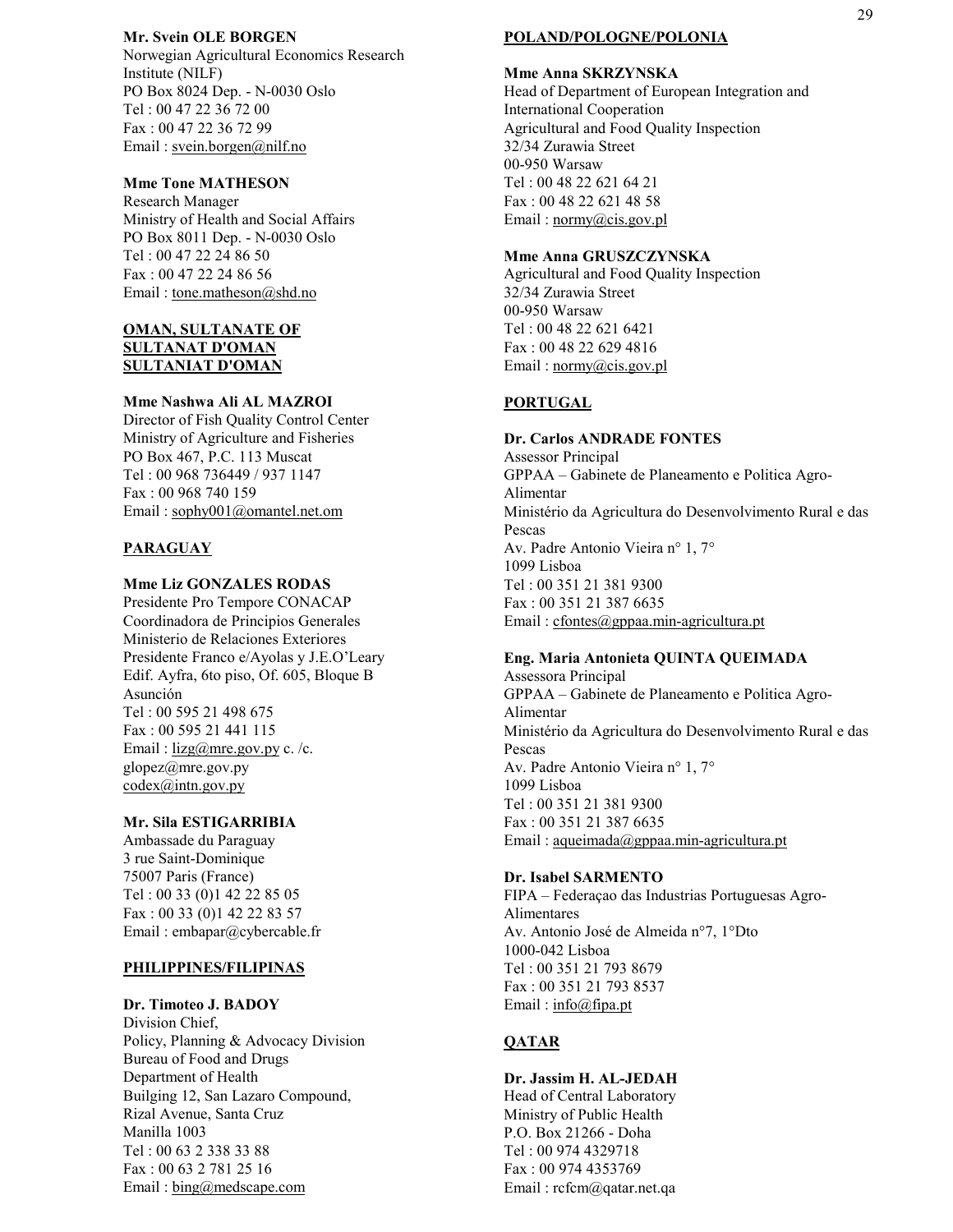## **ROMANIA/ROUMANIE/RUMANIA**

#### **Mr. Tudorel BALTA**

Direction for Standards, Licences and Brands Ministry of Agriculture, Food and Forest Bd Carol I.No 2-4, sector 3 - Bucharest Tel : 00 40 1 313 5788 Fax : 00 40 1 313 2278

#### **SINGAPORE/SINGAPOUR/SINGAPUR**

#### **Dr. CHUA Sin Bin**

Director, Veterinary Public Health and Food Supply Division - Agri-food and Veterinary Authority 5 Maxwell Road #04-00 Tower Block MND Complex Singapore 069110 Tel : 00 65 325 7622 Fax : 00 65 220 6068 / 224 0601 Email : CHUA\_Sin\_Bin@ava.gov.sg

## **Dr. CHUA Tze Hoong**

Head, Standards and Legislation Section Agri-food and Veterinary Authority 5 Maxwell Road #02-00 Tower Block MND Complex Singapore 069110 Tel : 00 65 325 7687 Fax : 00 65 220 6068 Email : CHUA\_Tze\_Hoong@ava.gov.sg

## **SLOVAKIA/SLOVAQUIE/ESLOVAQUIA**

## **Mr. Milan KOVAC**

Director - Food Research Institute Ministry of Agriculture Priemyselna 4, P.O. Box 25 82475 Bratislava 26 Post Code 82475 Tel : 00 421 7 5557 4622 Fax : 00 421 7 5557 1417 Email : milan.kovac@vup.sk

## **SLOVENIA/SLOVENIE/ESLOVENIA**

## **Dr. Marusa ADAMIC**

Head Food Nutrition Department Institute of Public Health and Social Welfare Trubarjeva UL. 2 1000 Ljubljana Tel : 00 386 1 432 3245 Fax : 00 386 1 232 3955 Email : marusa.adamic@nz-rs.si

## **SOUTH AFRICA/AFRIQUE DU SUD AFRICA DEL SUR**

**Dr. Theo van de VENTER** Director Food Control Department of Health Private Bag X828, Pretoria, 0001 Tel : 00 27 12 312 0185 Fax : 00 27 12 326 4374 Email : ventert@health.gov.za

## **SPAIN/ESPAGNE/ESPANA**

## **D. Felipe MITTELBRUNN GARCIA**

Consejero Técnico Secretaria de la Comision Interministerial para la Ordenacion Alimentaria Subdireccion General de Seguridad Alimentaria Direccion .General de Salud Publica y Consumo Ministerio de Sanidad y Consumo Paseo del Prado, 18-20 - 28071 Madrid Tel : 00 34 91 596 1346 Fax : 00 34 91 596 4487 Email : fmittelbrunn@msc.es

## **Da Elisa REVILLA GARCIA**

Jefe del Area de Coordinacion Sectorial de la Subdireccion General de Planificacion Alimentaria Direccion General de Alimentacion Ministerio de Agricultura, Pesca y Alimentacion Paseo Infanta Isabel, 1 - 28071 – Madrid Tel : 00 34 91 347 45 96 Fax : 00 34 91 347 57 28 Email : erevilla@mapya.es

## **SWEDEN/SUEDE/SUECIA**

## **Dr. Stuart SLORACH**

Deputy Director-General National Food Administration Box 622 - S-751 26 Uppsala Tel : 00 46 18 17 55 94 Fax : 00 46 18 10 58 48 Email: stsl@slv.se

## **Mme Eva ROLFSDOTTER LÖNBERG**

Codex Coordinator National Food Administration Box 622 - S-751 26 Uppsala Tel : 00 46 18 17 55 47 Fax : 00 46 18 10 58 48 Email: eva.lonberg@slv.se

## **Mr. Stefan ERNLUND**

Legal Adviser National Food Administration Box 622 - SE-751 26 Uppsala Tel: 00 46 18-17 55 00 Fax: 00 46 18-10 58 48 Email: stefan.ernlund@slv.se

## **Mme Kerstin JANSSON**

Senior Administrative Officer Ministry of Agriculture, Food and Fisheries S-103 33 Stockholm Tel : 00 46 8 405 11 68 Fax : 00 46 8 206496 Email : kerstin.jansson@agriculture.ministry.se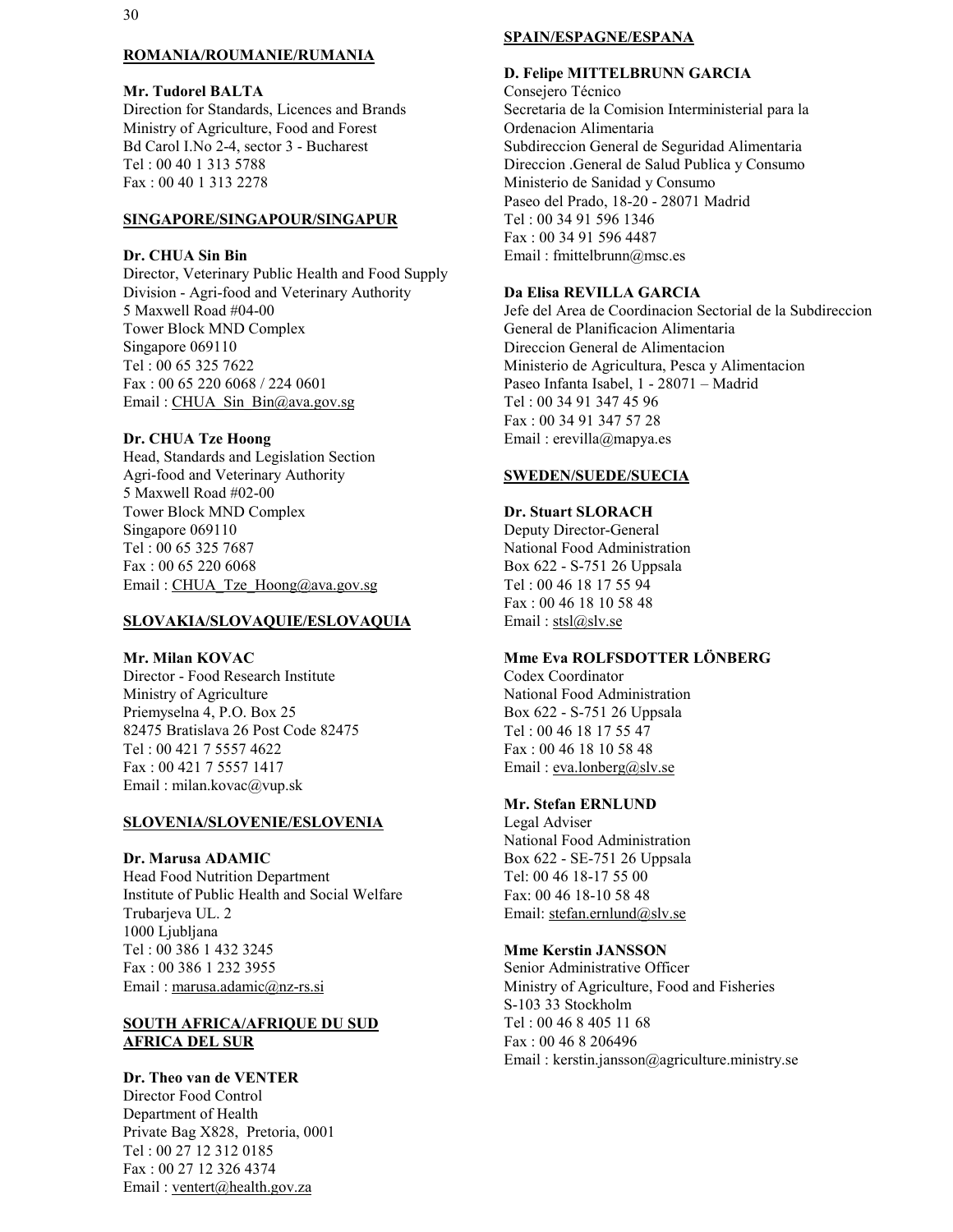#### **SWITZERLAND/SUISSE/SUIZA**

#### **Mme Awilo OCHIENG PERNET**

Responsable, Codex Alimentarius Unité Principale denrées alimentaires et objets usuels Office Fédéral de la Santé Publique CH-3003 Berne Tel : 00 41 31 322 00 41 Fax : 00 41 31 322 95 74 Email : awilo.ochieng@bag.admin.ch

#### **Dr. Urs KLEMM**

Sous-Directeur Office Fédéral de la Santé Publique CH-3003 Berne Tel : 00 41 31 322 95 03 Fax : 00 41 31 322 95 74 Email : urs.klemm@bag.admin.ch

## **Dr. Katharina STÄRK**

Responsable du Monitoring Office vétérinaire fédéral Schwarzerburgstrasse 161 CH-3003 Berne Tel : 00 41 31 323 95 44 Fax : 00 41 31 323 95 43 Email : katharina.staerk@bvet.admin.ch

#### **Mme Franziska ZIMMERMANN**

Mesures non tarifaires Secrétariat d'Etat à l'économie Département fédéral de l'économie CH-3003 Berne Tel : 00 41 31 324 08 47 Fax : 00 41 31 324 07 60 Email : franziska.zimmermann@seco.admin.ch

#### **Dr. Markus HARDEGGER**

Division principale Recherche et vulgarisation Division Moyens de production Office fédéral de l'agriculture CH-3003 Berne Tel : 00 41 31 324 98 51 Fax : 00 41 31 322 26 34 Email : markus.hardegger@blw.admin.ch

#### **Mme Irina DU BOIS**

Head, Regulatory Affairs Nestec Ltd Avenue Nestlé 55 - CH-1800 Vevey Tel : 00 41 21 924 22 62 Fax : 00 41 21 924 54 47 Email : irina.dubois@nestle.com

#### **Mr. Jörg von MANGER-KOENIG**

Head of Regulatory Affairs F. Hoffmann-La Roche AG CH-4070 Basel Tel : 00 41 61 688 83 00 Fax : 00 41 61 688 16 35 Email : joerg.von\_manger-koenig@roche.com

#### **Dr. Hervé NORDMANN**

Directeur Science et Réglementation Ajinomoto Switzerland AG En Crochet 1 - CH-1143 Apples Tel : 00 41 21 800 37 63 Fax : 00 41 21 800 40 87 Email : herve.nordmann@asg.ajinomoto.com

#### **Mr. Philippe BRANDT**

Délégation suisse près l'OCDE 28 rue de Martignac 75007 Paris (France) Tel : 00 33 (0)1 49 55 74 56 Fax : 00 33 (0)1 45 51 01 49 Email: philippe.brandt@pao.rep.admin.ch

#### **SWAZILAND**

#### **Mr. Richard MAMBA**

Senior Health Inspector Ministry of Health & Social Welfare PO Box 5 – Mbabane Tel : 00 268 4042431/3 Fax : 00 268 4220811

#### **THAILAND/THAILANDE/TAILANDIA**

#### **Mlle Metanee SUKONTARUG**

Director, Office of the National Codex Alimentarius Committee Thai Industrial Standards Institute Ministry of Industry Rama VI Street Ratchathewi Bangkok 10400 Tel : 00 662 202 3440 Fax : 00 662 248 7987 Email: metanee@tisi.go.th

#### **Dr. Vorapee SUWATANAVIROJ**

Veterinary Expert - Department of Livestock Development Ministry of Agriculture and Cooperatives 69/1 Phya-Thai road Bangkok 10400 Tel : 00 662 653 4412 Fax : 00 662 Email : vorapee@hotmail.com

#### **Mme Oratai SILAPANAPAPORN**

Standards Officer 8 - Thai Industrial Standards Institute Ministry of Industry Rama VI Street Ratchathewi Bangkok 10400 Tel : 00 662 202 3444 Fax : 00 662 248 7987 Email: oratais@tisi.go.th

#### **Mlle Charuayporn TANTIPIPATPONG**

Advisor/Director Thai Food Processors' Association 170/22,  $9<sup>th</sup>$  Fl. Ocean Tower 1 Bldg New Ratchadapisek Road. - Bangkok 10110 Tel : 00 662 261 2684 Fax : 00 662 261 2996 Email: thaifood@thaifood.org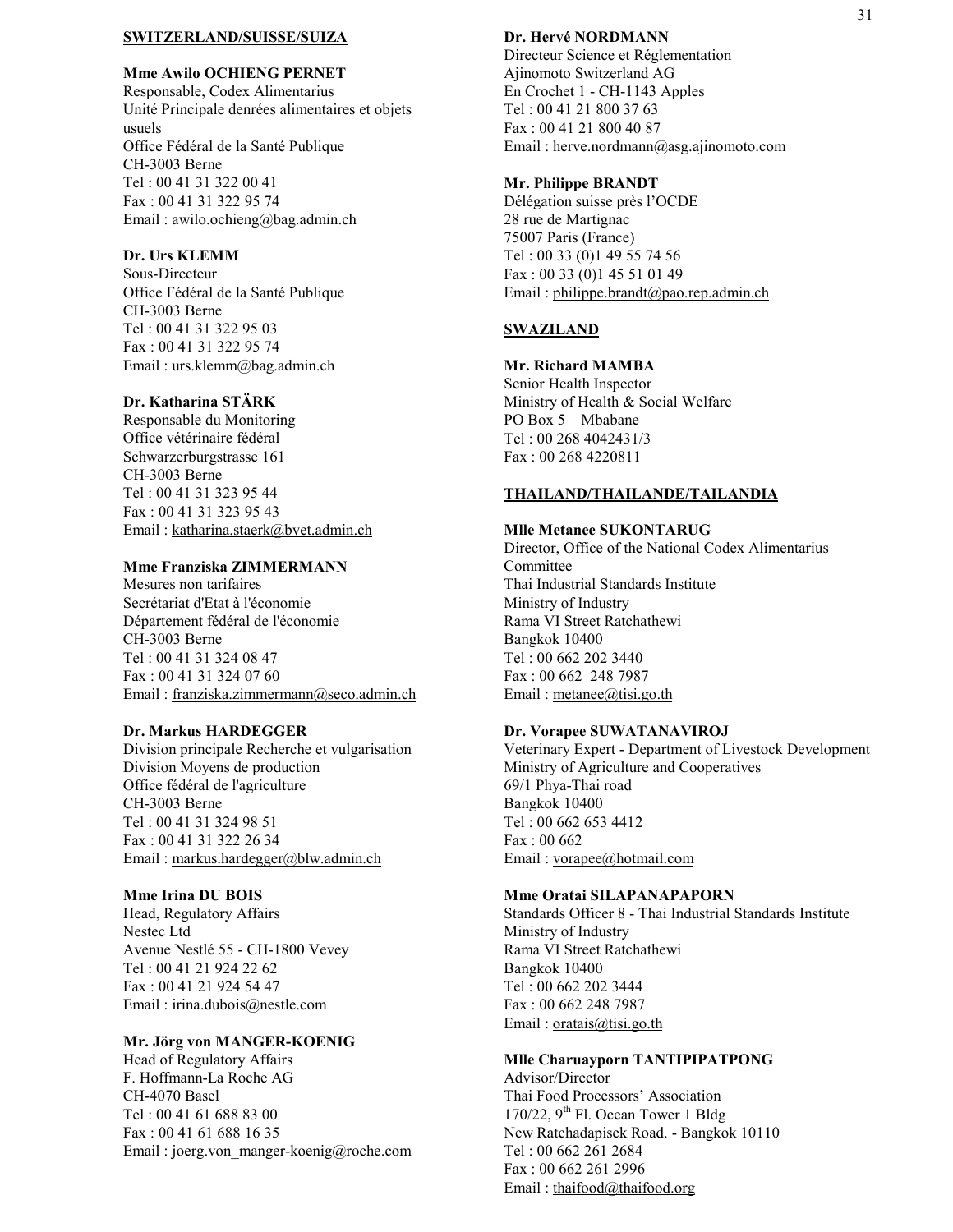#### **Mme Sunida WONGYUEN**

Trade Technical Officer Department of Foreign Trade Ministry of Commerce 44/100 Moo 1 Sanam Bin Nam Nonthaburi Road Muang District – Nonthaburi 11000 Tel : 00 662 547 4803 Fax : 00 662 547 4802 Email : Dft2\_info.mochet.moc.go.th

#### **Mlle Kasama CHANNAWONGSE**

Second Secretary Department of Economic Affairs Ministry of Foreign Affairs Sri Ayudaya Road, Bangkok 10400 Tel : 00 662 643 5249 Fax : 00 662 643 5247 Email : kasamac@mfa.go.th

#### **Mlle Warnwara INTARAPRASIT**

Deputy Manager (International Trade) Thai Food Processors' Association 170/22, 9th Floor Ocean Tower 1Bldg New Ratchadapisek Road Bangkok 10110 Tel : 00 662 261 2684 Fax : 00 662 261 2996 Email: thaifood@thaifood.org

## **TUNISIA/TUNISIE/TUNEZ**

#### **Dr. Ing. Slaheddine CHENITI**

Directeur Général de l'Agence Nationale de Contrôle Sanitaire et Environnementale des Produits 24 rue de la Galite 2013 Ben Arous Tel : 00 216 1 960 014 Fax : 00 216 1 960 146 Email : Slaheddine.cheniti@rns.tn

#### **Mr. Mohamed Néjib JEMAL**

Sous-Directeur Ministère de l'Industrie Mont Plaisir - Tunis Tel : 00 216 1 287459 Fax : : 00 216 1789159

## **TURKEY/TURQUIE/TURQUIA**

#### **Dr. Filiz SOYDAL**

Head of Food Control Services Ministry of Agriculture and Rural Affairs General Directorate of Protection and Control Akay Caddesi N° 3, Bakanliklar, Ankara Tel : 00 90 312 418 58 34 Fax : 00 90 312 418 65 23 Email: filiz@food.gov.tr

## **UGANDA/OUGANDA**

#### **Dr. E. Kasirye-Alemu**

Executive Director Uganda National Bureau of Standards PO Box 6329 - Kampala Tel : 00 256 41 222367 / 9 Fax : 00 256 41 286123 Email: unbs@starcorm.co.ug

## **UNITED KINGDOM/ROYAUME-UNI REINO UNIDO**

#### **Mr. Grant MEEKINGS**

Food Standards Agency Aviation House - 125 Kingsway London, SW2B 6N4 Tel : 00 44 20 7 276 8180 Email : grant.meekings@foodstandards.gsi.gov.uk

## **Dr. Dorian KENNEDY**

Food Standards Agency Room 124 B - Aviation House - 125 Kingway London, SW2B 6N4 Tel : 00 44 20 7276 8177 Fax : 00 44 20 7276 8192 Email : dorian.kennedy@foodstandards.gsi.gov.uk

#### **UNITED STATES OF AMERICA ETATS UNIS D'AMERIQUE ESTADOS UNIDOS DE AMERICA**

#### **Dr. F. Edward SCARBROUGH**

U.S. Manager for Codex Food Safety and Inspection Service U.S. Department of Agriculture 1400 Independence Avenue, SW Room 4861 - South Building Washington, DC 20250-3700 Tel : 00 1 202 720 2057 Fax : 00 1 202 720 3157 Email : ed.scarbrough@usda.gov

## **Mme Linda R. HORTON**

Director, International Agreements Office of the Commissioner U.S. Food and Drug Administration 5600 Fishers Lane – HF G-1 Rockville, MD 20857 Tel : 00 1 301 827 3344 Fax : 00 1 301 480 0716 Email : lhorton@oc.fda.gov

## **Mr. Patrick J. CLERKIN**

Associate U.S. Manager for Codex Food Safety and Inspection Service U.S. Department of Agriculture 1400 Independence Avenue, SW Room 4861 South Building Washington, DC 20250-3700 Tel : 00 1 202 690 4042 Fax : 00 1 202 720 3157 Email : patrick.clerkin@usda.gov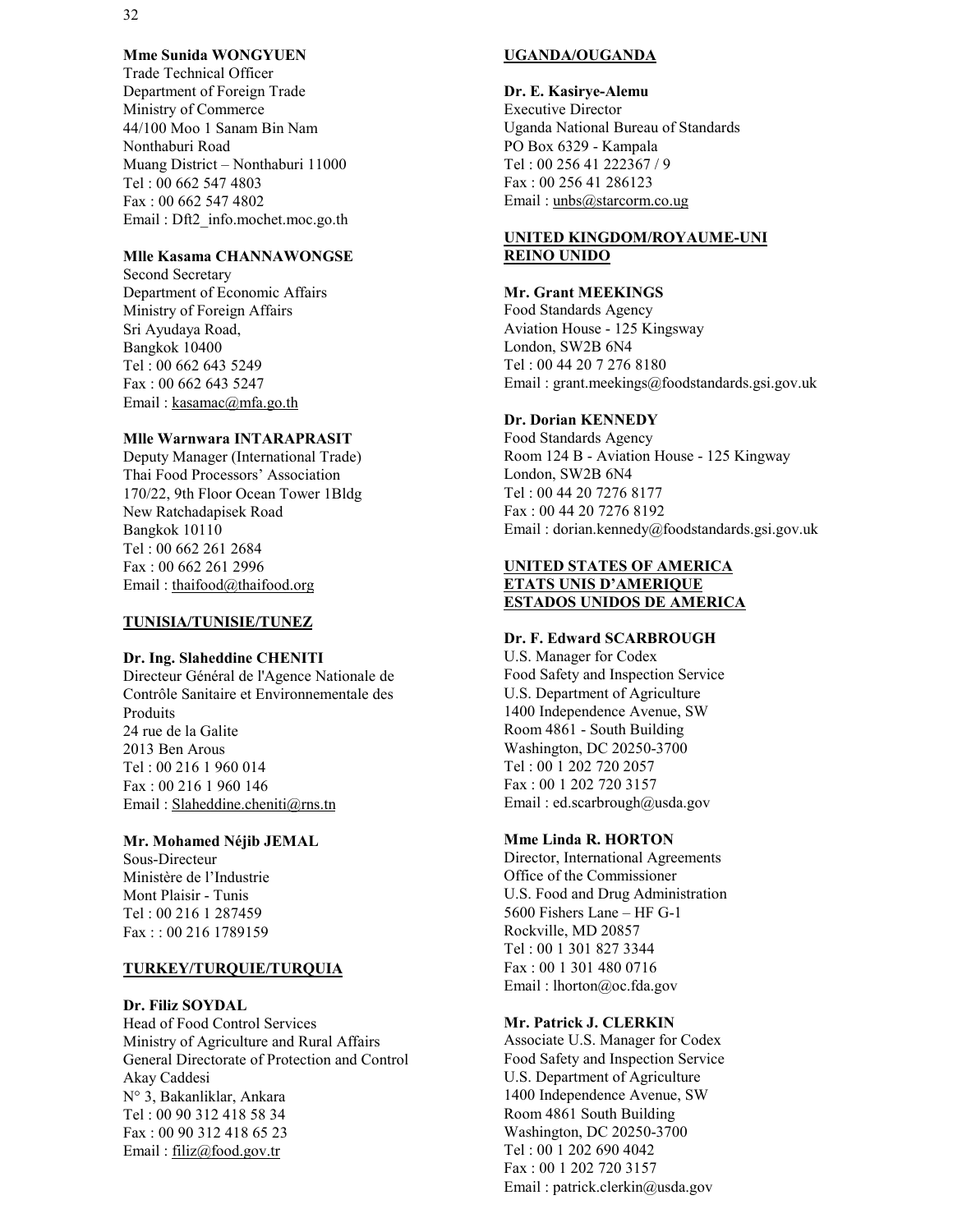#### **Mme Linda SWACINA**

**Director** Congressional and Public Affairs Food Safety and Inspection Service U.S. Department of Agriculture 1400 Independence Avenue, SW Room 1175 - South Building Washington, DC 20250-3700 Tel : 00 1 202 720 3897 Fax : 00 1 202 720 5704 Email : Linda.Swacina@usda.gov

#### **Dr. H. Michael WEHR**

Office of Constituent Operations Center for Food Safety and Applied Nutrition U.S. Food and Drug Administration 200 C Street, SW (HFS-550) Room 5818, Building FB-8 Washington, DC 20204 Tel : 00 1 202 260 2786 Fax : 00 1 202 205 4773 Email: mwehr@cfsan.fda.gov

#### **Mme Mary Frances LOWE**

Program Adviser - Office of Pesticide Programs US EPA Headquarters 1200 Pennsylvania Avenue, NW Ariel Rios Building Washington, DC 20460 Tel : 00 1 703 305 5689 Fax : 00 1 703 308 1850 Email : lowe.maryfrances@epa.gov

#### **Mr. Lloyd HARBERT**

Director Food Safety U.S. Department of Agricutlure Room 5547 South Building 1400 Independance Avenue, SW Washington, DC 20250 Tel : 00 1 202 720 1301 Fax : 00 1 202 690 0677 Email : harbert@fas.usda.gov

#### **Mr. Richard WHITE**

Director, Sanitary, Phyto Sanitary Affairs U.S. Trade Representative 600 17th Street, SW Washington, DC 20508 Tel : 00 1 202 395 9582 Fax : 00 1 202 395 4579 Email: rwhite@ustr.gov

#### **Mr. Marc BAAS**

**Director** Office of Agricultural and Textile Trade U.S. Department of State EB/TPP/ATT Room 3831A Washington, D 20520 Tel : 00 1 202 647 3090 Fax : 00 1 202 647 2302 Email : baasma@state.gov

#### **Mme Kerry O'CONNOR**

International Trade Specialist U.S. Department of Commerce  $14<sup>th</sup>$  & Constitution Avenue, NW Room 3513 - Washington, DC 20009 Tel : 00 1 202 482 6008 Fax : 00 1 202 482 2897 Email : kerry\_oconnor@ita.doc.gov

#### **Mlle Barbara J. SANCHEZ**

International Scientific Activities Office of the Commissioner US Food and Drug Administration 5600 Fishers Lane – HF G-1 Rockville, MD 20857 Tel : 00 1 301 827 4544 Fax : 00 1 301 827 1451 Email : bsanchez@oc.fda.gov

#### **Dr. I. Kaye WACHSMUTH**

Deputy Administrator Office of Public Health and Science Food Safety and Inspection Service U.S. Department of Agriculture 1400 Independance Ave. SW, Room 341E Washington, DC 20250 Tel : 00 1 202 720 2644 Fax : 00 1 202 690-2980 Email: Kaye.wachsmuth@usda.gov

#### **Mme Peggy ROCHETTE**

Senior Director International Policy National Food Processors Association 1350 I St NW, Washington, DC 20005 Tel : 00 1 202 639 5921 Fax : 00 1 202 639 5991 Email: prochette@nfpa-food.org

#### **Mme Marsha ECHOLS**

Washington Counsel National Association for the Specialty Food Trade, Inc. 3286 M Street, NW Washington, DC 20007-3624 Tel : 00 1 202 625 1451 Fax : 00 1 202 625 9126 Email : me@maechols.com

#### **Mr. C.W. McMILLAN**

Consultant 4003 Pine Brook Road - PO Box 10009 Alexandria, VA 22310-0009 Tel : 00 1 703 960 1982 Fax : 00 1 703 960 4976 Email: cwmco@aol.com

#### **Mr. David P. LAMBERT**

Alternate Permanent Representative Counselor for Agricultural Affairs US Mission to the U.N. Agencies in Rome US Department of Agriculture Via Sardegna, 49 - 00187 Rome (Italie) Tel : 00 39 06 4674 3507 Fax : 00 39 06 4788 7047 Email : lambertd@fas.usda.gov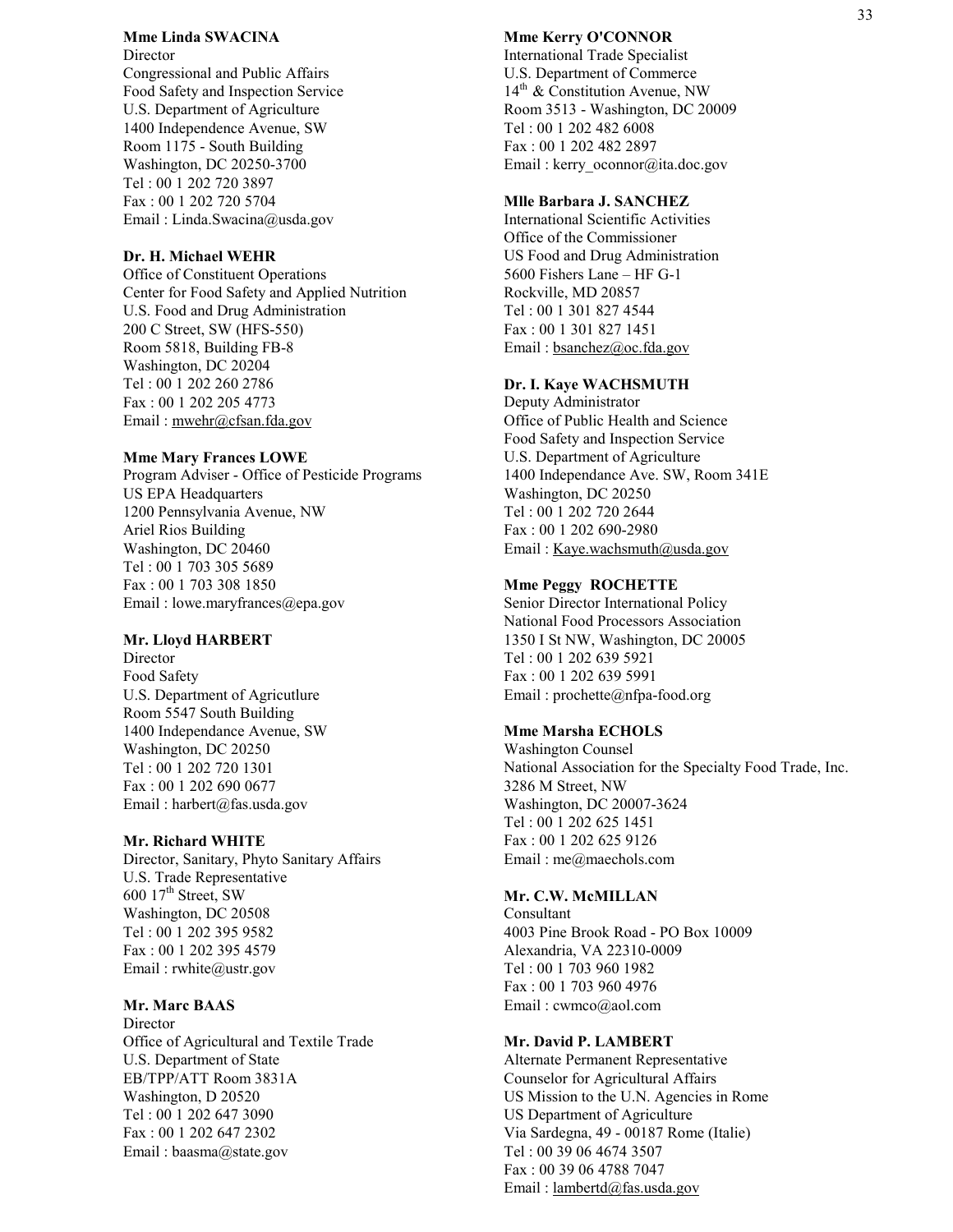## **URUGUAY**

## **Mr. Jorge JURE**

Ministre Conseiller Ambassade de l'Uruguay 15 rue Le Sueur 75116 Paris (France) Tel : 00 33 (0)1 45 00 81 37 Fax : 00 33 (0)1 45 01 25 17 Email : urugali@fr.inter.net

## **Mr. Gonzalo KONCKE**

Premier Secrétaire Ambassade de l'Uruguay 15 rue Le Sueur 75116 Paris (France) Tel : 00 33 (0)1 45 00 81 37 Fax : 00 33 (0)1 45 01 25 17 Email : urugali@fr.inter.net

## **Mme Patricia BENITEZ**

Deuxième Secrétaire Ambassade de l'Uruguay 15 rue Le Sueur 75116 Paris (France) Tel : 00 33 (0)1 45 00 81 37 Fax : 00 33 (0)1 45 01 25 17 Email : urugali@fr.inter.net

#### **INTERNATIONAL GOVERNMENTAL ORGANIZATIONS**

**IIF – IIR (Institut International du Froid – International Institute of Refrigeration)**

## **Mr. Félix DEPLEDT**

Expert délégué 177, Boulevard Malesherbes 75017 Paris (France) Tel : 00 33 (0)1 42 27 32 35 Fax : 00 33 (0)1 47 63 17 98 Email : iifiir@ibm.net

#### **Mme Evelyne DERENS**

Ingénieur de recherche CEMAGREF (France) Tel : 00 33 (0)1 40 96 60 20 Fax : 00 33 (0)1 40 96 60 75 Email : evelyne.derens@cemagref.fr

## **O.I.E. (Office International des Epizooties)**

#### **Mr. Fernando CRESPO LEON**

12 rue de Prony 75017 Paris (France) Tel : 00 33 (0)1 44 15 18 88 Fax : 00 33 (0)1 42 67 09 87 Email: f.crespo@oie.int

## **O.I.V. (Office International de la Vigne et du vin)**

#### **Mr. Yann JUBAN**

Administrateur - Unité « Droit, Réglementation et Organisations Internationales » 18 rue d'Aguesseau 75008 Paris (France) Tel : 00 33 (0)1 44 94 80 95 Fax : 00 33 (0)1 42 66 90 63 Email : yjuban@oiv.int

#### **O.U.A (Organisation de l'Unité Africaine)**

## **Dr. Nazaire NKOUKA**

Secrétaire Scientifique Conseil Phytosanitaire Interafricain Organisation de l'Unité Africaine OUA/CSTR/CPI - BP 4170 Yaoundé Tel : 00 237 22 25 28 Fax : 00 237 22 47 54 Email : ouacpi.cam@camnet.com

## **EUROPEAN COMMISSION/COMMISSION EUROPEENNE/COMUNIDAD EUROPEA**

#### **Mr. Henri BELVEZE**

Deputy Head of Unit Health and Consumer Protection Directorate General (Sanco E 03) 200 rue de la Loi - B-1049 Bruxelles (Belgique) Tel : 00 32 2 296 28 12 Fax : 00 32 2 296 27 92 Email : Henri.Belveze@cec.eu.int

#### **Mme Gudrun GALLHOFF**

Administrator Health and Consumer Protection Directorate General (Sanco D 04) 200 rue de la Loi - B-1049 Bruxelles (Belgique) Tel : 00 32 2 296 7128 Fax : 00 32 2 296 0951 Email : Gudrun.Gallhoff@cec.eu.int

#### **Mr. Theofanis CHRISTOFOROU**

Legal Adviser - European Commission 85, av. des Nerviens 1049 Bruxelles (Belgique) Tel : 00 32 2 295 01 68 Fax : 00 32 2 296 12 84 Email : theofanis.christoforou@cec.eu.int

## **SECRETARIAT OF THE COUNCIL SECRETARIAT DU CONSEIL SECRETARIA DEL CONSEJO**

## **Mr. Olli MATTILA** Administrateur Secrétariat Général du Conseil de l'Union Européenne 175 rue de la Loi B-1048 Bruxelles (Belgique) Tel : 00 32 2 285 83 57 Fax : 00 32 2 285 79 28 Email : olli.mattila@consilium.eu.int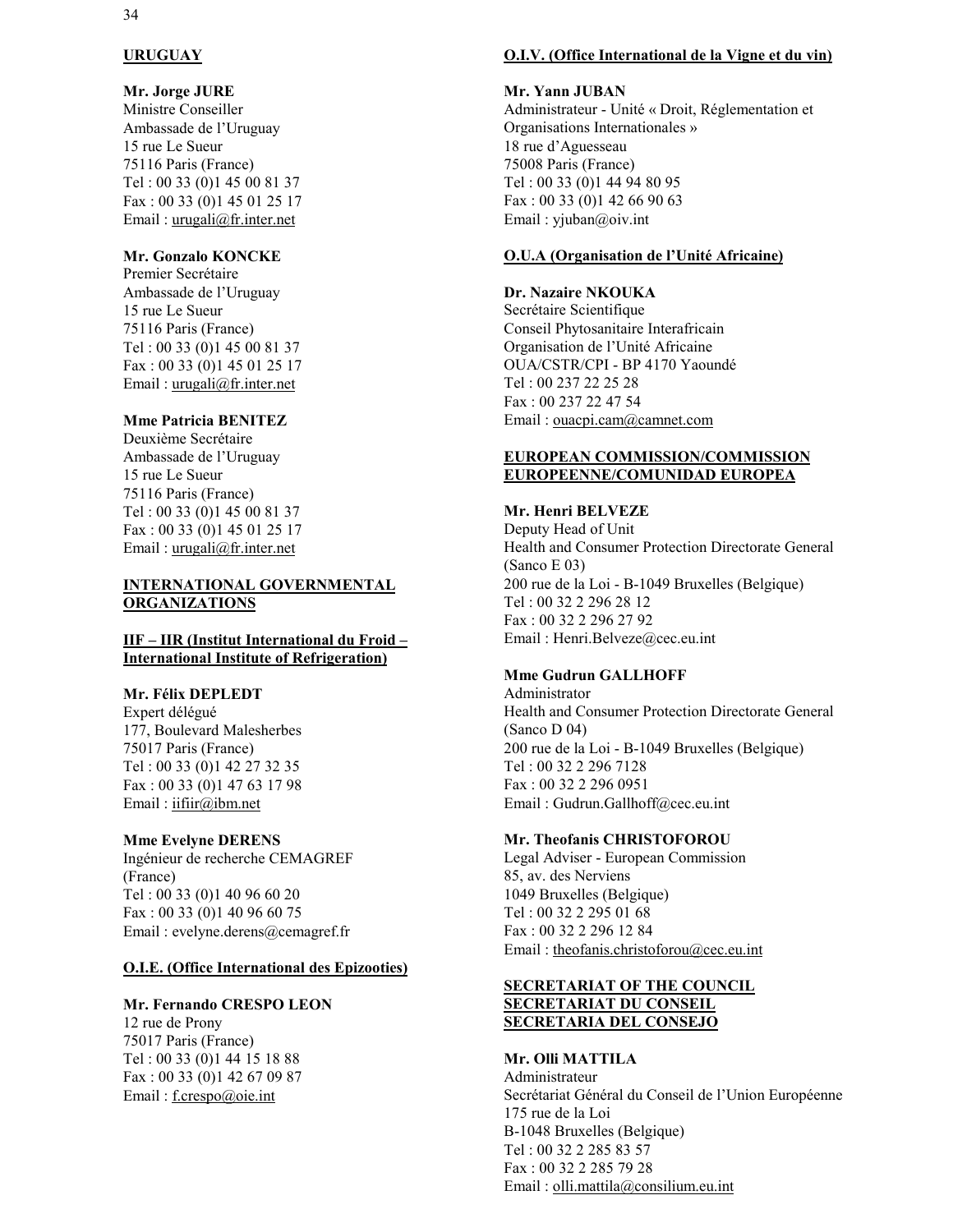#### **WTO/OMC (Word Trade Organisation – Organisation Mondiale du Commerce)**

## **Mme Gretchen STANTON**

Senior Counsellor Agriculture and Commodities Division - WTO/OMC 1154 Rue de Lausanne CH-1211 Genève 21 (Suisse) Tel : 00 41 22 739 50 86 Fax : 00 41 22 739 57 60 Email : gretchen.stanton@wto.org

#### **INTERNATIONAL NON-GOVERNMENTAL ORGANIZATIONS**

#### **49P (49th Parallel Biotechnology Consortium)**

#### **Mr. Philip L. BEREANO**

Professor, Technology and Public Policy Department of Technical Communication College of Engineering Box 352195 University of Washington Seattle, Washington 98195 (USA) Tel : 00 206 543 9037 Fax : 00 206 543 8858 Email : phil@uwtc.washington.edu

#### **AEDA (Association Européenne pour le Droit de l'Alimentation)**

#### **Mme Nicole COUTRELIS**

Secrétaire Générale de l'AEDA C/O Coutrelis et Associés 235 rue de la Loi, bte 12 B- 1040 Bruxelles (Belgique) Tel : 00 32 2 218 14 70 Fax : 00 32 2 218 73 42 Email : efla\_aeda@hotmail.com

#### **Mr. Guy VALKENBORG**

Membre du Conseil d'Administration AEDA C/O Coutrelis et Associés 235 rue de la Loi, bte 12 B- 1040 Bruxelles (Belgique) Tel : 00 32 2 218 14 70 Fax : 00 32 2 218 73 42 Email : efla\_aeda@hotmail.com

## **ALA (Asociacion Latinoamericana de Avicultura)**

## **Ing. Juan Daniel IRIGOYEN**

Asesor Institucional Representante ante Codex Av. Corrientes 119 - Piso 7°, Oficina "710" C 1043 AAB Buenos Aires (Argentine) Tel : 00 54 11 4313 5666 Fax : 00 54 11 4313 5666 Email : capia@ssdnet.com.ar

#### **BIO (Biotechnology Industry Organization)**

#### **Dr. Michael J. PHILLIPS**

Executive Director for Food an Agriculture Biotechnology Industry Organization 1625 K Street N.W. Suite 1100 Washington D.C. 20006 (USA) Tel : 00 1 202 857 0244 Fax : 00 1 202 857 0237 Email: mphillips@bio.org

## **CEFS (Comité Européen des Fabricants de Sucre)**

## **Dr. Nathalie HENIN**

Conseiller Scientifique Avenue de Tervuren 182 1151 Bruxelles (Belgique) Tel : 00 32 2 774 51 06 Fax : 00 32 2 771 00 26 Email : nathalie.henin@cefs.org

## **CIAA (Confédération des Industries Agro-Alimentaires de l'UE)**

#### **Mr. Dominique TAEYMANS**

Avenue des Arts, 43 B-1040 Bruxelles (Belgique) Tel : 00 32 2 514 11 11 Fax : 00 32 2 511 29 05 Email : d.taeymans@ciaa.be

## **Mme Sabine NAFZIGER**

Manager Regulatory Affairs Avenue des Arts, 43 B-1040 Bruxelles (Belgique) Tel : 00 32 2 514 11 11 Fax : 00 32 2 511 29 05 Email : s.nafziger@ciaa.be

## **CISDA (Confederation of International Soft Drinks Associations)**

## **Dr. Michael KNOWLES**

79 boulevard St-Michel B 1040 Brussels (Belgique) Tel : 00 32 2 743 40 50 Fax : 00 32 2 732 51 02 Email : mail@unesda-cisda.org

## **COFAG (Comité des Fabricants d'Acide Glumatique de la Communauté Européenne)**

## **Mr. Philippe GUION**

Secretaire Executif c/o AJINOMOTO EUROLYSINE 153 rue de Courcelles 75817 Paris Cedex 17 (France) Tel : 00 33 (0)1 44 40 12 29 Fax : 00 33 (0)1 44 40 12 15 Email : Guion Philippe@eli.ajinomoto.com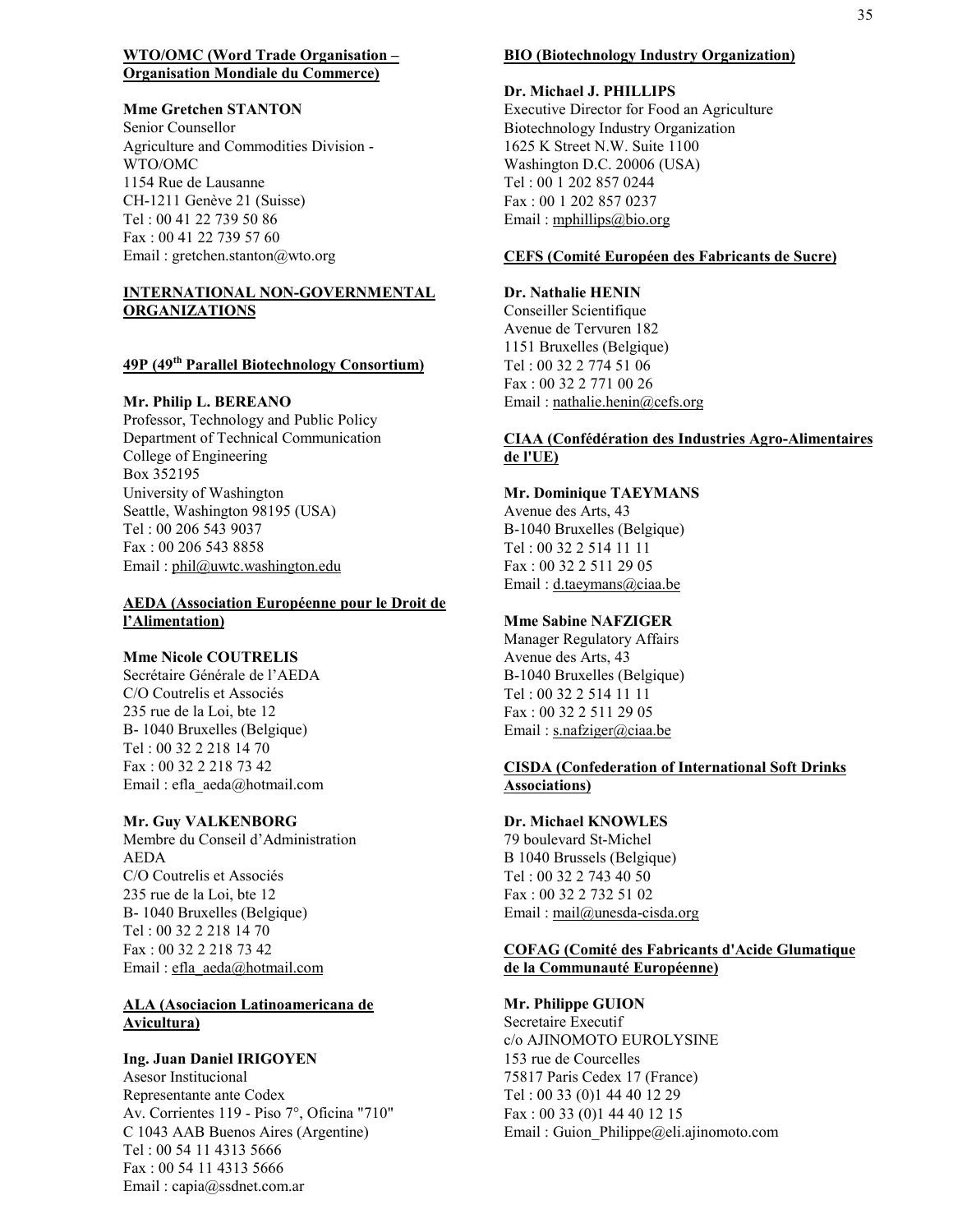**Mme Yoko OGIWARA** Scientific adviser - AJINOMOTO EHO 153 rue de Courcelles 75817 Paris Cedex 17 (France) Tel : 00 33 (0)1 47 66 98 45 Fax : 00 33 (0)1 47 66 98 56 Email : yoko\_ogiwara@ehq.ajinomoto.com

## **COMISA / IFAH (International Federation for Animal Health)**

## **Dr. Anthony J. MUDD**

Acting Executive Director International Federation for Animal Health (IFAH/COMISA) Rue Defacqz 1 1000 Bruxelles (Belgique) Tel : 00 32 2 541 0111 Fax : 00 32 2 541 0119 Email: ifah@ifahsec.org

#### **Dr. Raul J. GUERRERO**

IFAH/COMISA 2001 West Main Street Greenfield, IN 46032 (USA) Tel : 00 1 317 277 4434 Fax : 00 1 317 277 4755 Email : guerrero\_raul\_j@lilly.com

#### **Mr. Jean-Louis HUNAULT** SIMV

109 boulevard Haussmann - 75008 Paris (France) Tel : 00 33 (0)1 53 30 04 00 Fax : 00 33 (0)1 53 30 06 05 Email : simv@wanadoo.fr

#### **CONSUMERS INTERNATIONAL**

#### **Mme Diane McCREA**

Consultant - Consumers'Association UK, 17 Vernon Road London N8 0QD (United Kingdom) Tel : 00 44 208 889 4226 Fax : 00 44 208 352 0564 Email : diane@mccrea1.demon.co.uk

#### **Dr. Nita PILLAI**

Policy Officer-Global Food Programme Consumers International 24 Highbury Crescent London N5 1RX (United Kingdom) Tel : 00 44 207 226 6663 Fax : 00 44 207 354 0607 Email : npillai@consint.org

#### **Mr. Allan ASHER**

Global Campaigns Director Consumers International 24 Highbury Crescent London N5 1RX (United Kingdom) Tel : 00 44 207 226 6663 Fax : 00 44 207 354 0607 Email: aasher@consint.org

#### **Dr. Edward GROTH**

Senior Scientist - Consumers'Union 101 Truman Avenue - Yonkers New York, 10703-1057 (USA) Tel : 00 1 914 378 2301 Fax : 00 1 914 378 2908 Email : groted@consumer.org

#### **Prof. Sri Ram KHANNA**

Managing Trustee Voluntary Organisation in Interest of Consumer Education (VOICE) F-71 Lajpat Nagar II - New Delhi 100024, India Tel : 00 91 11 691 8969 Fax : 00 91 11 462 0455 Email: cvoice@vsnl.net

#### **Mme Sue DAVIES**

Principal Policy Adviser- Consumers'Association 2 Marylebone Road London NW1 4DF (United Kingdom) Tel : 00 44 207 770 7274 Fax : 00 44 207 770 7666 Email : sue.davies@which.co.uk

#### **Mr. Hector VILLAVERDE**

Responsable Alimentos Consumers International - CEADU-CUA Amezaga 929 Of. 501 Montevideo (Uruguay) Tel : 00 598 2 413 6072 Fax : 00 598 2 403 1295 Email: hvillave@internet.com.uy

#### **Mr. Muyunda ILILONGA**

Zambia Consumers Association (ZACA) PO Box 21641, Kitwe (Zambia) Tel : 00 260 2 224191 Fax : 00 260 2 224193 Email : ililongam@eudoramail.com

## **Mme Ioana ISPAS**

Assist. Professor Romanian Association for Consummer Protection Bd. I.C. Bratianu NR 34 Rooms : 22-24, Sector 3, Code 70427 Bucharest, Romania Tel : 00 40 1 311 02 43 Email: <u>apc@fx.ro</u>

#### **CRN (Council for Responsible Nutrition)**

#### **Dr. John HATHCOCK**

Vice President Council for Responsible Nutrition 1875 I Street, NW, Suite 400 Washington, DC 20006-5409 (USA) Tel : 00 1 202 872 1488 Fax : 00 1 202 872 9594 Email : hathcock@crnusa.org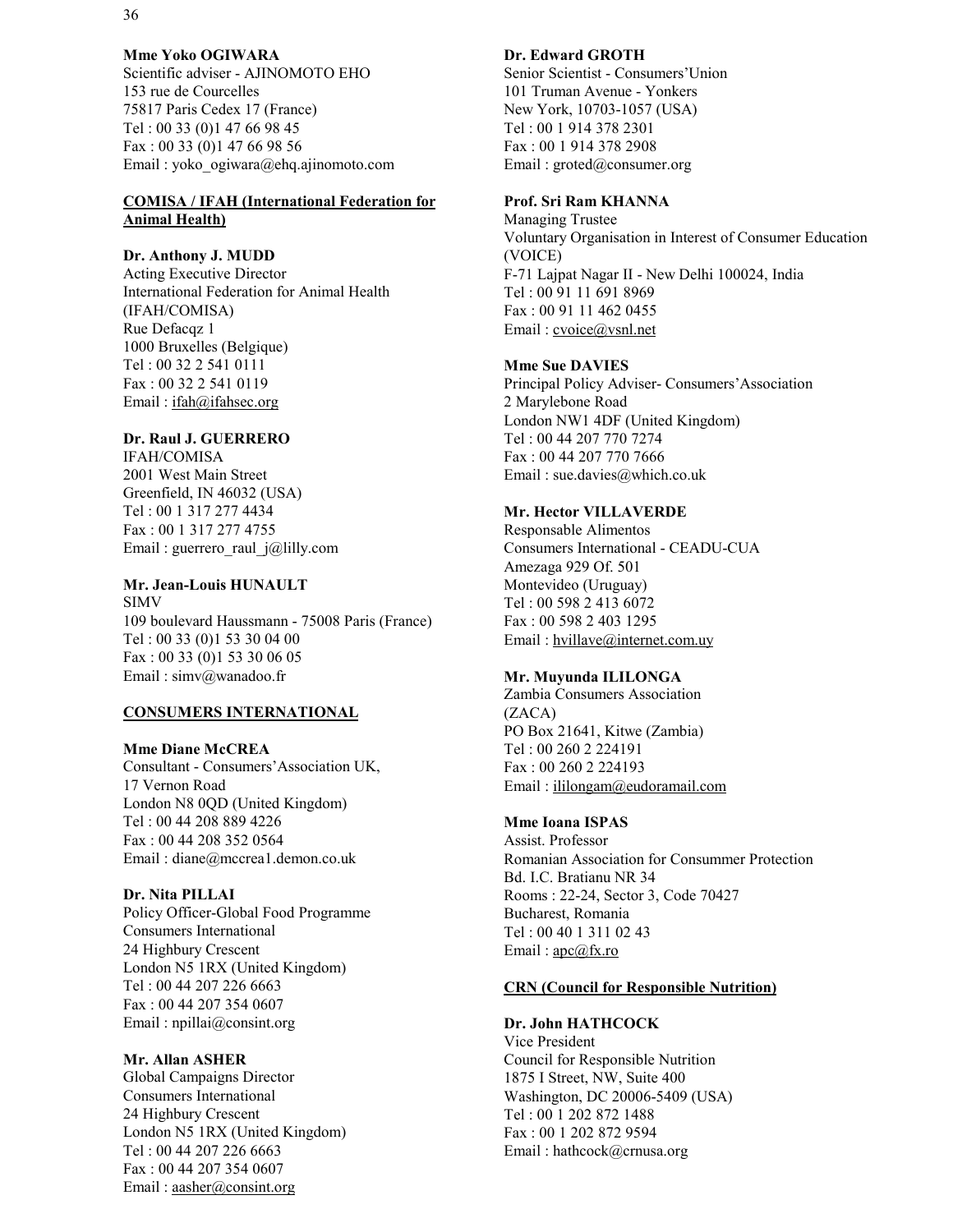#### **Mr. Graham MARCH**

Council for Responsible Nutrition 14 Carman Close, Nottingham (United Kingdom) Tel : 00 44 1908 298005 Fax : 00 44 1908 298030 Email: gmarch2951@aol.com

#### **Mr. Eddie KIMBRELL**

13209 Moss Ranch Lane Fairfax, VA 22033 (USA) Tel : 00 1 703 631 9187 Fax : 00 1 703 631 3866 Email : edkim@aol.com

#### **GCPF (Global Crop Protection Federation)**

#### **Mr. Christian VERSCHUEREN**

Director General, GCPF Avenue Louise 143 - 1050 Bruxelles (Belgique) Tel : 00 32 2 542 04 10 Fax : 00 32 2 542 04 19 Email: c.verschueren@gcpf.org

#### **Mr Doug NELSON**

Senior Vice President, General Counsel ACPA 1156 Fifteenth Street, NW Washington, DC 20005 (USA) Tel : 00 1 202 872 3880 Fax : 00 1 202 463 0474 Email: <u>doug@acpa.org</u>

#### **IACFO (International Association of Consumer Food Organization)**

#### **Mr. Benjamin COHEN**

Senior Staff Attorney - IACFO 1875 Connecticut Ave, N.W. Suite 300 - Washington, D.C. 20009 (USA) Tel : 00 1 202 332 9110 Fax : 00 1 202 265 4954 Email : bcohen@cspinet.org

#### **IADSA (International Alliance of Dietray/Food Supplement Associations)**

**Mr. Simon PETTMAN** Executive Director Rue de l'Association 50 B-1000 Bruxelles (Belgique) Tel : 00 32 2 209 11 55 Fax : 00 32 2 223 30 64 Email: iadsa@eas.be

#### **IBA (International Banana Association)**

#### **Mme Cecilia P. GASTON**

Technical Director International Regulatory Policies and Practices Novigen Sciences, Inc. 1730 Rhode Island Ave. N.W., Suite 1100 Washington, D.C. 20036 (USA) Tel : 00 1 202 293-5374 - Fax : 00 1 202 293-5377 Email : cgaston@novigensci.com

#### **IBFAN (International Baby Food Action Network)**

#### **Mme Maryse LEHNERS**

Scientific adviser Initiativ Liewensufank 20 rue de Contern L-5955 Itzig (Luxembourg) Tel : 00 352 36 05 97 13 Fax : 00 352 36 61 34 Email : maryse.lehners@ci.educ.lu

#### **ICA (International Cooperative Alliance)**

#### **Mr. Hiroshi SUZUKI**

Japanese Consumers' Cooperative Union Co-op Plaza, 3-29-8 Shibuya, Shibuya-Ku - Tokyo (Japan) Tel : 00 81 3 5778 8109 Fax : 00 81 3 5778 8008 Email : hiroshi.suzuki@jccu.co-op.or.jp

#### **ICC (International Chamber of Commerce)**

# **Mme Janet E. COLLINS**

Director, Global Organisation 600 Thirteenth St, INW Suite 660 Washington DC 20005 Tel : 00 202 383 2861 Fax : 00 202 783 1924

#### **ICGMA (Grocery Manufacturers of America)**

#### **Dr. Sue FERENC**

Vice President Scientific and Regulatory Policy Grocery Manufacturers of America 1010 Wisconsin Ave, N.W. Suite 900 - Washington, DC 20009 (USA) Tel : 00 1 202 337 9400 Fax : 00 1 202 337 4508 Email : sferenc@gmabrands.com

## **Mr. Mark MANSOUR**

Partner Keller and Heckman Man LLP Suite 500 West 1001 G. St, NW Washington, DC 20001 (USA) Tel : 00 1 202 434 4233 Fax : 00 1 202 434 4646 Email : mansour@khlaw.com

#### **IDF (International Dairy Federation)**

#### **Mr. Edward HOPKIN**

Director General International Dairy Federation 41 Square Vergote B- 1030 Bruxelles (Belgique) Tel : 00 32 2 733 98 88 Fax : 00 32 2 733 04 13 Email: Ehopkin@fil-idf.org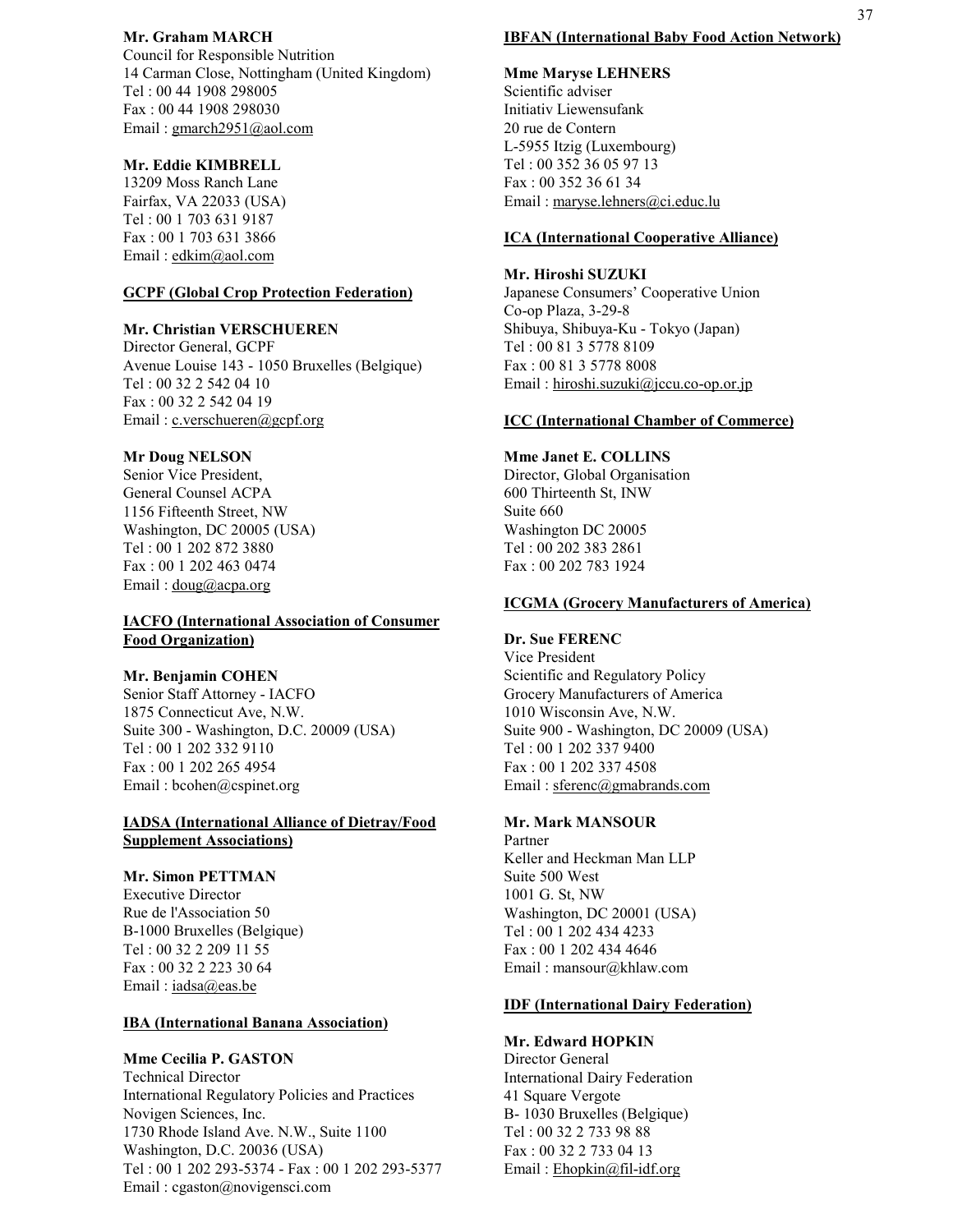## **Mme Dominique BUREL**

Responsable Réglementation Association Laitière Française / CNIEL 43 rue de Châteaudun 75314 Paris Cedex 9 (France) Tel : 00 33 (0)1 49 70 71 15 Fax : 00 33 (0)1 42 80 63 45 Email : dburel-alf@cniel.com

## **Dr. Johnnie Gee NICHOLS**

Director, Technical Services National Milk Producers Federation 2101Wilson Boulevard Suite #400 Arlington, VA 22201 (USA) Tel : 00 1 703 243 6111 Fax : 00 1 703 841 9328 Email: Jnichols@nmpf.org

## **IFT (Institute of Food Technologists)**

## **Mr. Merle Dean PIERSON**

Professor Institute of Food Technologists Department of Food Science Food Science Building Blacksburg, Virginia 24061 (USA) Tel : 00 1 540 231 8641 Fax : 00 1 540 231 9223 Email : piersonm@vt.edu

## **Mr. Fred R. SHANK**

Vice President Institute of Food Technologists 1025 Connecticut Ave, NW, Suite 503 Washington, DC 20036 (USA) Tel : 00 1 202 466 5980 Fax : 00 1 202 466 5988 Email: frshank@ift.org

## **IFU (International Federation of Fruit Juice Producters)**

## **Mme Nathalie BERIOT**

Secrétaire Général 23 boulevard des Capucines 75002 Paris (France) Tel : 00 33 (0)1 47 42 82 80 Fax : 00 33 (0)1 47 42 82 81 Email: ifu.int.fed.fruit.juices@wanadoo.fr

## **IUFoST**

## **Mr. John R. LUPIEN**

Professor Via delle Fonte di Fauno 22 00153 Rome (Italie) Tel : 00 39 06 578 2060 Fax : 00 39 06 574 3786 Email : lupien@srd.it

## **FRENCH SECRETARIAT SECRETARIAT FRANCAIS**

## **Mr. Hervé REVERBORI**

Ministère de l'Agriculture et de la Pêche D.G.A.L 251 rue de Vaugirard 75732 Paris Cedex 15 Tel : 00 33 (0)1 49 55 49 55 Fax : 00 33 (0)1 49 55 59 48 Email : herve.reverbori@agriculture.gouv.fr

## **Point Contact Français SGCI/CODEX**

Carré Austerlitz 2 boulevard Diderot 75572 Paris Cedex 12 (France) Tel : 00 33 (0)1 44 87 17 17 Fax : 00 33 (0)1 44 87 16 04 Email : sgci-codex-fr@sgci.finances.gouv.fr

## **Mr. Aristide SUN**

Ministère de l'Economie, des Finances et du Budget - D.G.C.C.R.F. 59 boulevard Vincent Auriol 75703 Paris Cedex 13 (France) Tel : 00 33 (0)1 44 94 29 63 Fax : 00 33 (0)1 44 97 30 37 Email : aristide.sun@dgccrf.finances.gouv.fr

## **Mme Geneviève RAOUX**

Ministère de l'Economie, des Finances et du Budget - D.G.C.C.R.F. 59 boulevard Vincent Auriol 75703 Paris Cedex 13 (France) Tel : 00 33 (0)1 44 97 29 68 Fax : 00 33 (0)1 44 97 30 37 Email : genevieve.raoux@dgccrf.finances.gouv.fr

## **Mlle Marianne PAREL**

Ministère de l'Agriculture et de la Pêche D.G.A.L. 251 rue de Vaugirard 75732 Paris Cedex 15 Tel : 00 33 (0)1 49 55 49 40 Fax : 00 33 (0)1 49 55 59 48 Email : marianne.parel@agriculture.gouv.fr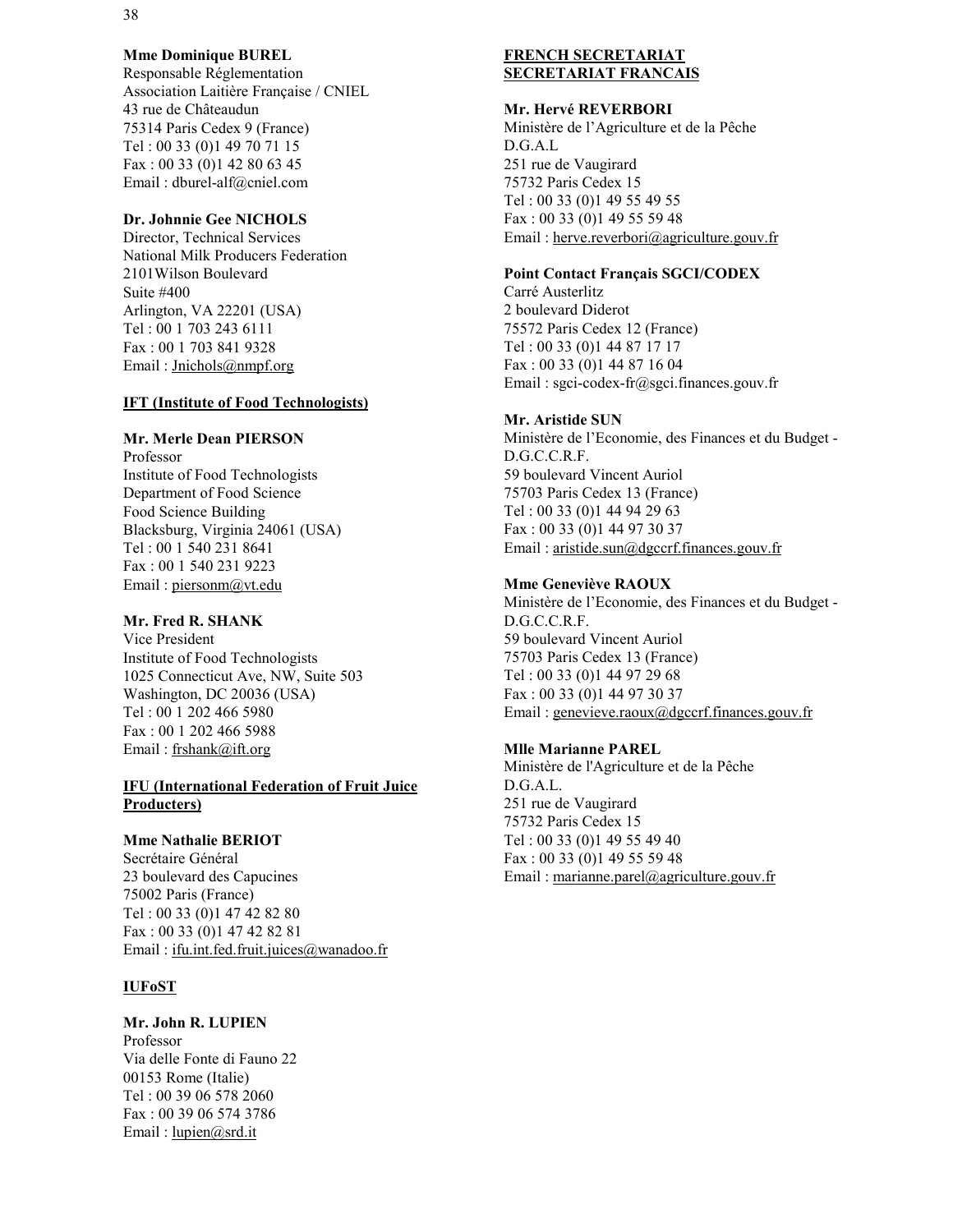#### **JOINT FAO/WHO SECRETARIAT**

#### **Mr. Alan RANDELL**

Senior Officer Joint FAO/WHO Food Standards Programme FAO Via delle Terme di Caracalla Rome 00100 (Italy) Tel : 00 39 06 5705 4390 Fax : 00 39 06 5705 4593 Email : alan.randell@fao.org

## **Mme Selma DOYRAN**

Food Standards Officer Joint FAO/WHO Food Standards Programme FAO Via delle Terme di Caracalla Rome 00100 (Italy) Tel : 00 39 06 5705 5826 Fax : 00 39 06 5705 4593 Email : selma.doyran@fao.org

## **FAO**

#### **Mr. Ezzeddine BOUTRIF**

Officer in charge Food Quality and Standards Service FAO – Rome (Italy) Tel : 00 39 06 5705 6156 Fax : 00 39 06 5705 4593 Email : ezzeddine.boutrif@fao.org

#### **WHO**

**Mr. Jorgen SCHLUNDT** Coordinator Programme on Food Safety and Food Aid WHO 20 Avenue Appia CH 1211 Genève 27 (Suisse) Tel : 00 41 22 791 3445 Fax : 00 41 22 791 4807 Email : schlundtj@who.int

#### **Mme Yoshiko SAITO**

Scientist, Food Safety Department of Protection of the Human Environment Sustainable Development and Healthy Environnement World Health Organization 20 avenue Appia CH-1211 Geneve 27 (Suisse) Tel : 00 41 22 791 43 24 Fax : 00 41 22 791 48 07 Email :saitoy@who.int

## **LEGAL COUNSEL**

#### **FAO**

**Mr. Antonio TAVARES**

Conseiller Juridique FAO Via delle Terme di Caracalla Rome 00100 (Italie) Tel : 00 39 06 5705 51 32 Fax : 00 39 06 5705 4593 Email : antonio.tavares@fao.org

#### **WHO**

#### **Mr. Gian Luca BURCI**

Conseiller Juridique OMS 20 avenue Appia CH-1211 Geneve 27 (Suisse) Tel : 00 41 22 791 47 54 Fax : 00 41 22 791 41 58 Email:  $burcig@who.int$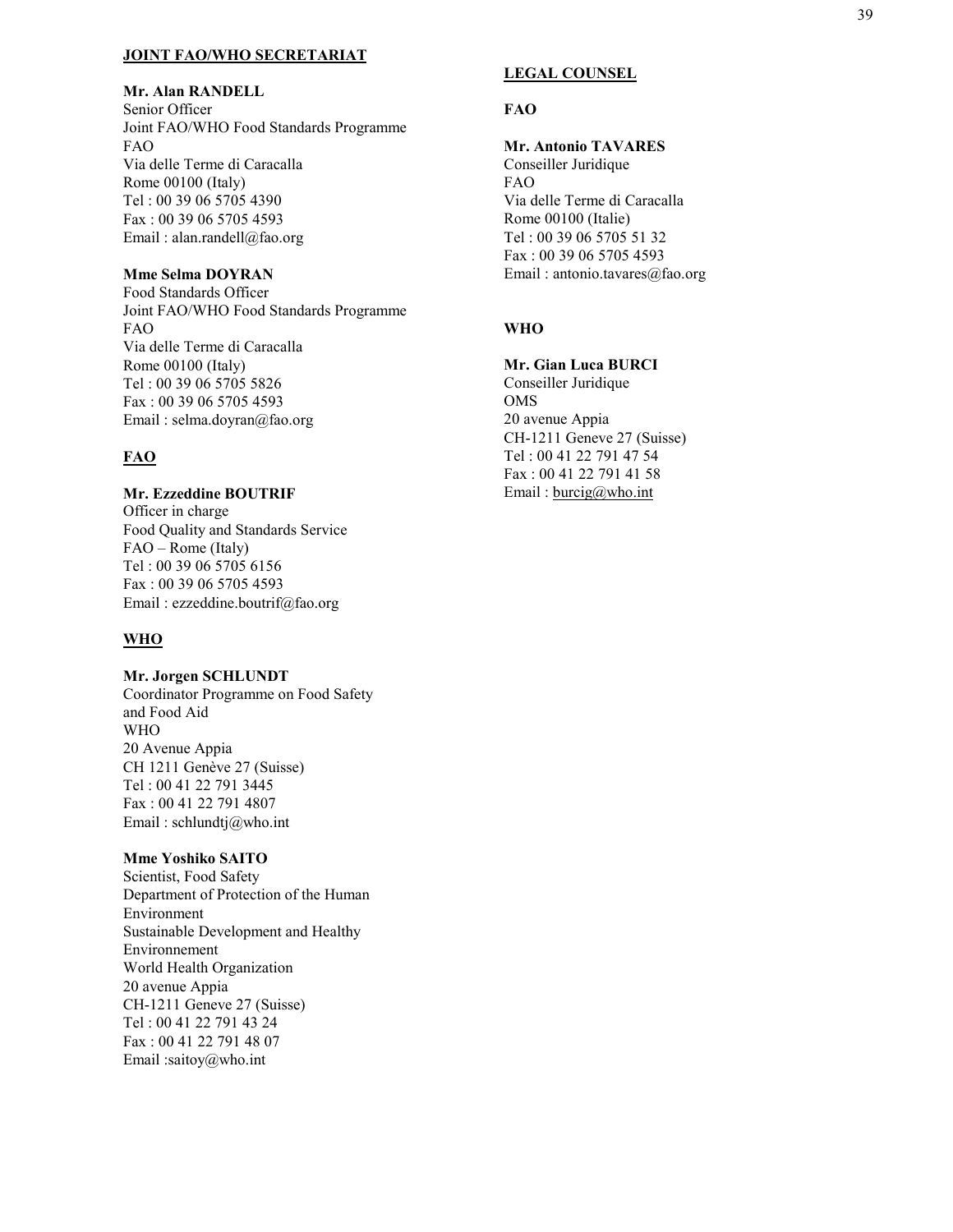# **PROPOSED AMENDMENTS TO THE PROCEDURAL MANUAL**

# **SECTION III OF THE PROCEDURAL MANUAL SUBSIDIARY BODIES UNDER RULE IX.1 (B) (I)**

#### **Terms of Reference of the Codex Committee on Food Hygiene**

Add the following provisions:

- ♦ To suggest and prioritize areas where there is a need for microbiological risk assessment at the international level and to develop questions to be addressed by the risk assessors
- ♦ To consider microbiological risk management matters in relation to food hygiene and in relation to the microbiological risk assessment activities of FAO and WHO

#### **\*\*\*\*\*\*\*\*\*\*\*\*\*\*\*\*\*\*\*\*\***

# **GUIDELINES FOR THE INCLUSION OF SPECIFIC PROVISIONS IN CODEX STANDARDS AND RELATED TEXTS**

## **PRINCIPLES FOR THE ESTABLISHMENT OF CODEX METHODS OF ANALYSIS**<sup>1</sup>

Addition of a new subsection at the end of *General Criteria for the Selection of Methods of Analysis* as follows:

#### *General Criteria for the Selection of Methods of Analysis using the Criteria Approach*

In the case of Codex Type III methods, method criteria may be identified and values quantified for incorporation into the appropriate Codex commodity standard. Method criteria which are developed will include the criteria in section Methods of Analysis, paragraph (c) above together with other appropriate criteria, e.g., recovery factors."

#### **\*\*\*\*\*\*\*\*\*\*\*\*\*\*\*\*\*\*\*\*\***

# **RELATIONS BETWEEN COMMODITY COMMITTEES AND GENERAL COMMITTEES METHODS OF ANALYSIS AND SAMPLING**<sup>2</sup>

Addition of new paragraphs at the end of "*Normal Practice*" section as follows:

"The Codex Committee on Methods of Analysis and Sampling will assess the actual analytical performance of the method which has been determined in its validation. This will take account of the appropriate precision characteristics obtained in collaborative trials which may have been carried out on the method together with results from other development work carried out during the course of the method development. The set of criteria that are developed will form part of the report of the endorsement by the Codex Committee on Methods of Analysis and Sampling and will be inserted in the appropriate Codex Commodity Standard.

In addition, the Codex Committee on Methods of Analysis and Sampling will identify numeric values for the criteria for which it would wish such methods to comply."

 $\mathbf{1}$ Procedural Manual, 11<sup>th</sup> Edition, pages 72-73

<sup>2</sup> Procedural Manual, 11<sup>th</sup> Edition, page 96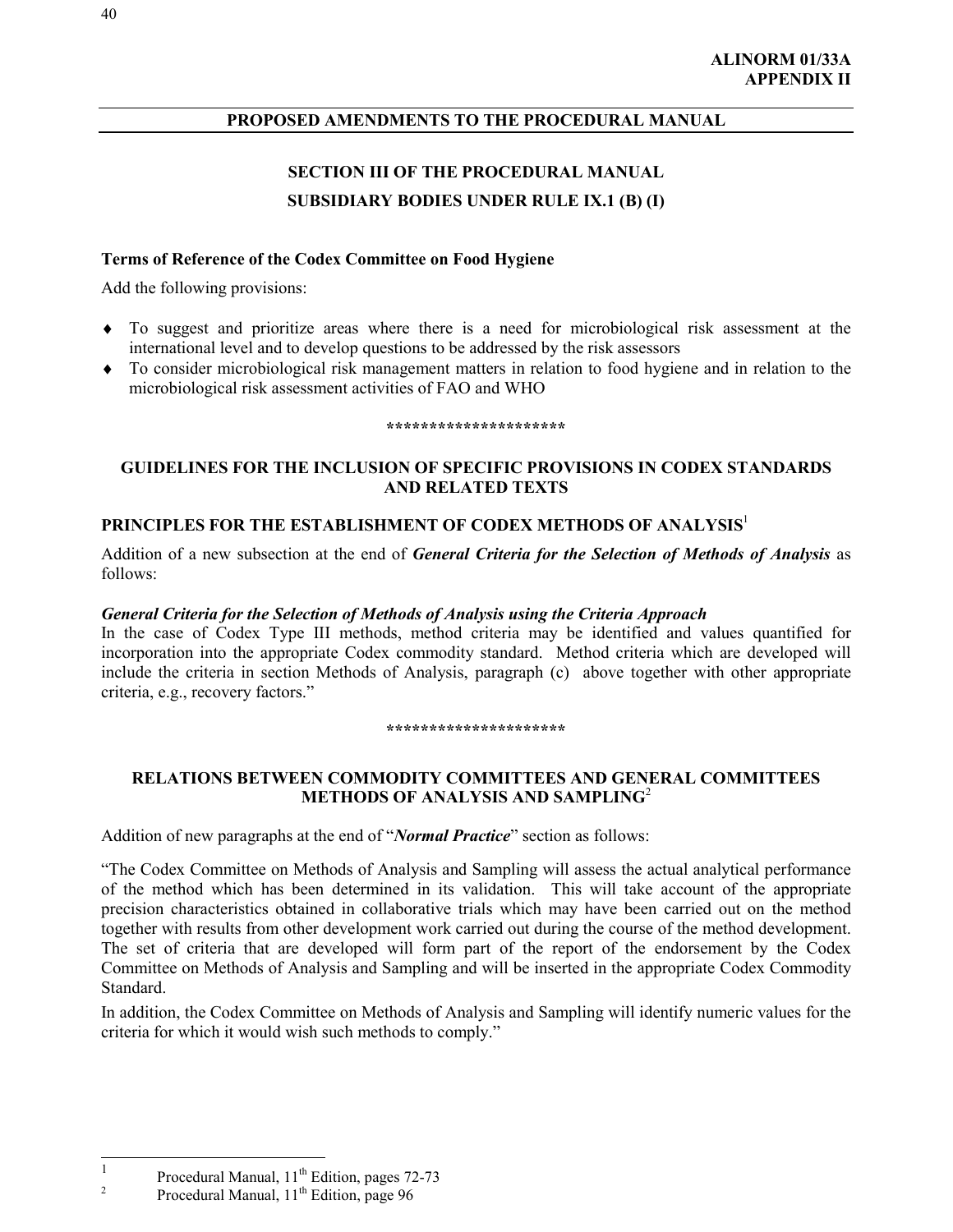# **ALINORM 01/33A APPENDIX III**

41

# **STATEMENTS OF PRINCIPLE ON THE ROLE OF SCIENCE IN THE CODEX DECISION-MAKING PROCESS AND THE EXTENT TO WHICH OTHER FACTORS ARE TAKEN INTO ACCOUNT**

# **PROPOSED CRITERIA FOR THE CONSIDERATION OF OTHER FACTORS**

- ♦ when health and safety matters are concerned, the *Statements of Principle Concerning the Role of Science* and the *Statements of Principle Relating to the Role of Food Safety Risk Assessment* should be followed;
- ♦ other legitimate factors relevant for health protection and fair trade practices may be identified in the risk management process, and risk managers should indicate how these factors affect the selection of risk management options and the development of standards, guidelines and related texts;
- ♦ consideration of other factors should not affect the scientific basis of risk analysis; in this process, the separation between risk assessment and risk management should be respected, in order to ensure the scientific integrity of the risk assessment;
- ♦ it should be recognized that some legitimate concerns of governments when establishing their national legislation are not generally applicable or relevant world-wide:<sup>3</sup>
- only those other factors which can be accepted on a world-wide basis, or on a regional basis in the case of regional standards and related texts, should be taken into account in the framework of Codex;
- ♦ the consideration of specific other factors in the development of risk management recommendations of the Codex Alimentarius Commission and its subsidiary bodies should be clearly documented, including the rationale for their integration, on a case-by-case basis;
- ♦ [albeit not within the mandate of Codex, certain factors may be taken into account, if recommendations of relevant multilateral intergovernmental organizations exist. Codex standards should avoid having a negative impact on the application of such internationally agreed recommendations];
- ♦ the feasibility of risk management options due to the nature and particular constraints of the production or processing methods, transport and storage, especially in developing countries, may be considered; concerns related to economic interests and trade issues in general should be substantiated by quantifiable data;
- ♦ the integration of other legitimate factors in risk management should not create unjustified barriers to trade, [according to the WTO principles, and taking into account the particular provisions of the SPS and TBT Agreements]; particular attention should be given to the impact on developing countries of the inclusion of such other factors.

3

Confusion should be avoided between justification of national measures under the SPS and TBT Agreements and their validity at the international level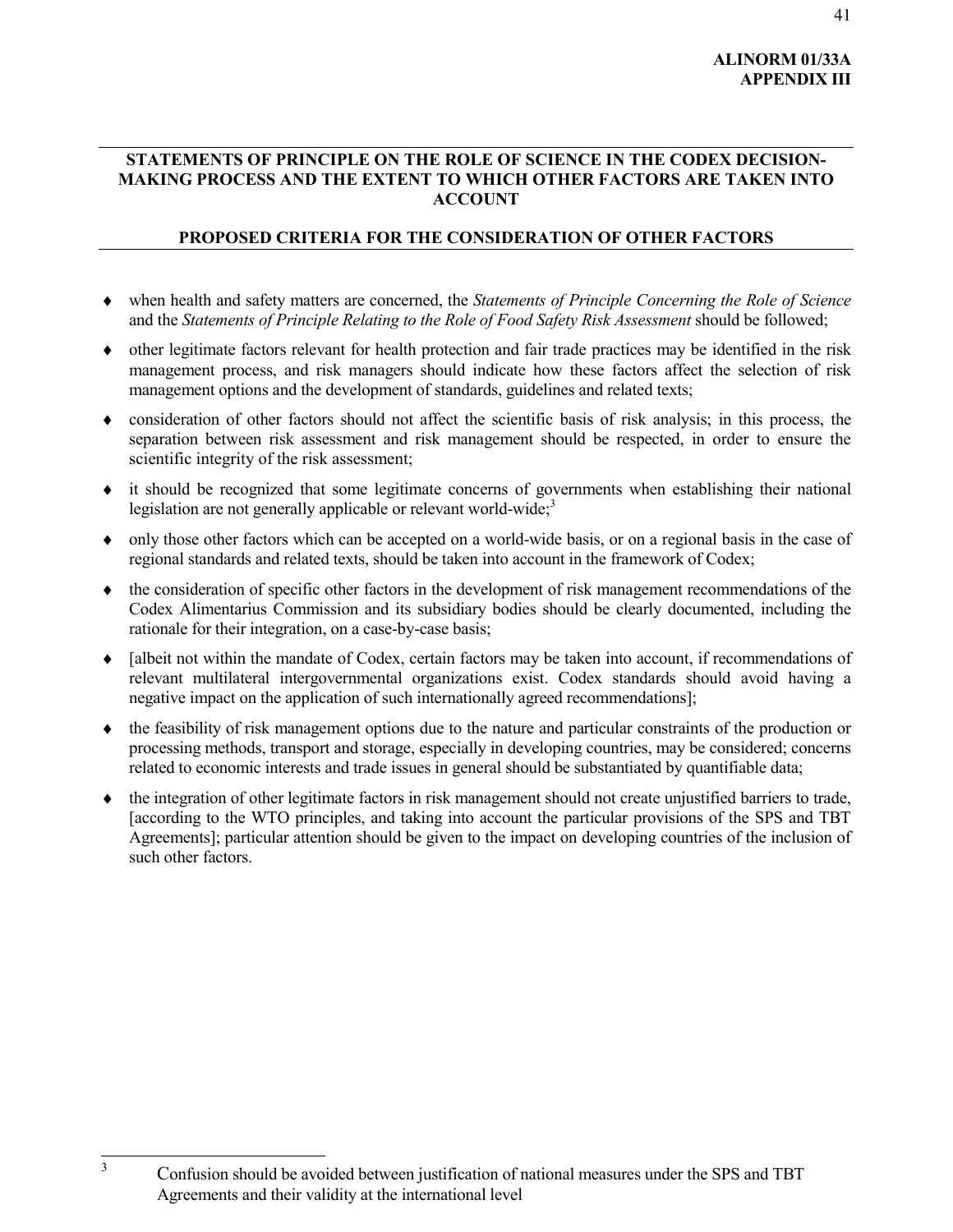# **PROPOSED AMENDMENTS TO THE RULES OF PROCEDURE CONCERNING THE MEMBERSHIP OF REGIONAL ECONOMIC INTEGRATION ORGANIZATIONS**

# **1. Proposal of the Secretariat:**

Add a new Rule I.3 to the Rules of Procedure, and re-number current Rule I.3 as Rule I.4:

"Membership shall also comprise regional economic integration organizations members of either FAO or WHO that notify the Director-General of FAO or WHO of their desire to be considered Members of the Commission".

Add a new Rule to the Rules of Procedure after Rule I to read as follows:

## **"Rule II - Member Organizations**

1. A Member Organization shall exercise membership rights on an alternative basis with its Member States that are Members of the Commission in the areas of their respective competence.

2. A Member Organization shall have the right to participate in matters within its competence in any meetings of the Commission or its subsidiary bodies in which any of its Member States is entitled to participate.

3. A Member Organization may exercise on matters within its competence, in any meetings of the Commission or any subsidiary body of the Commission in which it is entitled to participate in accordance with paragraph 2, a number of votes equal to the number of its Member States which are entitled to vote in such meetings. Whenever a Member Organization exercises its right to vote, its Member States shall not exercise theirs, and conversely.

4. A Member Organization shall not be eligible for election or designation, nor to hold office in the Commission or any subsidiary body. A Member Organization shall not participate in voting for any elective places in the Commission and its subsidiary bodies.

5. Before any meeting of the Commission or a subsidiary body of the Commission in which a Member Organization is entitled to participate, the Member Organization or its Member States shall indicate in writing which, as between the Member Organization and its Member States, has competence in respect of any specific question to be considered in the meeting and which, as between the Member Organization and its Member States, shall exercise the right to vote in respect of each particular agenda item. Nothing in this paragraph shall prevent a Member Organization or its Member States from making a single declaration in the Commission and each subsidiary body in which a Member Organization is entitled to participate for the purposes of this paragraph, which declaration shall remain in force for questions and agenda items to be considered at all subsequent meetings, subject to such exceptions or modifications as may be indicated before any individual meeting.

6. Any Member of the Commission may request a Member Organization or its Member States to provide information as to which, as between the Member Organization and its Member States, has competence in respect of any specific question. The Member Organization or the Member States concerned shall provide this information on such request.

7. In cases where an agenda item covers both matters in respect of which competence has been transferred to the Member Organization and matters which lie within the competence of its Member States, both the Member Organization and its Member States may participate in the discussions. In such cases the meeting, in arriving at its decisions, shall take into account only the intervention of the party which has the right to vote.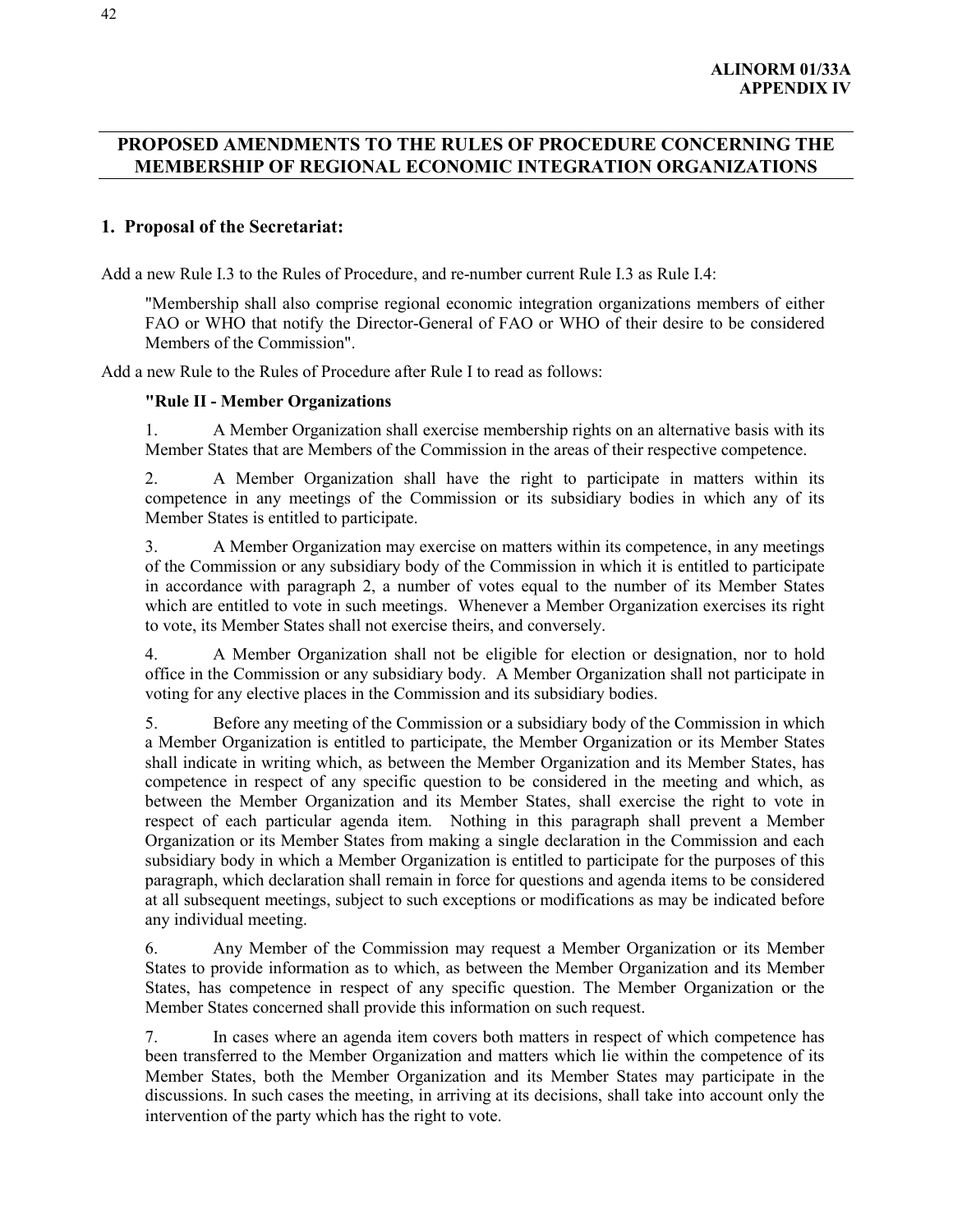8. For the purpose of determining a quorum, as specified in paragraph 6 of Rule IV, the delegation of a Member Organization shall be counted for a number equal to the number of its Member States which are entitled to participate in the meeting, to the extent that it is entitled to vote under the agenda item in respect of which the quorum is sought."

Renumber the subsequent Rules accordingly.

# **2. Amendments Proposed by the European Community:**

Paragraph 1, line 1 (of the proposed new Rule II)

Add the word "voting" after Membership

Paragraph 6, line 3

Replace the word "competence" by the expression "voting rights"

Paragraph 7

Delete the second sentence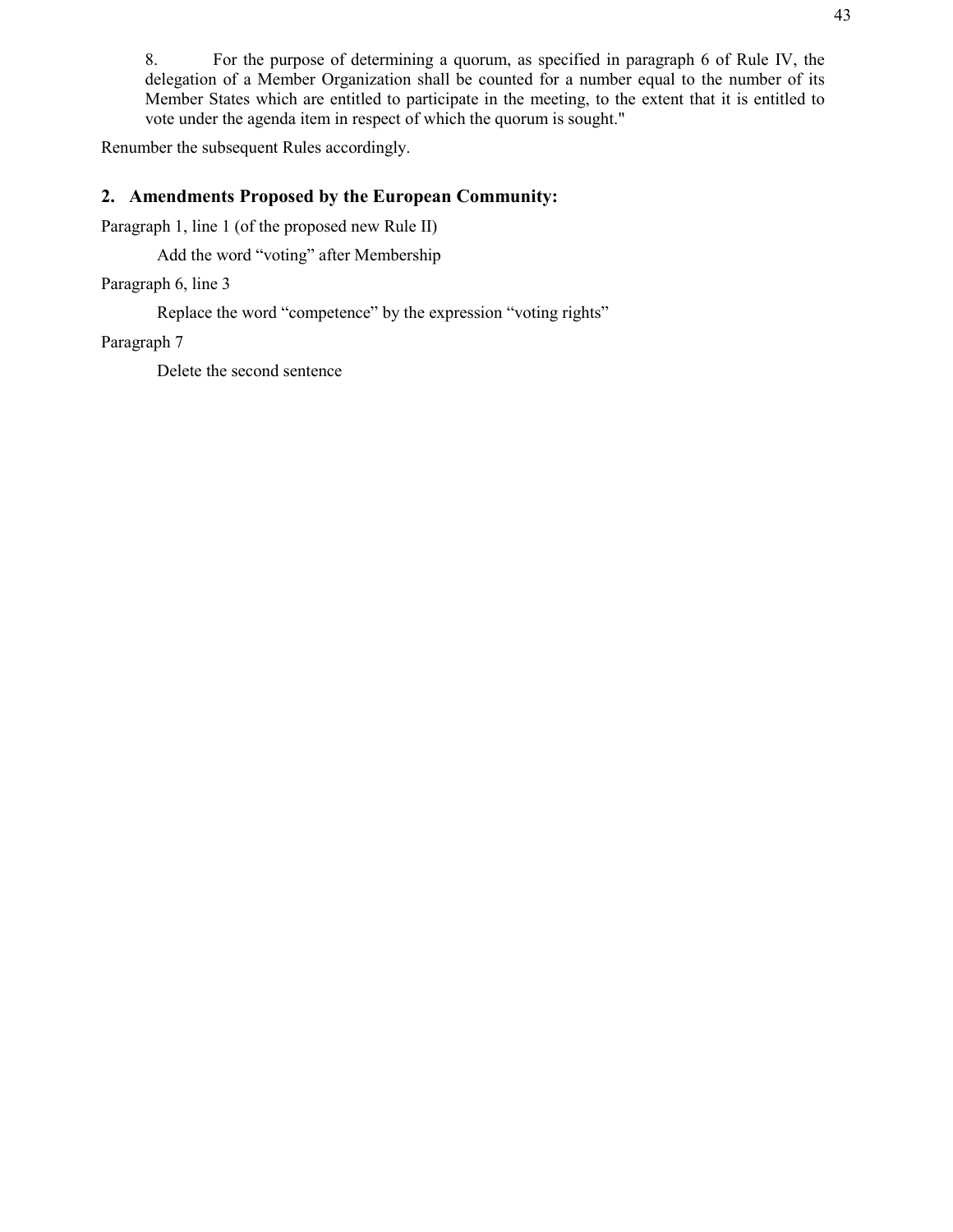# **PROPOSED DRAFT WORKING PRINCIPLES FOR RISK ANALYSIS: PROPOSALS CONCERNING PRECAUTION IN RISK ANALYSIS**

The Appendix contains the various proposals put forward in relation to paragraphs 5 and 34-35 of the Proposed Draft Working Principles for Risk Analysis (see para. 70 of the Report)

## **PARAGRAPH 5**

[5. Precaution is an essential element of risk analysis. This is particularly important where the scientific evidence is insufficient and negative effects on health difficult to evaluate. Precaution should be exercised through the use of appropriate assumptions in the risk assessment and the choice of risk management options that reflect the confidence in the available scientific information.]

## **Additional Australian Proposal**

[5 bis. Many sources of uncertainty exist in the process of risk assessment of food borne hazards to human health. The degree of uncertainty and variability in the available scientific information should be explicitly considered in the risk analysis process. As the degree of scientific uncertainty increases, the assumptions used for the risk assessment and the risk management options selected should become more cautious and conservative.]

# **PARAGRAPH 34**

## **ORIGINAL TEXT (CX/GP 01/3)**

"When relevant scientific evidence is insufficient to objectively and fully assess risk from a hazard in food <sup>[1]</sup>, and where there is reasonable evidence to suggest that adverse effects on human health may occur, but it is difficult to evaluate their nature and their extent, it may be appropriate for [risk managers/members governments] to apply precaution [2] through interim measures to protect the health of consumers, without awaiting additional scientific data and a full risk assessment.

However, additional information for a more objective risk assessment should be sought and the measures taken reviewed accordingly [within a reasonable time frame/until a more complete risk assessment is performed]."

[1] It is recognized that hazard identification is a crucial step in this process.

[2] Some Members refer to this concept as the "precautionary principle".

# **WORKING GROUP COMPROMISE TEXT**

[34. When relevant scientific evidence is insufficient to objectively and fully assess risk from a hazard in food, and where there is reasonable evidence from a preliminary risk assessment to suggest that adverse effects on human health may occur, but it is difficult to evaluate their nature and their extent, it may be appropriate for risk managers to apply precaution  $\left[1\right]$  through actions adapted to circumstances, in order to protect the health of consumers without awaiting additional scientific data and full risk assessment.